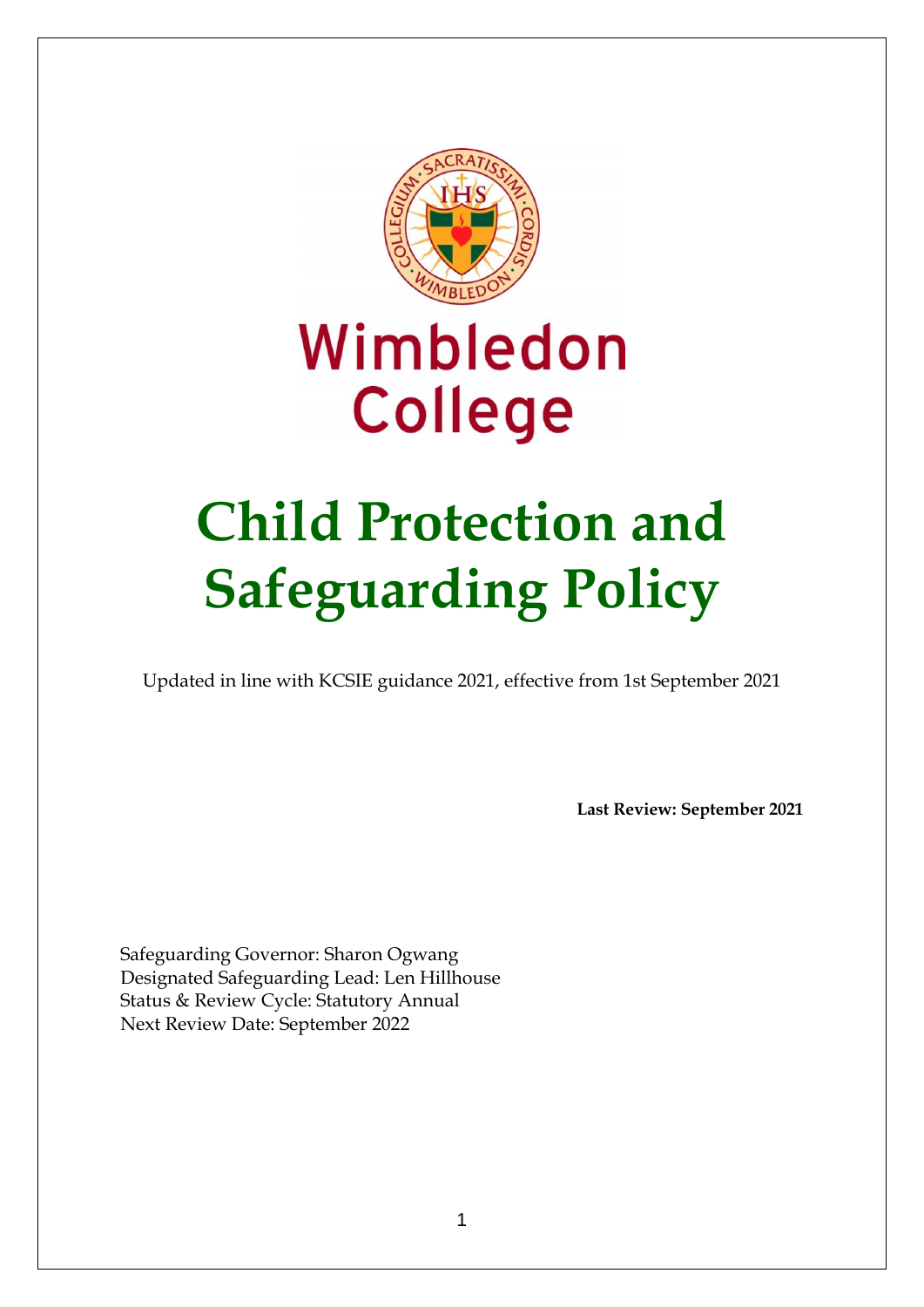| <b>Content</b>                                      | Page           | <b>Content</b>                                                                                                                   | Page |
|-----------------------------------------------------|----------------|----------------------------------------------------------------------------------------------------------------------------------|------|
| Terminology                                         | 3              | <b>Online Safety</b>                                                                                                             | 31   |
| Safeguarding Statement & Key personnel              | 3              | <b>Racist Incidents</b>                                                                                                          | 32   |
| <b>Introduction &amp; Guidance Documents</b>        | 4              | Radicalisation and Extremism                                                                                                     | 32   |
| Policy Principles & Values                          | 6              | Domestic Abuse                                                                                                                   | 34   |
| <b>Policy Aims</b>                                  | 6              | Child Exploitation                                                                                                               | 34   |
| Supporting Children                                 | 6              | Child Criminal Exploitation & Gangs                                                                                              | 36   |
| Prevention/Protection                               | $\overline{7}$ | Children at Risk or Involved in Serious<br><b>Violent Crime</b>                                                                  | 36   |
| Safe School, Safe Staff                             | 8              | Youth Produced Sexual Imagery (Sexting)                                                                                          | 37   |
| Roles and Responsibilities-<br>All staff            | 9              | <b>Honour based Violence</b>                                                                                                     | 38   |
| Roles and Responsibilities - Headteacher            | 10             | Female Genital Mutilation (FGM)                                                                                                  | 39   |
| Roles and Responsibilities- DSL & Deputy DSL        | 11             | <b>Forced Marriage</b>                                                                                                           | 40   |
| Roles and Responsibilities - Governing Body         | 13             | One Chance Rule                                                                                                                  | 41   |
| Confidentiality & Sharing Information               | 15             | <b>Private Fostering Arrangements</b>                                                                                            | 41   |
| <b>Child Protection Procedures</b>                  | 15             | Children Looked After                                                                                                            | 41   |
| <b>Child Protection Procedures Flowchart</b>        | 17             | <b>Contextual Safeguarding</b>                                                                                                   | 42   |
| Dealing with Disclosure                             | 18             | Children with special educational needs<br>and disabilities                                                                      | 42   |
| Allegations Against Adults Working with<br>Children | 20             | Children Missing Education (CME)                                                                                                 | 43   |
| What is Child Abuse                                 | 22             | Pupils Missing Out on Education                                                                                                  | 43   |
| <b>Physical Abuse</b>                               | 22             | Children who need the support of a social<br>worker                                                                              | 44   |
| <b>Emotional Abuse</b>                              | 23             | Attendance and Behaviour                                                                                                         | 44   |
| Sexual Abuse                                        | 24             | Physical Intervention                                                                                                            | 45   |
| Neglect                                             | 25             | Health                                                                                                                           | 45   |
| Peer on Peer Abuse                                  | 27             |                                                                                                                                  |      |
|                                                     |                | Whistleblowing                                                                                                                   | 45   |
| Responding to sexual Violence and Harassment        | 28             | <b>Linked Policies</b>                                                                                                           | 46   |
| Harmful Sexual Behaviour                            | 30             | <b>Further Advice</b>                                                                                                            | 46   |
| Anti-Bullying & Cyber Bullying                      | 31             | Additional Advice and Support                                                                                                    | 47   |
|                                                     |                | Appendix 1 - Agreed arrangements with<br>Ursuline High School for dealing with<br>incidents of sexual violence and<br>harassment | 51   |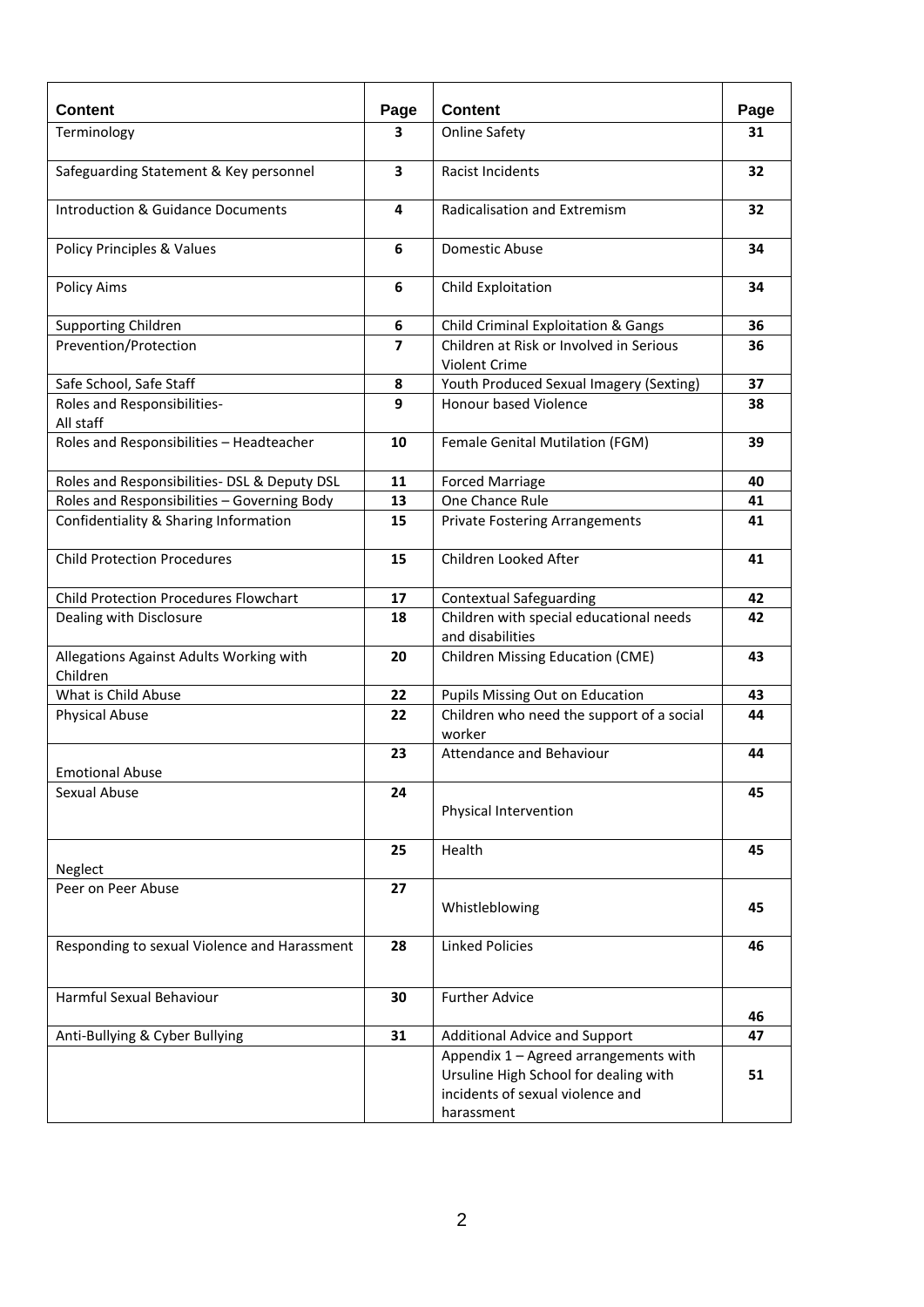## **Terminology**

**Safeguarding and promoting the welfare of children** is defined as:

- protecting children from maltreatment;
- preventing impairment of children's mental and physical health or development;
- ensuring that children grow up in circumstances consistent with the provision of safe and effective care;
- taking action to enable all children to have the best outcomes.

**Child Protection** is a part of safeguarding and promoting welfare. It refers to the activity that is undertaken to protect specific children who are suffering, or are likely to suffer, significant harm.

**Early Help** means the providing support as soon as additional needs and support emerge at any point in a child's life.

**Staff** refers to all those working for or on behalf of the school, full or part time, temporary or permanent, in either a paid or voluntary capacity.

**Child** includes everyone under the age of 18 and applies to pupils/ students at our school; however the policy will extend to visiting children and students from other establishments.

**Parents** refers to birth parents and other adults who are in a parenting role, e.g. step-parents, foster carers, adoptive parents and those adults caring for children with a Special Guardianship Order.

**Social Care** refers to Children's Services in the area in which the child is resident, unless a child is a Child Looked After then this will be the Children's Services in their home authority.

MASH refers to the Multi Agency Safeguarding Hub and Children's Consultation Line.

## **Key Personnel**

Designated Safeguarding Lead (DSL) is: Len Hillhouse Contact details: [len.hillhouse@wimbledoncollege.org.uk](mailto:len.hillhouse@wimbledoncollege.org.uk) 0208 946 2533 Ext 4288 Deputy DSL(s) is: Pierre Cargill Contact details: [pierre.cargill@wimbledoncollege.org.uk](mailto:pierre.cargill@wimbledoncollege.org.uk) 0208 946 2533 Ext 4635 Deputy DSL(s) is Lesley Denton Contact details: [Lesley.denton@wimbledoncollege.org.uk](mailto:Lesley.denton@wimbledoncollege.org.uk) 0208 946 2533 Ext 4914 Deputy DSL(s) is Elaine James Contact details: [elaine.james@wimbledoncollege.org.uk](mailto:elaine.james@wimbledoncollege.org.uk) 0208 946 2533 Ext 2462 Deputy DSL(s) is Philip Murphy Contact details: [philip.murphy@wimbledoncollege.org.uk](mailto:philip.murphy@wimbledoncollege.org.uk) 0208 946 2533 Ext 4346 Deputy DSL(s) is James Potter Contact details: [chaplain@wimbledoncollege.org.uk](mailto:chaplain@wimbledoncollege.org.uk) 0208 946 2533 Ext 3242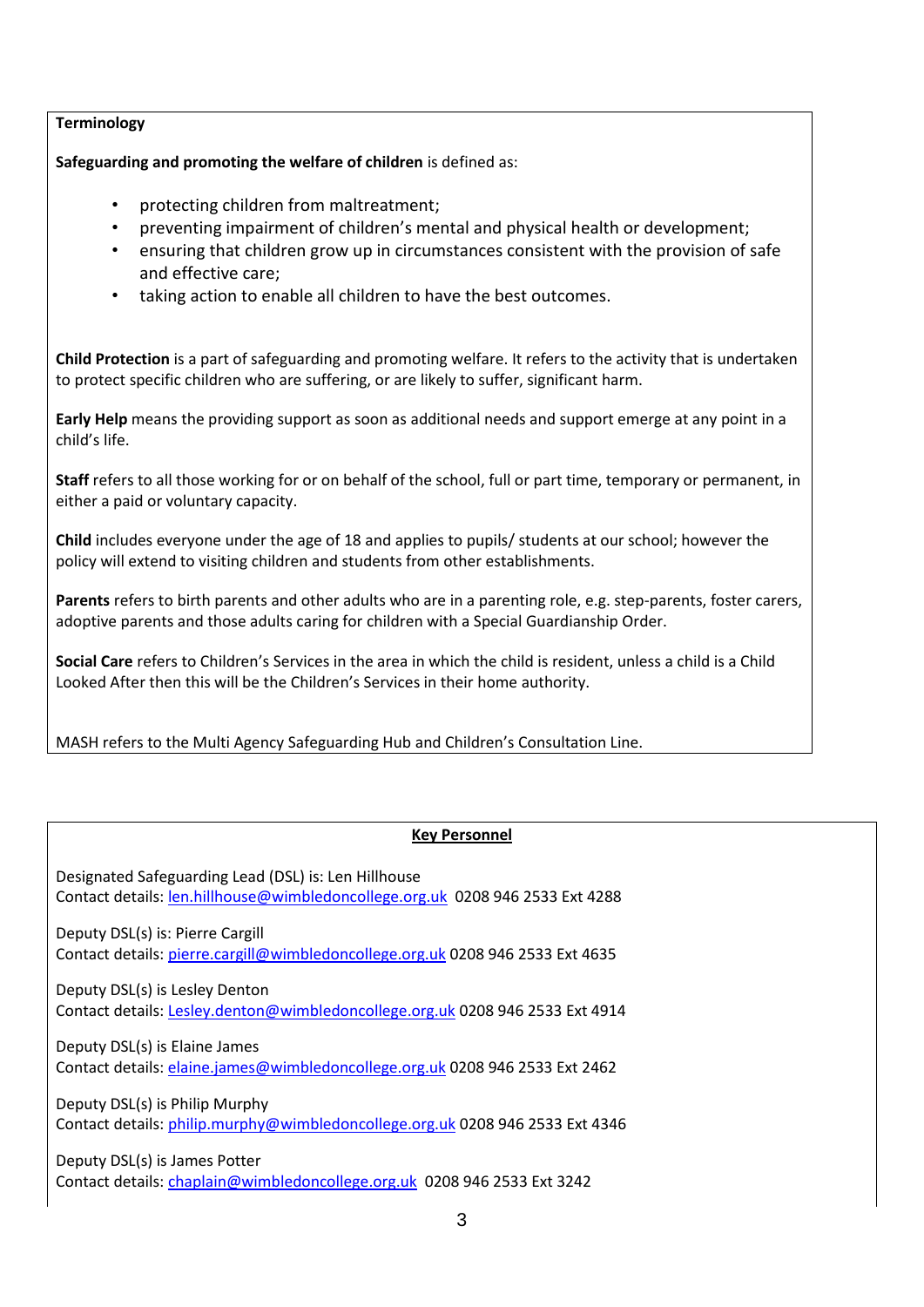Deputy DSL(s) is Jessica Town Contact details: [headofsixthform@wimbledoncollege.org.uk](mailto:headofsixthform@wimbledoncollege.org.uk) 0208 946 2533 Ext 4466

Deputy DSL(s) is Tigger Wilson Contact details: [tigger.wilson@wimbledoncollege.org.uk](mailto:tigger.wilson@wimbledoncollege.org.uk) 0208 946 2533 Ext 3278 [Arts] The nominated safeguarding governor is: Sharon Ogwang

The Head Master is: Adrian Laing Contact details: [adrian.laing@wimbledoncollege.org.uk](mailto:adrian.laing@wimbledoncollege.org.uk) 0208 946 2533 Ext 4432

The Chair of Governors is: Michael Murphy

The Local Authority Designated Officer (LADO) is: Mr John Shelley Contact details: [John.Shelley@merton.gov.uk,](mailto:John.Shelley@merton.gov.uk) Tel: 020 8545 3187

## **Safeguarding Statement 2021**

## **"It could happen here"**

At Wimbledon College we recognise our moral and statutory responsibility to safeguard and promote the welfare of all pupils.

We make every effort to provide an environment in which children and adults feel safe, secure, valued and respected, and feel confident to talk if they are worried, believing they will be effectively listened to.

We are alert to the signs of abuse and neglect and follow our procedures to ensure that children receive effective support, protection and justice. Child protection forms part of the school's safeguarding responsibilities. We expect all staff, governors and volunteers to share this commitment to safeguarding our pupils.

We follow the **Merton Children's Safeguarding Partnership** procedures and have several policies and procedures in place which contribute to our safeguarding commitment, including our Child Protection & Safeguarding Policy. A copy of this policy is available on this website.

The purpose of this policy is to provide staff, volunteers and governors with the framework they need in order to keep children safe and secure in our school. The policy also informs parents and carers how we will safeguard their children whilst they are in our care.

## **Introduction**

This policy has been developed in accordance with the principles established by the Children Acts 1989 and 2004; the Education Act 2002, and in line with government publications: 'Working Together to Safeguard Children' 2018, Revised Safeguarding Statutory Guidance 2 'Framework for the Assessment of Children in Need and their Families' 2000, 'What to do if You are Worried a Child is Being Abused' 2015.

The policy also reflects, both statutory guidance 'Keeping Children Safe in Education' 2021 (KCSIE), and Merton [Children's Safeguarding Partnership \(](https://mertoncs.proceduresonline.com/)MCSP) Procedures.

This policy is also based on the Education and Training (Welfare of Children) Act 2021, which places a duty on schools to safeguard and promote the welfare of pupils at the school.

The Governing body takes seriously its responsibility under section 175/157 of the Education Act 2002 to safeguard and promote the welfare of children; and to work together with other agencies to ensure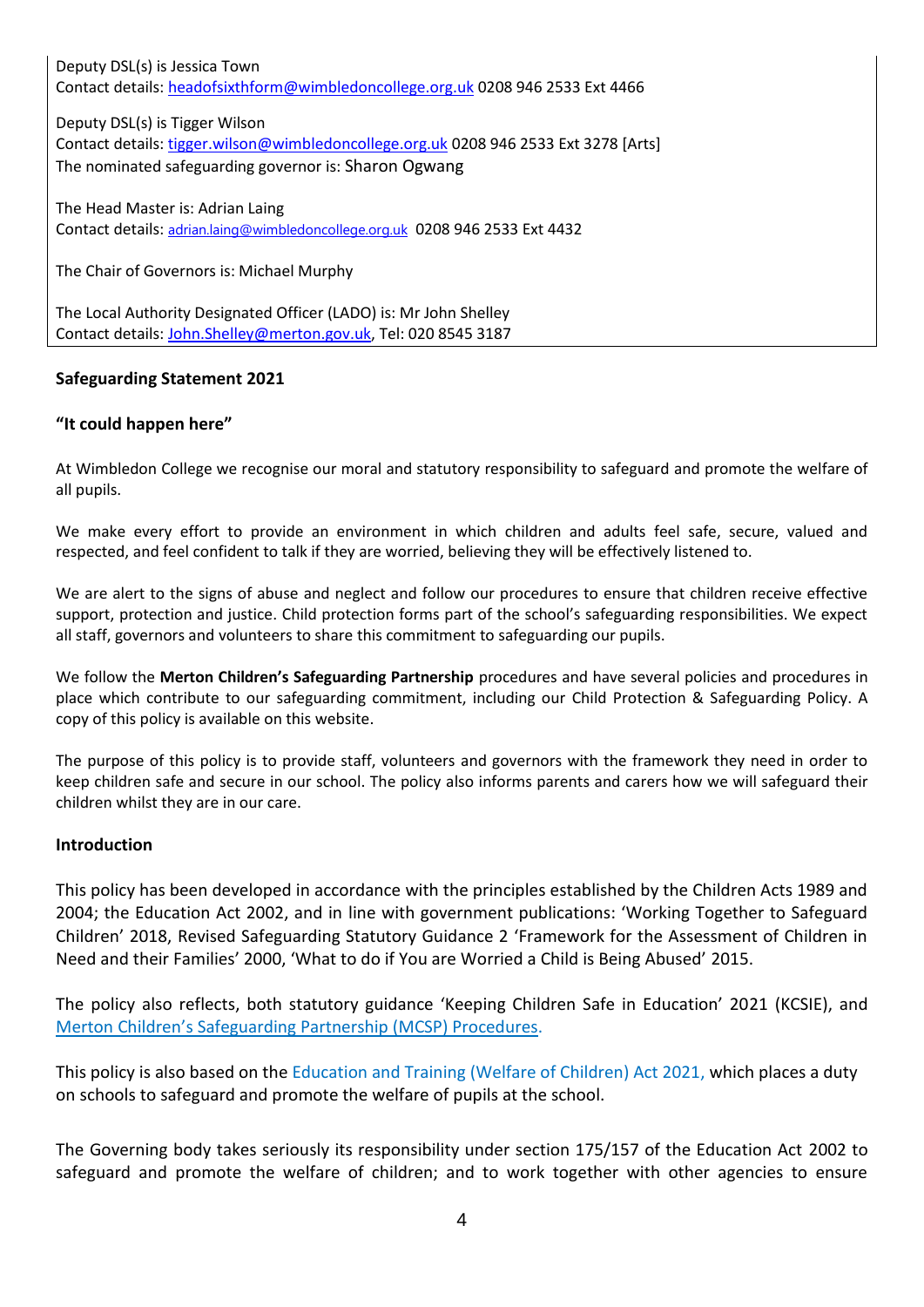adequate arrangements within our school to identify, assess, and support those children who are suffering harm.

This policy applies to all members of staff and governors in the school.

# **Guidance and documents referred to in this policy**

- [Working Together to Safeguard Children \(2018\)](https://www.gov.uk/government/publications/working-together-to-safeguard-children--2)
- [Keeping Children Safe in Education 2021 \(KCSIE\)](https://assets.publishing.service.gov.uk/government/uploads/system/uploads/attachment_data/file/999348/Keeping_children_safe_in_education_2021.pdf)
- [Disqualification under the Childcare Act 2006 \(updated 2018\)](https://www.gov.uk/government/publications/disqualification-under-the-childcare-act-2006/disqualification-under-the-childcare-act-2006)
- [FGM Act 2003 Mandatory Reporting Guidance 2016](https://www.gov.uk/government/publications/mandatory-reporting-of-female-genital-mutilation-procedural-information)
- 'What to [do if you are worried a child is being abused' 2015](https://assets.publishing.service.gov.uk/government/uploads/system/uploads/attachment_data/file/419604/What_to_do_if_you_re_worried_a_child_is_being_abused.pdf)
- [Teacher Standards 2011](https://assets.publishing.service.gov.uk/government/uploads/system/uploads/attachment_data/file/1007716/Teachers__Standards_2021_update.pdf) (updated 2021)
- [Information Sharing Advice for Practitioners' guidance 2018](https://assets.publishing.service.gov.uk/government/uploads/system/uploads/attachment_data/file/721581/Information_sharing_advice_practitioners_safeguarding_services.pdf)
- [The Equality Act 2010](https://www.gov.uk/guidance/equality-act-2010-guidance)
- [National Police Chiefs Council](https://www.npcc.police.uk/documents/Children%20and%20Young%20people/When%20to%20call%20the%20police%20guidance%20for%20schools%20and%20colleges.pdf)  When to call the police
- [Revised Prevent Duty Guidance for England and Wales 10 April 2019](https://www.gov.uk/government/publications/prevent-duty-guidance/revised-prevent-duty-guidance-for-england-and-wales)
- [Sexual Violence and Sexual Harassment in Schools and Colleges 2021](https://assets.publishing.service.gov.uk/government/uploads/system/uploads/attachment_data/file/999239/SVSH_2021.pdf)
- [Relationships Education, Relationships and Sex Education and Health Education 2019](https://assets.publishing.service.gov.uk/government/uploads/system/uploads/attachment_data/file/908013/Relationships_Education__Relationships_and_Sex_Education__RSE__and_Health_Education.pdf)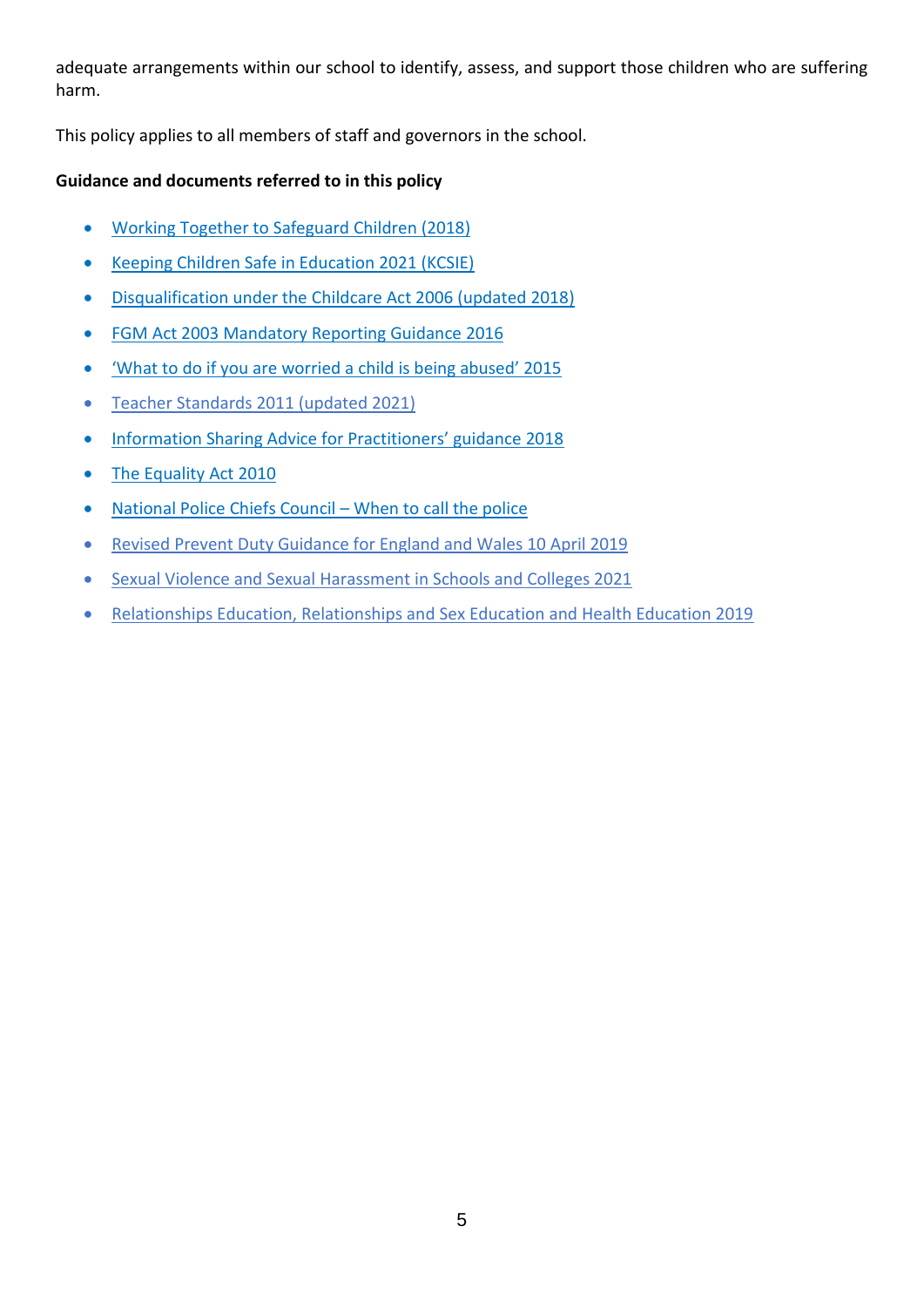## **Policy Principles & Values**

The welfare of the child is paramount

Maintain an attitude of "It could happen here"

Children have a right to feel safe and secure, they cannot learn effectively unless they do so.

All children have a right to be protected from harm and abuse.

All staff have a role in the prevention of harm and abuse and an equal responsibility to act immediately on any suspicion or disclosure that may indicate a child is at risk of harm, either in the school or in the community, taking into account risks outside of the home, in accordance with statutory guidance.

All staff are aware that safeguarding incidents and/or behaviours can be associated with factors outside the school and/or can occur between children outside of school. All staff, but especially the DSLs will consider whether children are at risk of abuse or exploitation in situations outside of their families, recognising that extra-familial harms include, but are not limited to, sexual exploitation, criminal exploitation, and serious youth violence.

We acknowledge that working in partnership with other agencies protects children and reduces risk and so we will engage in partnership working to protect and safeguard children.

Whilst the school will work openly with parents as far as possible, it reserves the right to contact Social Care or the police, without notifying parents if this is believed to be in the child's best interests.

#### **Policy Aims**

To demonstrate the school's commitment about safeguarding and child protection to pupils, parents and other partners.

To raise the awareness of all teaching and non-teaching staff of their responsibilities to safeguard children through identifying and reporting possible cases of abuse.

To enable the school to effectively contribute to Early Help, assessments of need and support for those children.

To provide robust school systems and procedures that are followed by all members of the school community in cases of suspected abuse.

To develop and promote effective working relationships with other agencies, in particular Early Help providers, the Police, Health and Social Care.

To ensure that all staff working within our school who have substantial access to children have been checked as to their suitability, including verification of their identity, qualifications, and a satisfactory enhanced DBS check (according to KCSIE guidance), and a Single Central Record is kept for audit.

We comply with the [Disqualification under the Childcare Act 2006 g](https://www.gov.uk/government/publications/disqualification-under-the-childcare-act-2006https:/www.gov.uk/government/publications/disqualification-under-the-childcare-act-2006)uidance issued in February 2015.

## **Supporting Children**

We recognise that school may provide a safe place and the only stability in the lives of children who have been abused or who are at risk of harm.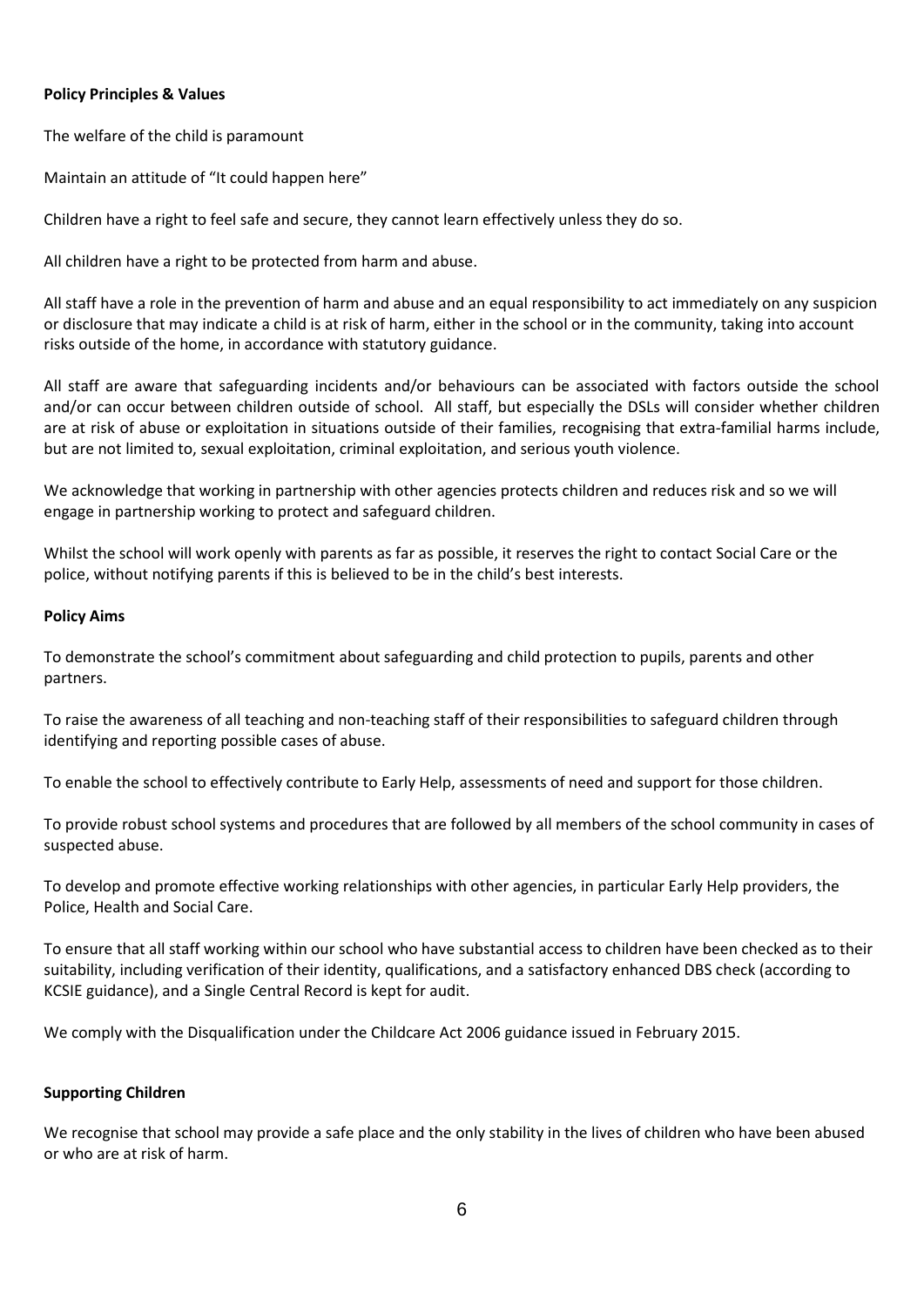We recognise that a child who is abused or witnesses abuse and/or violence may feel helpless and humiliated, may blame themselves, and find it difficult to develop and maintain a sense of self-worth.

We accept that research shows that the behaviour of a child in these circumstances may range from that which is perceived to be normal to aggressive or withdrawn.

Our school will support all children:

We will promote a caring, safe and positive environment within the school.

We will encourage self-esteem and self-assertiveness, through the curriculum and through positive relationships within the school community.

We will ensure children are taught to understand and manage risk through Relationships and Sex Education (RSE) and through all aspects of school life. This includes online safety and anti-bullying, road safety, pedestrian and cycle training. As well as focussed work in Year 6 to prepare for transition to Secondary school and more personal safety/independent travel.

We will respond sympathetically to any requests for time out to deal with distress and anxiety.

We will offer details of helplines, counselling or other avenues of external support.

We will liaise and work in partnership with other support services and agencies involved in Early Help and the safeguarding of children.

We will notify Social Care immediately if there is a significant concern.

We will provide continuing support to a child about whom there have been concerns who leaves the school by ensuring that information is shared under confidential cover to the child's new setting within 5 days and ensure the school medical records are forwarded as a matter of priority.

We will encourage the use of strategies to encourage children to share concerns as well as access to ELSA. Children know who they can talk to if they do not feel safe.

We will reassure all children who are victims of abuse that they will be taken seriously and will be supported. They should never be made to feel ashamed or that they are creating a problem by reporting abuse, sexual violence, or sexual harassment.

We will ensure that following any safeguarding concern the child's wishes and feelings are taken into account when determining what action to take and what services to provide.

#### **Prevention / Protection**

We recognise that the school plays a significant part in the prevention of harm by providing children with good lines of communication with trusted adults, supportive friends and an ethos of protection.

The school will:

- Establish and maintain an ethos where children feel safe and secure, are encouraged to talk and are always listened to.
- Include regular consultation with children e.g. through questionnaires, participation in anti-bullying activities, asking children to report whether they have had happy/sad lunchtimes/playtimes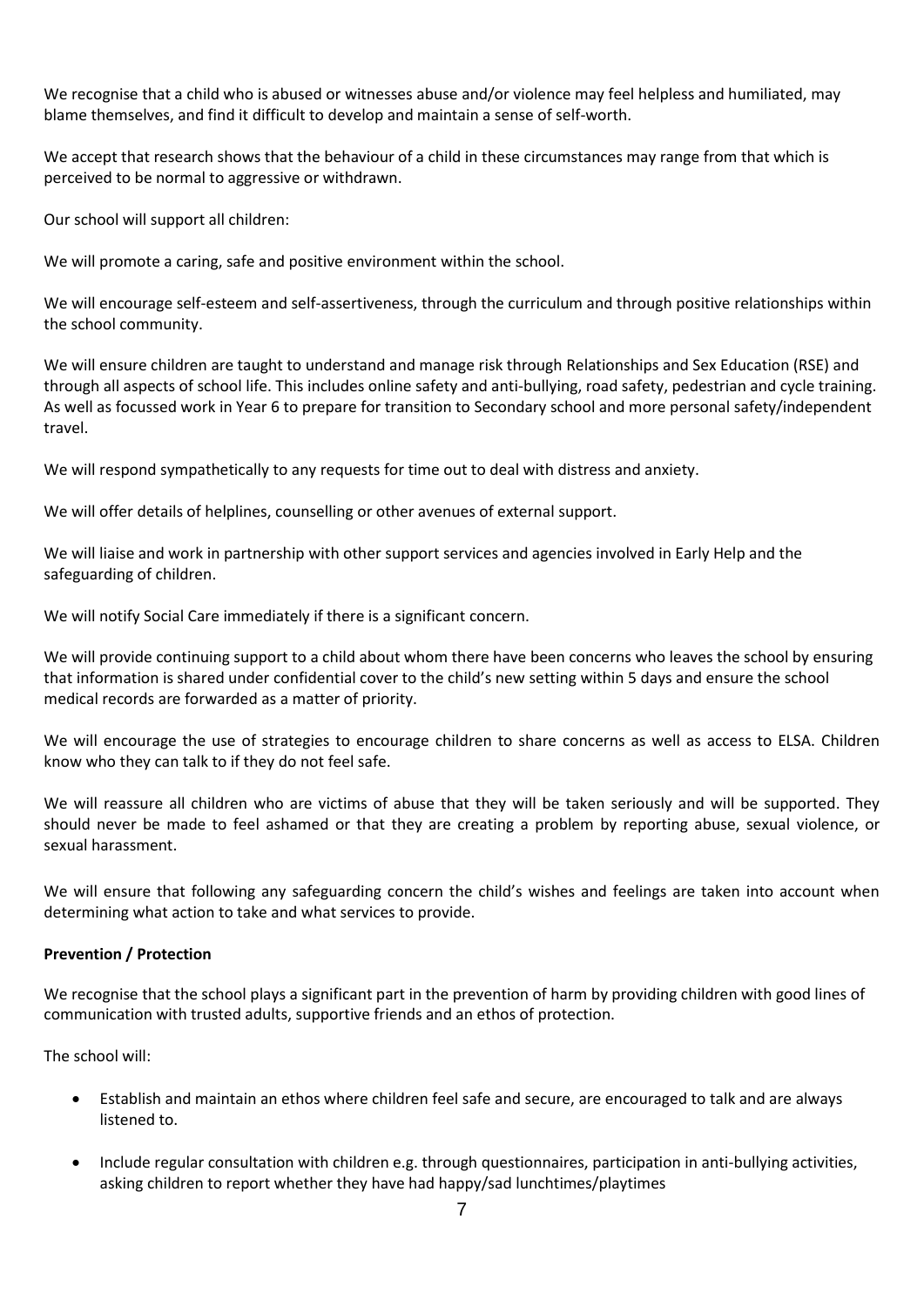- Ensure that all children know there is and can access an adult in the school whom they can approach if they are worried or in difficulty.
- Include safeguarding across the curriculum, including opportunities which equip children with the skills they need to stay safe from harm and to know to whom they should turn for help.
- Ensure all staff are aware of school guidance for their use of mobile technology and have discussed safeguarding issues around the use of mobile technologies and their associated risks. These are outlined in the E-Safety Policy.

## **Safe School, Safe Staff**

We will ensure that:

The school operates safer recruitment procedures that includes statutory checks on staff suitability to work with children. Disqualification under the Childcare Act 2006 still applies to staff themselves. All staff have a responsibility to inform the school where their relationships and associations, both within and outside of the workplace (including online), may have implications for the safeguarding of children in the school. An enhanced DBS check is carried out for all new employees, staff have a responsibility to inform the Headteacher if their circumstances change whilst employed at the school. This statement is in the Staff Behaviour Policy, which all staff have signed and agreed to adhere to.

All staff receive information about the school's safeguarding arrangements, the school's safeguarding statement, Staff Behaviour Policy (code of conduct), Child Protection and Safeguarding Policy, the role and names of the Designated Safeguarding Lead and their deputy(s), and [Keeping Children Safe in Education 2021 part 1.](https://assets.publishing.service.gov.uk/government/uploads/system/uploads/attachment_data/file/999348/Keeping_children_safe_in_education_2021.pdf) Part 2 of this guidance relates to "The Management of Safeguarding" and will be issued to all Governors.

All staff receive safeguarding training at induction in line with advice from Merton Children's Safeguarding Partnership which is regularly updated and receive safeguarding updates (for example, via email, and staff meetings), as required, but at least annually.

All members of staff are trained in and receive regular updates in online safety.

All staff and governors have regular safeguarding awareness training, updated by the DSL as appropriate, to maintain their understanding of the signs and indicators of abuse.

The Child Protection and Safeguarding Policy is made available via the school website. Hard copies of this policy can be viewed by request from the school office.

We provide a coordinated offer of Early Help when additional needs of children are identified and contribute to early help arrangements and inter-agency working and plans.

We will seek to ensure the suitability of adults working with children on school sites at any time and this includes any persons or organisations using our buildings or outside spaces in a letting or hiring agreement.

Community users organising activities for children are aware of the school's Child Protection and Safeguarding Policy, guidelines and procedures.

The name of the Designated Safeguarding Lead and deputy(s) are clearly advertised in the school with a statement explaining the school's role in referring and monitoring cases of suspected harm and abuse.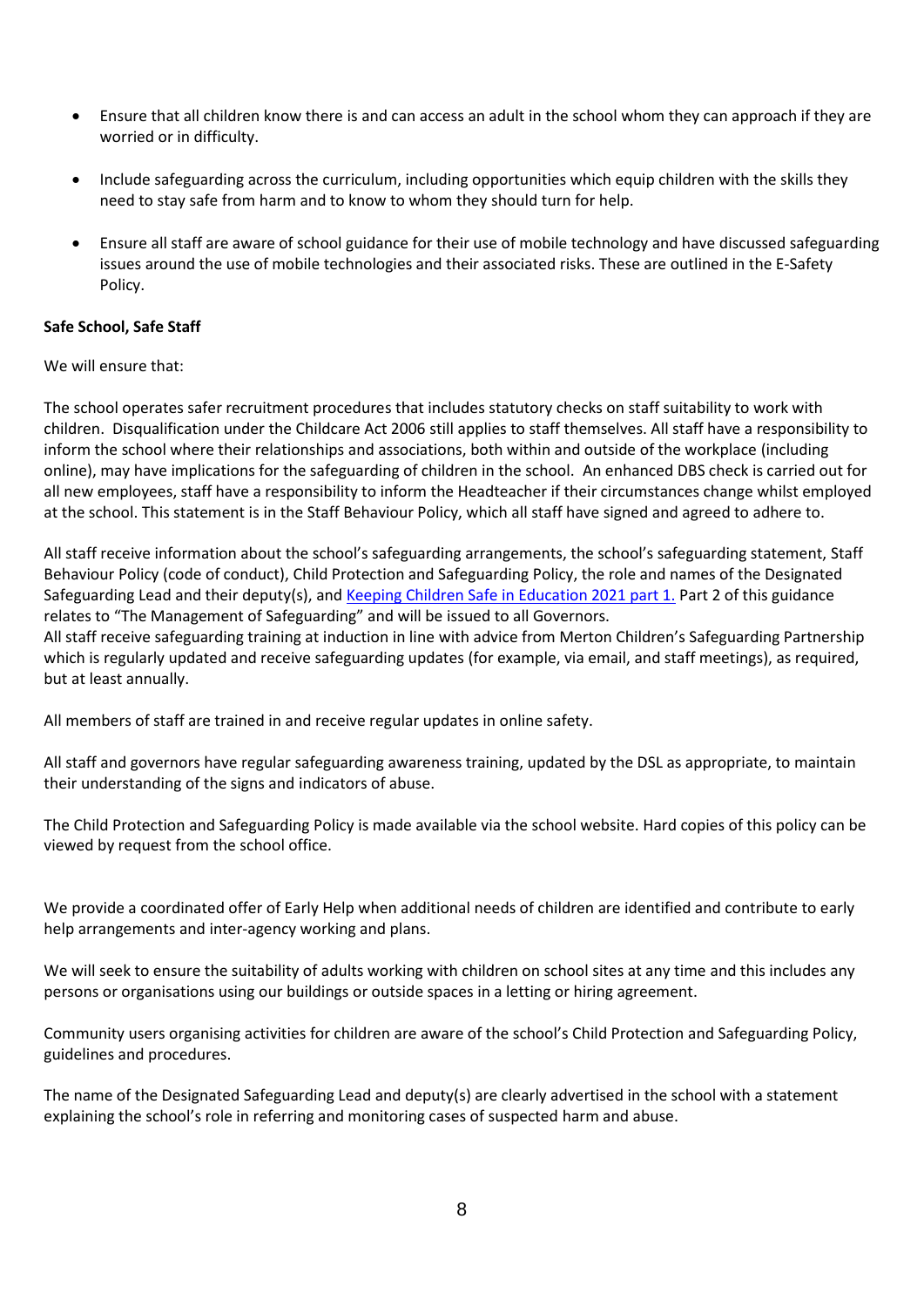#### **Roles and Responsibilities**

#### **All School Staff:**

All staff have a key role to play in identifying concerns and in providing help for children. To achieve this, they will:

- Provide a safe environment in which children can learn.
- Establish and maintain an environment where children feel secure, are encouraged to talk and are listened to.
- Ensure children know that there are adults in the school who they can approach if they are worried or have concerns.
- Plan opportunities within the curriculum for children to develop the skills they need to assess and manage risk appropriately and keep themselves safe.
- Attend training to be aware of, and alert to the signs of abuse.
- Maintain an attitude of "it could happen here" with regards to safeguarding.
- Know how to respond to a pupil who discloses or alleges harm or abuse following training of 'Working together to Safeguard Children' (2018), and 'What to do if you are worried a child is being Abused' (2015).
- Report their concerns to the DSL immediately and on that day if they are worried a child is being abused and record their concerns. If the DSL is not contactable immediately, a Deputy DSL should be informed.
- Be prepared to refer directly to the MASH and the police if there is a risk of significant harm and the DSL or their Deputy is not available.
- Follow the allegations procedures and inform the Headteacher if the disclosure is an allegation against a member of staff, supply staff or volunteer or is a low level concern.
- Follow the procedures set out by the Merton Children's Safeguarding Partnership and take account of guidance issued by the Department for Education.
- Treat information with confidentiality but never promising to "keep a secret".
- Understand Early Help and be prepared to identify and support children who may benefit.
- Know who the DSL and Deputy DSL are and know how to contact them.
- Have an awareness of the role of the DSL, Part 1 of Keeping Children Safe in Education 2021, the schools Child Protection & Safeguarding Policy, Staff Behaviour Policy (Code of Conduct), School Behaviour Policy, and procedures relating to the safeguarding response for children who go missing from education.
- All staff must be aware that they have a professional responsibility to share information with other agencies in order to safeguard children and that the Data Protection Act 1998 and General Data Protection Regulations are not a barrier to sharing information where a failure to do so would place a child at risk of harm. There is a lawful basis for child protection concerns to be shared with agencies who have a statutory duty for child protection.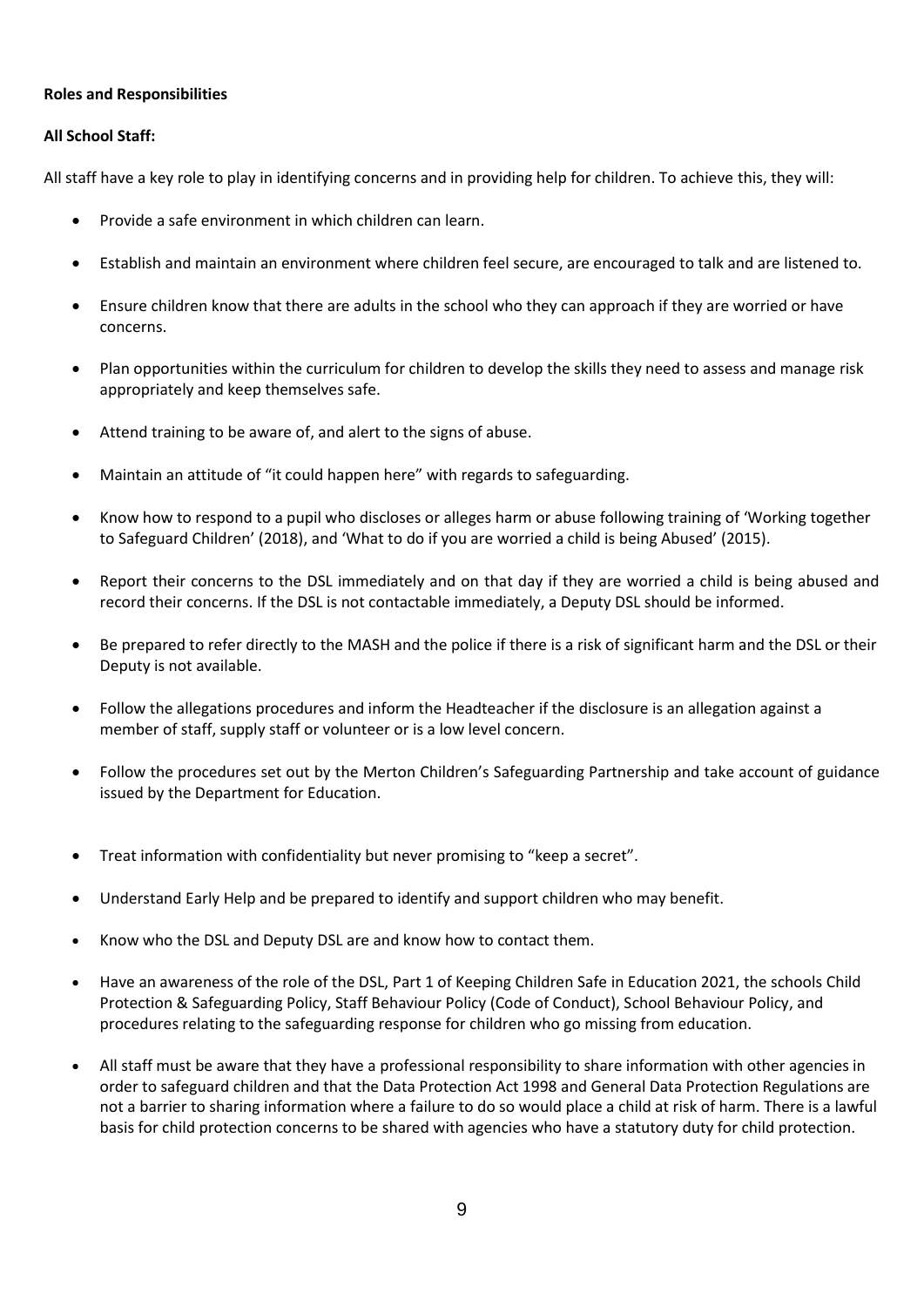- All staff must be aware that they cannot promise a child to keep secrets which might compromise the child's safety or wellbeing. However, staff are aware that matters relating to child protection and safeguarding are personal to children and families, in this respect they are confidential and the Headteacher or DSLs will only disclose information about a child to other members of staff on a need-to-know basis.
- Staff should know how to manage the requirement to maintain an appropriate level of confidentiality. This means only involving those who need to be involved, such as the DSL (or a deputy) and children's social care.
- Be mindful that the Teacher Standards states that teachers should safeguard children's wellbeing and maintain public trust in the teaching profession as part of their professional duties.
- Assist the Governing Body and Headteacher in fulfilling their safeguarding responsibilities set out in legislation and statutory guidance.

## **The Headteacher**

In addition to the role and responsibilities of all staff the Headteacher will ensure that:

- The school fully contributes to inter-agency working in line with Working Together to Safeguard Children 2018 guidance.
- The Child Protection and Safeguarding Policy and procedures are implemented and followed by all staff.
- All staff are aware of who the DSL is and their role.
- Sufficient time, training, support, funding, resources, is allocated to the DSL to carry out their role effectively, including the provision of advice and support to school staff on child welfare and child protection matters, to take part in strategy discussions/meetings and other inter-agency meetings and/or support other staff to do so; and to contribute to the assessment of children.
- Provide opportunities for a co-ordinated offer of Early Help when additional needs of children are identified
- Ensure Deputy DSLs are trained to the same standard as the DSL and the role is explicit in their job description.
- With the DSL ensure adequate and appropriate cover arrangements are in place for any out of hours/out of term activities.
- Where there is a safeguarding concern that the child's wishes, and feelings are considered when determining what action to take and what services to provide.
- Child-centred systems and processes are in place for children to express their views and give feedback.
- All staff feel able to raise concerns about poor or unsafe practice and that such concerns are handled sensitively and in accordance with the whistle-blowing procedures.
- That pupils are provided with opportunities throughout the curriculum to learn about safeguarding, including keeping themselves safe online.
- Ensure that allegations or concerns against staff, supply staff or volunteers are dealt with in accordance with guidance from Department for Education (DfE) and Merton Children Safeguarding Partnership.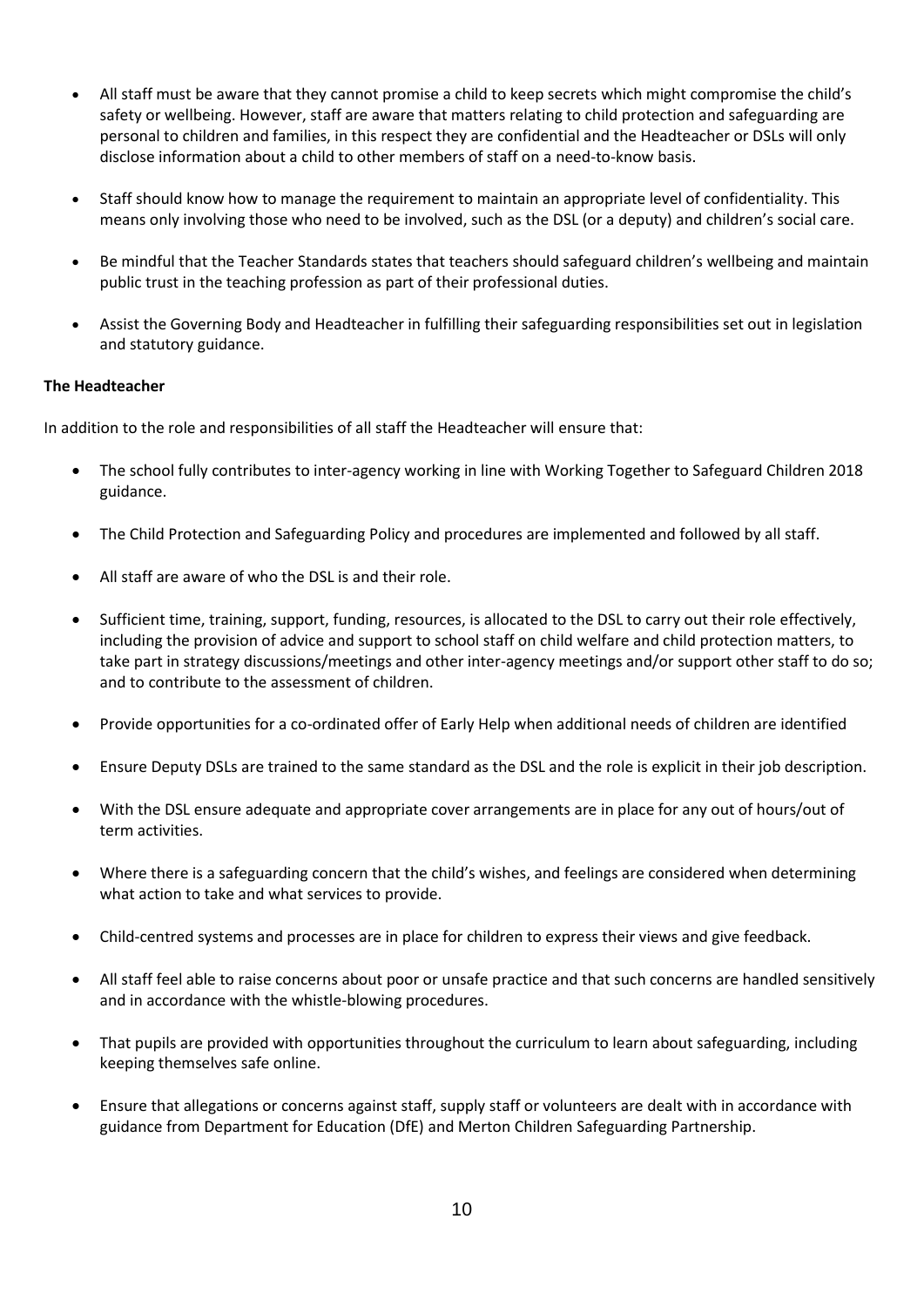• Ensure that statutory requirements are met to make a referral to the Disclosure and Barring Service and additionally in the case of teaching staff the Teacher Regulation Agency where an individual has engaged in conduct that harmed (or is likely to harm) a child; or if the person otherwise poses a risk of harm to a child.

## **The Designated Safeguarding Lead:**

In addition to the role and responsibilities of all staff the DSL:

- Holds the lead responsibility for safeguarding and child protection (including online safety) in the school, this responsibility is not able to be delegated.
- Will have an **"it could happen here"** approach to safeguarding.
- Will liaise with the local authority, the three safeguarding partners and work in partnership with other agencies in line with Working Together to Safeguard Children. National Police Chiefs Council guidance– When to call the police should help DSLs understand when they should consider calling the police and what to expect when they do.
- Will encourage a culture of listening to children and taking account of their wishes and feelings, among all staff, and in any measures the school or college may put in place to protect them.
- Will report concerns that a child may be at risk of radicalisation or involvement in terrorism, following the Prevent Referral Process and use the Prevent Referral Form to refer cases by email. If the matter is urgent, the Police must be contacted by dialling 999. In cases where further advice from the Police is sought, dial 101.
- The Department of Education has also set up a dedicated telephone helpline for staff and governors to raise concerns around Prevent (020 7340 7264).
- 1. Refer cases where a crime may have been committed to the Police as required.
- 2. Liaise with the "case manager" and Local Authority Designated Officer for child protection concerns in cases which concern a member of staff or a volunteer; and refer cases where a person is dismissed or left service due to risk/harm to a child to the Disclosure and Barring Service and Teaching Regulation Agency, as required.
- 3. Follow DfE and KCSIE 2021 guidance on 'Peer on Peer Abuse' when a concern is raised that there is an allegation of a pupil abusing another pupil within the school.
- **4.** Be available during term time (during school hours) for staff in school to discuss any safeguarding concerns. Appropriate and adequate cover arrangements will be arranged by the DSL and the school leadership for any out of hours/term activities.
- 5. Act as a source of support and expertise in carrying out safeguarding duties for the whole school community.
- 6. Encourage and promote a culture of listening to children and taking account of their wishes and feelings, amongst all staff.
- 7. Access training and support to ensure they have the knowledge and skills required to carry out the role. DSL training should be updated at least every two years and knowledge and skills refreshed at regular intervals but at least annually.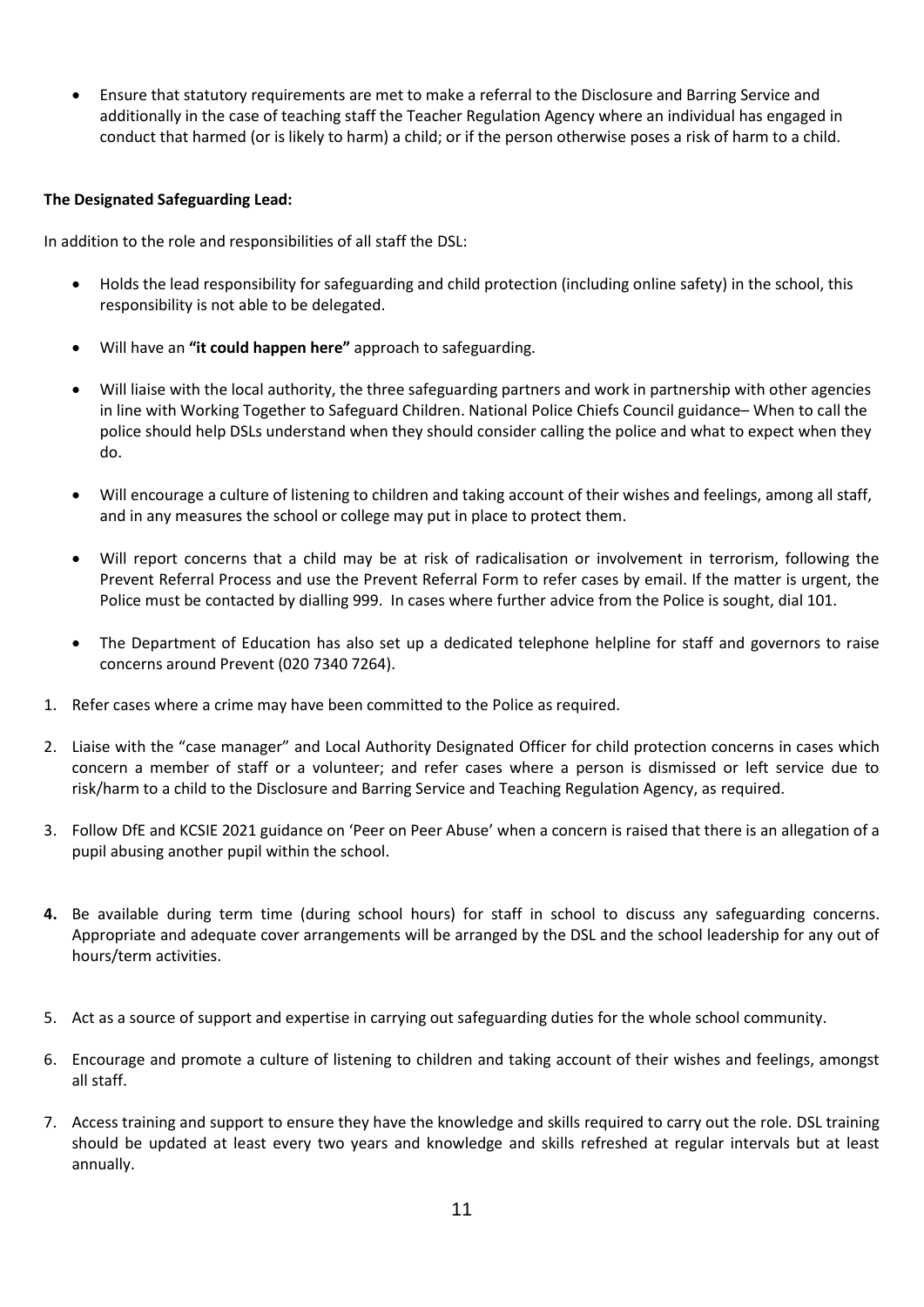- 8. Have a secure working knowledge of Merton Children's Safeguarding Partnership procedures and understand the assessment process for providing Early Help and statutory intervention, including the local authority levels of need criteria and referral arrangements. Have a clear understanding of access and referral to the Merton Early Help offer.
- 9. Liaise with school staff (especially pastoral support, behaviour leads, school health colleagues and the SENDCo) on matters of safety and safeguarding and consult the MCSP Levels of Need document to inform decision making and liaison with relevant agencies.
- **10.** Be alert to the specific needs of children in need, those with SEND and young carers.
- **11.** Understand the risks associated with online activity and be confident that they have the up-to-date knowledge and capability to keep children safe whilst they are online at school; in particular understand the additional risks that children with SEND face online and the associated and appropriate support they require.
- 12. Keep detailed, accurate records (either written or using appropriate secure online software), that includes all concerns about a child even if there is no need to make an immediate referral and the rationale for decisions made and action taken. Records also require a clear and comprehensive summary and details on how the concern was followed up and resolved.
- 13. Ensure that an indication of the existence of a Child Protection file is cross referenced on the pupil school file.
- 14. Ensure that when a pupil transfers school, their child protection file is passed to the new school within 5 days of starting a new term, and within statutory timescales (separately from the main pupil file and ensuring secure transit) and that confirmation of receipt is received.
- 15. Ensure that where a pupil transfers school and is on a Child Protection Plan or is a Looked After Child, their information is passed to the new school immediately, and that the child's social worker is informed. In addition, consideration should be given to a multi-agency schools transition meeting if the case is complex or on-going.
- 16. Ensure that a copy of the Child Protection file is retained until such a time that the new school acknowledges receipt of the original file. The copy should then be securely destroyed.
- **17.** Work with the DSL team, Local Authority and Social Care Teams to make informed decisions in the best interests of the child, for instance the child's safety, educational outcomes and welfare. This should be a matter of routine. Furthermore, the social worker and the DSL need to work together to respond to unauthorised absences and promote welfare.
- 18. Help promote educational outcomes by sharing the information about the welfare, safeguarding and child protection issues that children, including children with a social worker, are experiencing, or have experienced, with teachers and SLT to ensure that relevant members of staff, know who these children are, understand their academic progress and attainment and maintain a culture of high aspirations for this cohort; supporting teaching staff to identify the challenges that children in this group might face and the additional academic support and adjustments that they could make to best support these children.
- **19.** Report to the headteacher any significant issues for example enquiries under section 47 of the Children's Act 1989 and police investigations.
- 20. Ensure that the case holding Social Worker is informed of any child currently with a Child Protection Plan who is absent without explanation.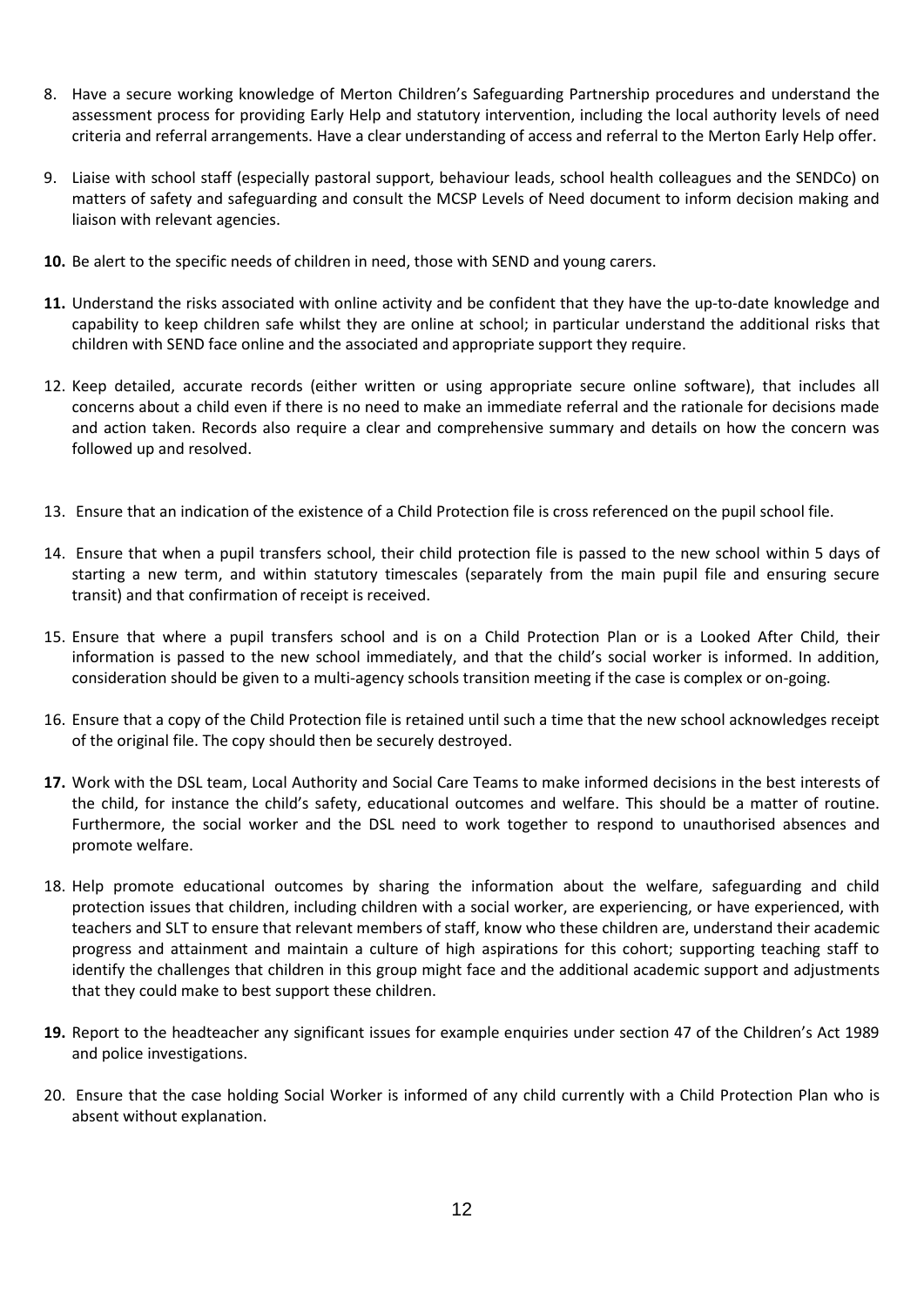- 21. Ensure that all staff, within 3 months of employment at Wimbledon College and updated once a year thereafter, sign to say they have read, understood and agree to work within the school's Child Protection Policy, Staff Behaviour Policy (code of conduct), School Behaviour Policy and Keeping Children Safe in Education 2021 (KCSIE) Part 1.
- 22. Organise child protection and safeguarding induction, regularly updated training, following the training guidance published by the London Borough of Merton, Safeguarding in Schools Officer, and a minimum of annual updates (including online safety) for all school staff, keep a record of attendance and address any absences.
- 23. Ensure that in collaboration with the school leadership and governors, the Child Protection Policy is reviewed annually, and the procedures and implementation are updated and reviewed regularly.
- 24. Ensure that the Child Protection Policy is available publicly and that parents are aware that referrals about suspected harm and abuse will be made and the role of the school in this.
- 25. Establish and maintain links with the three safeguarding partners to make sure staff are aware of training opportunities and the latest policies on local safeguarding arrangements.
- 26. Will ensure that the name of the designated members of staff for Child Protection, the Designated Safeguarding Lead and deputies, are clearly advertised in the school, with a statement explaining the school's role in referring and monitoring cases of suspected abuse.
- 27. Ensure that the Single Central Record is compliant with Keeping Children Safe in Education 2021.
- 28. Meet all other responsibilities as set out for DSLs in Keeping Children Safe in Education 2021.

#### **The Deputy Designated Safeguarding Lead(s):**

- In addition to the role and responsibilities of all staff each Deputy DSL will:
- Be trained to the same standard as the Designated Safeguarding Lead and the role is explicit in their job description.
- Provide support and capacity to the DSL in carrying out delegated activities of the DSL; however, the lead responsibility of the DSL cannot be delegated.
- In the absence of the DSL, carries out the activities necessary to ensure the ongoing safety and protection of children. In the event of the long-term absence of the DSL the deputy will assume all the functions above.

#### **All members of The Governing Body understand and fulfil their responsibilities to ensure that:**

- They facilitate a whole school or college approach to safeguarding.
- Where there is a safeguarding concern, children's wishes, and feelings should be taken into account when determining what action to take and what services to provide. Systems should be well promoted, understood and easily accessible for children to confidently report abuse, knowing that their concerns will be treated seriously.
- The school has effective safeguarding policies and procedures including a Child Protection and Safeguarding Policy, a Staff Behaviour Policy or Code of Conduct, a Behaviour Policy and a response to children who go missing from education. Ensure policies are consistent with Merton Children's Safeguarding Partnership and statutory requirements, are reviewed annually and that the Child Protection policy is available on the school website.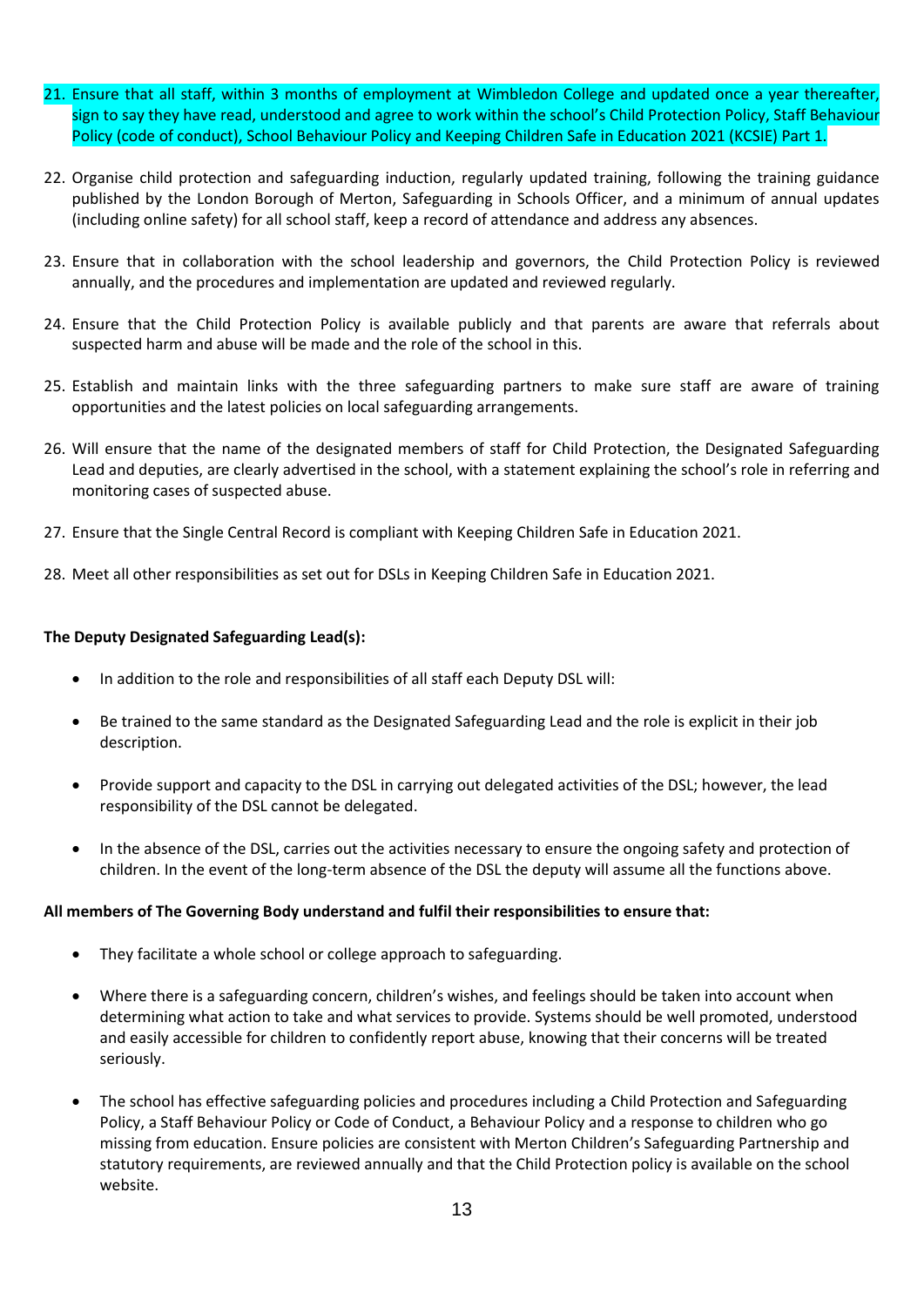- That the school operates safer recruitment procedures that include statutory checks on staff suitability to work with children and by ensuring that there is at least one person on every recruitment panel who has completed safer recruitment training.
- That at least one member of the governing body has completed safer recruitment training to be repeated every five years.
- Staff have been trained appropriately and this is updated in line with guidance and all staff have read Keeping Children Safe in Education (2021) part 1 and Annex B and that mechanisms are in place to assist staff in understanding and discharging their roles and responsibilities as set out in the guidance.
- There are effective procedures for dealing with allegations of peer on peer abuse.
- All staff including temporary staff and volunteers are provided with the school's Child Protection and Safeguarding Policy and Staff Behaviour Policy.
- The school has procedures for dealing with allegations of abuse by staff (including supply staff and the Headteacher), volunteers against children and that a referral is made to the DBS and/or the Teaching Regulation Agency (as applicable) if a person in regulated activity has been dismissed or removed due to safeguarding concerns.
- A nominated governor for safeguarding (including Online Safety) is identified.
- A member of the Senior Leadership Team has been appointed as the Designated Safeguarding Lead (DSL) who will take lead responsibility for safeguarding and child protection and that the role is explicit in the role holder's job description.
- On appointment, the DSL and deputies undertake DSL New to Role and then 'Update' training every two years as well as attending DSL network events and meetings.
- Children are taught about safeguarding (including online safety) as part of a broad and balanced curriculum covering relevant issues through relationships and sex education (RSE). We recognise that there cannot be a "one size fits all" style and there needs to be a personalised and contextualised approach for more vulnerable children, victims of abuse and those with Special Education Needs and Disabilities (SEND).
- The school will comply with regular data returns requested by the Local Authority, regarding all pupils, of statutory school age, attending alternative provision and/or on a reduced or modified timetable
- Appropriate online filtering and monitoring systems are in place.
- Enhanced DBS checks (without barred list checks, unless the governor is also a volunteer at the school) are in place for all Governors.
- Any weaknesses in Safeguarding are remedied immediately.
- The school is aware that OFSTED inspections will always report on whether arrangements for safeguarding children and learners are effective.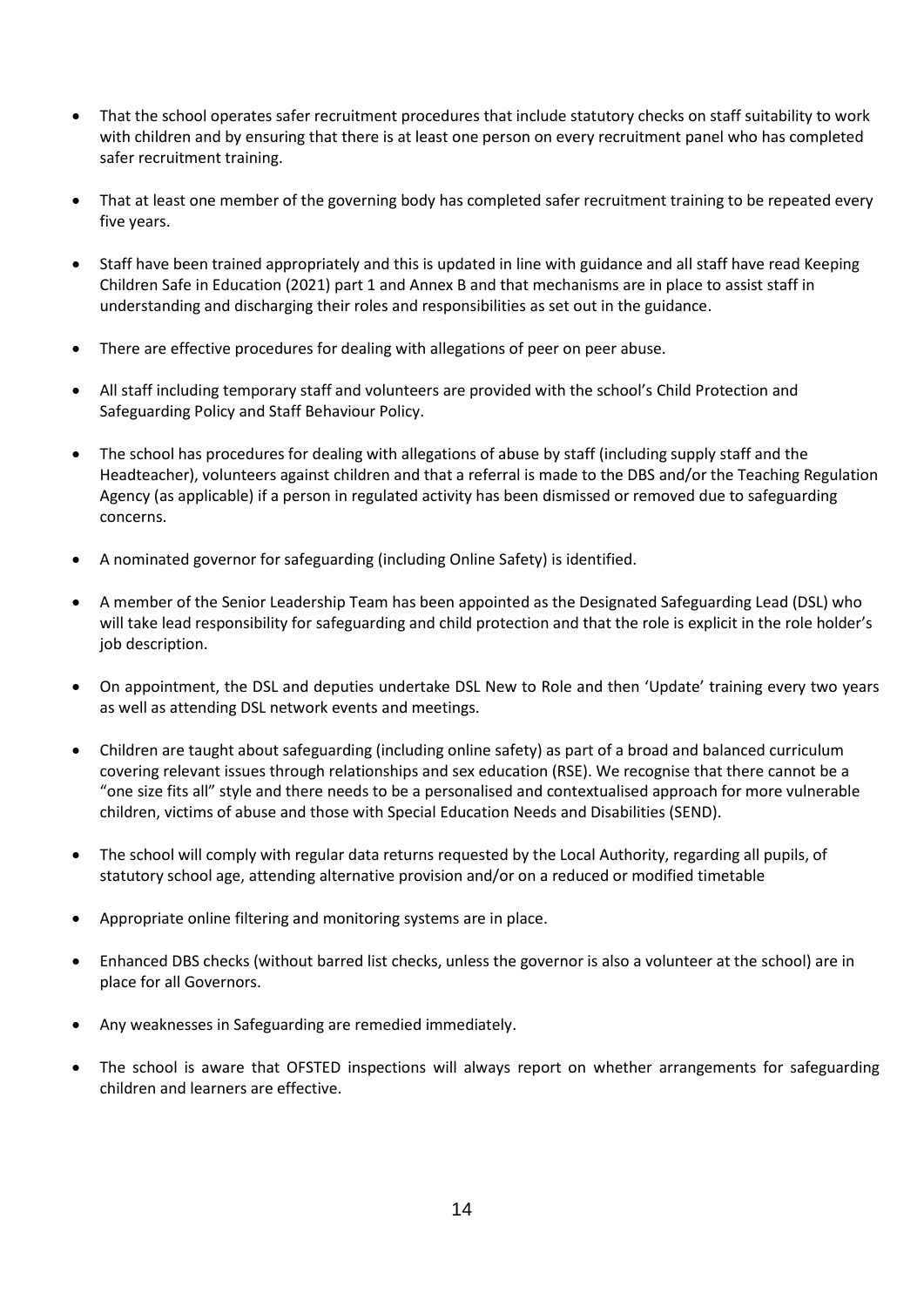#### **Multi-agency Working**

Wimbledon College has a pivotal role to play in multi-agency safeguarding arrangements. The Governing Body, SLT and DSLs need to ensure that the school contributes to multi-agency working in line with statutory guidance Working Together to Safeguard Children 2018. New safeguarding partnerships and child death partner arrangements are now in place. Agencies will work together to safeguard and promote the welfare of children, including identifying and responding to their needs.

We will ensure that we will fully contribute to all social care assessments concerning students/ pupils at this school.

## **Confidentiality and Sharing Information**

All matters relating to child protection will be treated as confidential and only shared as per the ['Information](https://www.gov.uk/government/publications/safeguarding-practitioners-information-sharing-advice)  [Sharing Advice for Practitioners' \(DfE 2018\) guidance](https://www.gov.uk/government/publications/safeguarding-practitioners-information-sharing-advice).

Information will be shared with staff within the school who 'need to know'.

All staff must be aware that they have a professional responsibility to share information with other agencies in order to safeguard children and that the Data Protection Act 1998 and General Data Protection Regulations are not a barrier to sharing information where a failure to do so would place a child at risk of harm. There is a lawful basis for safeguarding concerns to be shared with agencies who have a statutory duty for child protection.

All staff must also be aware of the provisions in the school's current Data Protection and Subject Access Request Policy.

All staff must be aware that they cannot promise a child to keep secrets which might compromise the child's safety or wellbeing. However, staff are aware that matters relating to child protection and safeguarding are personal to children and families and in this respect are confidential and the Headteacher or DSLs will only disclose information about a child to other members of staff on a need to know basis.

All staff will always undertake to share our intention to refer a child to Social Care with their parents /carers consent unless to do so could put the child at greater risk of harm or impede a criminal investigation.

#### **Child Protection Procedures**

The following procedures apply to all staff working in the school and will be covered by training to enable staff to understand their role and responsibility.

The aim of our procedures is to provide a robust framework which enables staff to take appropriate action when they are concerned that a child is being harmed or abused or is at risk of harm or abuse.

The primary concern at all stages must be the interests and safety of the child. Where there is a conflict of interest between the child and an adult, the interests of the child must be paramount.

All staff are aware that very young children and those with disabilities, Special Educational Needs or with language delay may be more likely to communicate concerns with behaviours rather than words. Additionally, staff will question the cause of knocks and bumps in children who have limited mobility.

## **If a member of staff suspects abuse, spots signs or indicators of abuse, or they have a disclosure of abuse made to them they must:**

1. Make an initial record of the information related to the concern.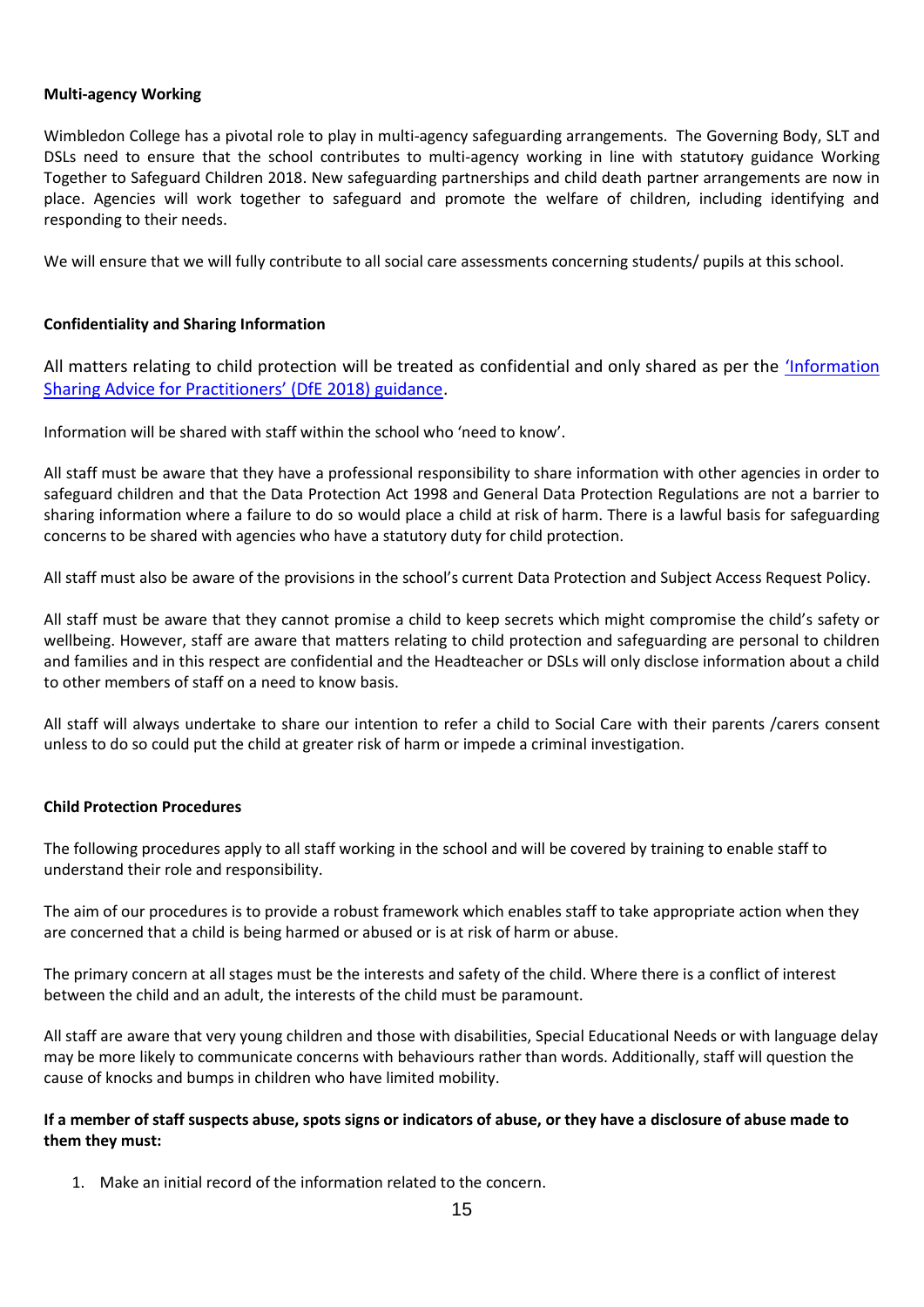- 2. Report it to the DSL immediately.
- 3. The DSL will consider if there is a requirement for immediate medical intervention, however urgent medical attention should not be delayed if the DSL is not immediately available.
- 4. Make an accurate record (which may be used in any subsequent court proceedings) as soon as possible and within 24 hours of the occurrence, of all that has happened, including details of:
	- Dates and times of their observations
	- Dates and times of any discussions in which they were involved.
	- Any injuries identified on a body map
	- Explanations given by the child / adult
	- Rationale for decision making and action taken
	- Any actual words or phrases used by the child
- 5. Any paper records must be signed and dated by the author. The record needs to be completed by the adult who received the information.
- 6. In the absence of the DSL or the deputies, staff must be prepared to refer directly to the MASH, and the police if appropriate, if there is the potential for immediate significant harm.

Following a report of concerns the DSL must:

- 1. Decide whether there are sufficient grounds for suspecting significant harm, in which case a referral must be made to the MASH and the police if it is appropriate.
- 2. Try to discuss any concerns about a child's welfare with the family and where possible to seek their agreement before making a referral to the MASH. However, this should only be done when it will not place the child at increased risk or could impact a police investigation. The child's views should also be considered.
- 3. Contact the MASH if there are grounds to suspect a child is suffering, or is likely to suffer, significant harm or abuse. If a child is in immediate danger and urgent protective action is required, the Police (dial 999) must be called. The DSL must also notify MASH of the occurrence and what action has been taken
- 4. Phone the MASH to discuss concerns if the DSL feels unsure about whether a referral is necessary,

If there is not a risk of significant harm, the DSL will either actively monitor the situation or consider Early Help.

When a pupil needs urgent medical attention and there is suspicion of abuse the DSL or their Deputy should take the child to the accident and emergency unit at the nearest hospital, having first notified the MASH. The DSL should seek advice about what action the MASH will take and about informing the parents, remembering that parents should normally be informed that a child requires urgent hospital attention.

The exception to this process will be in those cases of known FGM where there is a mandatory requirement for the teacher to report directly to the police. The DSL should also be made aware.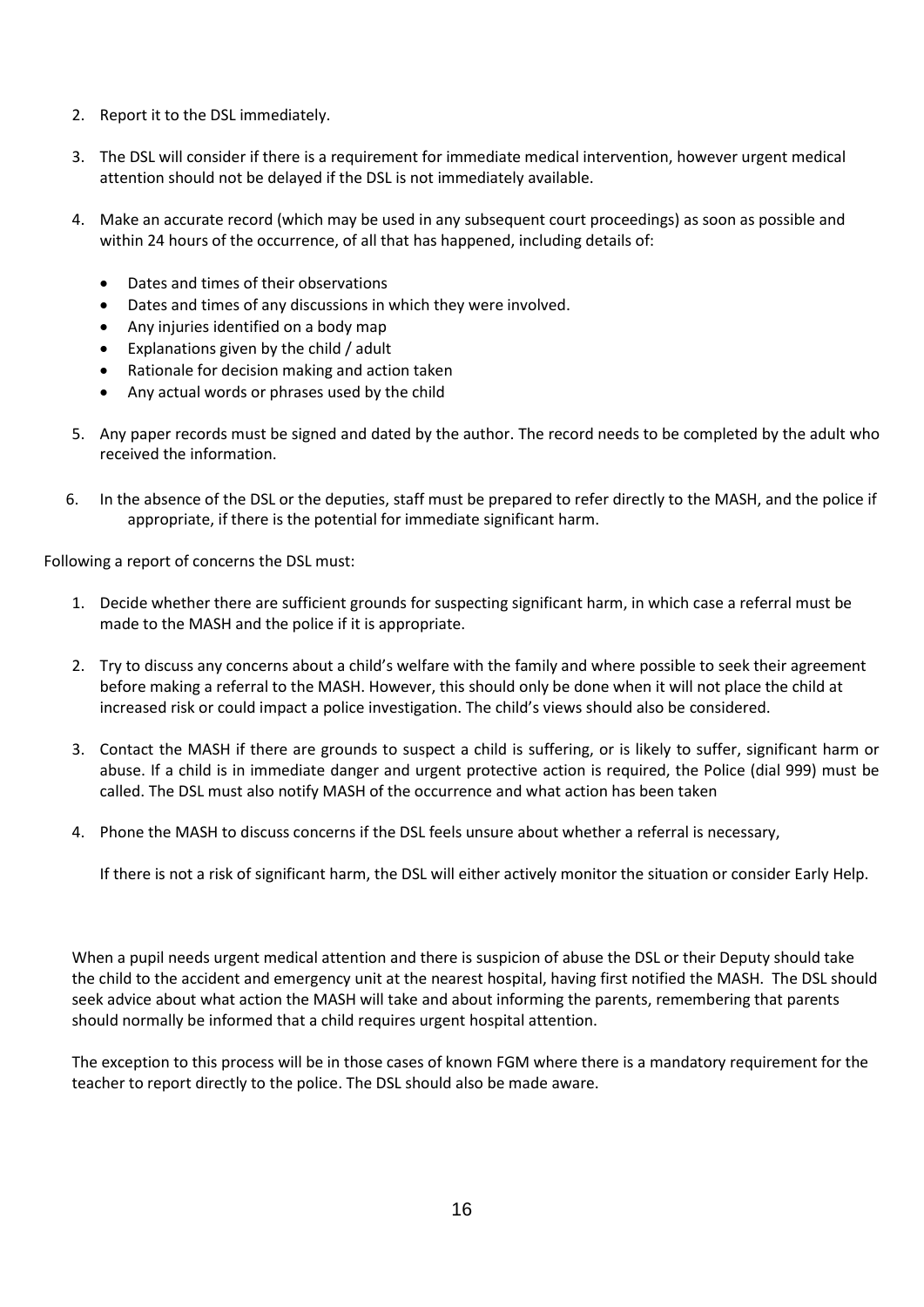## Child Protection Procedures Flow Chart extracted from KCSIE 2021

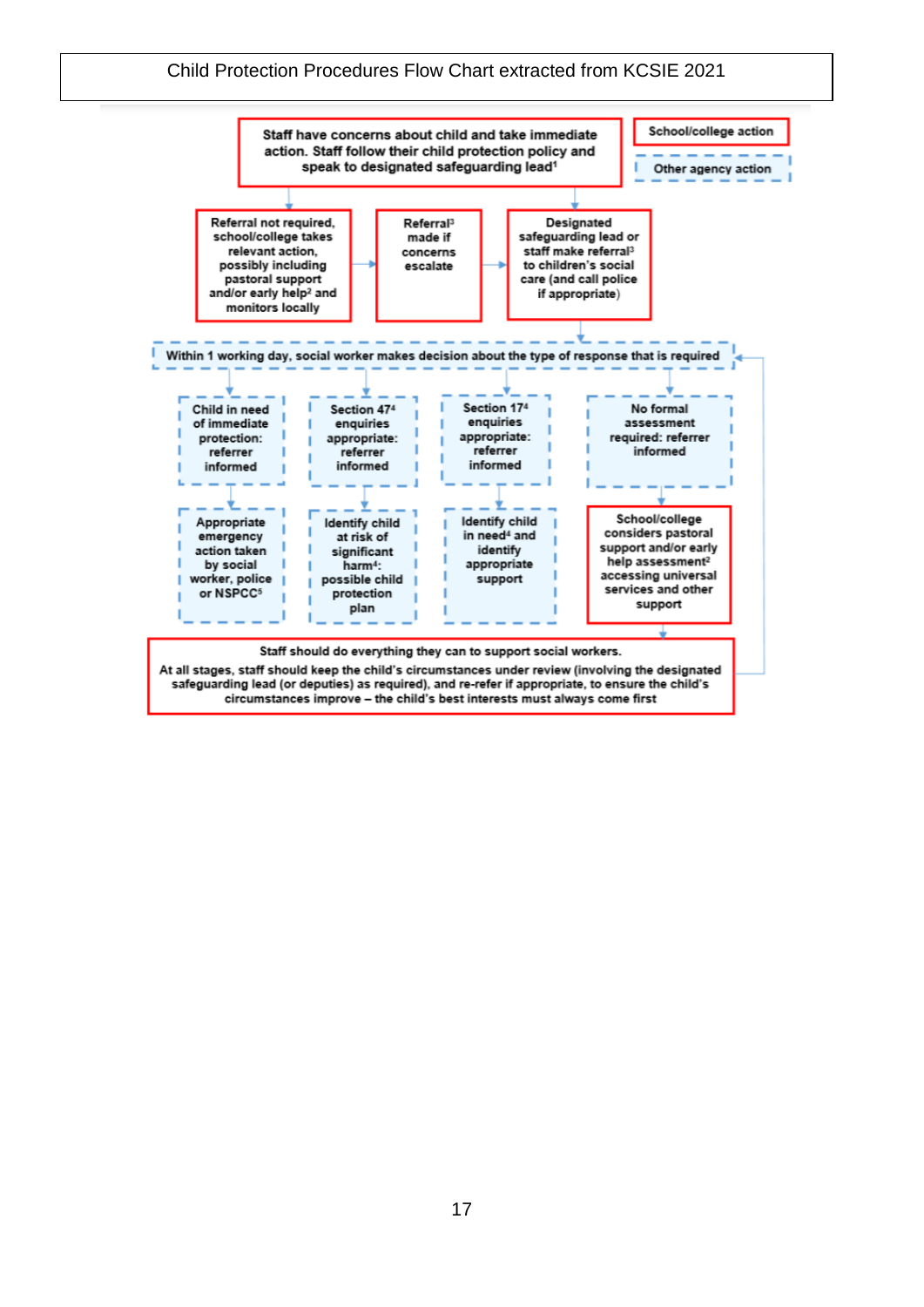## **Dealing with disclosures**

## **All staff**

A member of staff who is approached by a child should listen positively and try to reassure them. They cannot promise complete confidentiality and should explain that they may need to pass information to other professionals to help keep the child or other children safe. The degree of confidentiality should always be governed by the need to protect the child.

Additional consideration needs to be given to children with communication difficulties and for those whose preferred language is not English. It is important to communicate with them in a way that is appropriate to their age, understanding and preference.

All staff must know who the DSL is and who to approach if the DSL is unavailable. All staff have the right to make a referral to the MASH or Police directly and must do this if, for whatever reason, there are difficulties following the agreed protocol, for example, they are the only adult on the school premises at the time and have concerns about sending a child home.

#### **Talking to and listening to children**

If a child chooses to disclose, you SHOULD:

- listen and reassure
- be accessible and receptive
- listen carefully and uncritically at the child's pace
- take what is said seriously
- tell the child that you must pass this information on
- explain what will happen next
- make a careful record of what was said in the child's words
- sign, date and record the time on records

#### You should NEVER:

- take photographs of injuries
- examine marks/ injuries solely to assess whether they may have been caused by abuse (there may be a need to give appropriate first aid)
- investigate or probe, aiming to prove or disprove possible abuse never ask leading questions
- make promises to children about confidentiality or keeping 'secrets'
- assume that someone else will take the necessary action
- jump to conclusions or react with shock, anger or horror
- speculate or accuse anybody
- confront another person (adult or child) allegedly involved
- offer opinions about what is being said or about people allegedly involved
- forget to record what you have been told
- delay or fail to pass the information on to the correct person
- ask a child to sign a written copy of the disclosure or a 'statement'.

For children with communication difficulties or who use alternative/augmented communication systems, staff may need to take extra care to ensure that signs of abuse and neglect are identified and interpreted correctly, but concerns should be reported in exactly the same manner as for other children.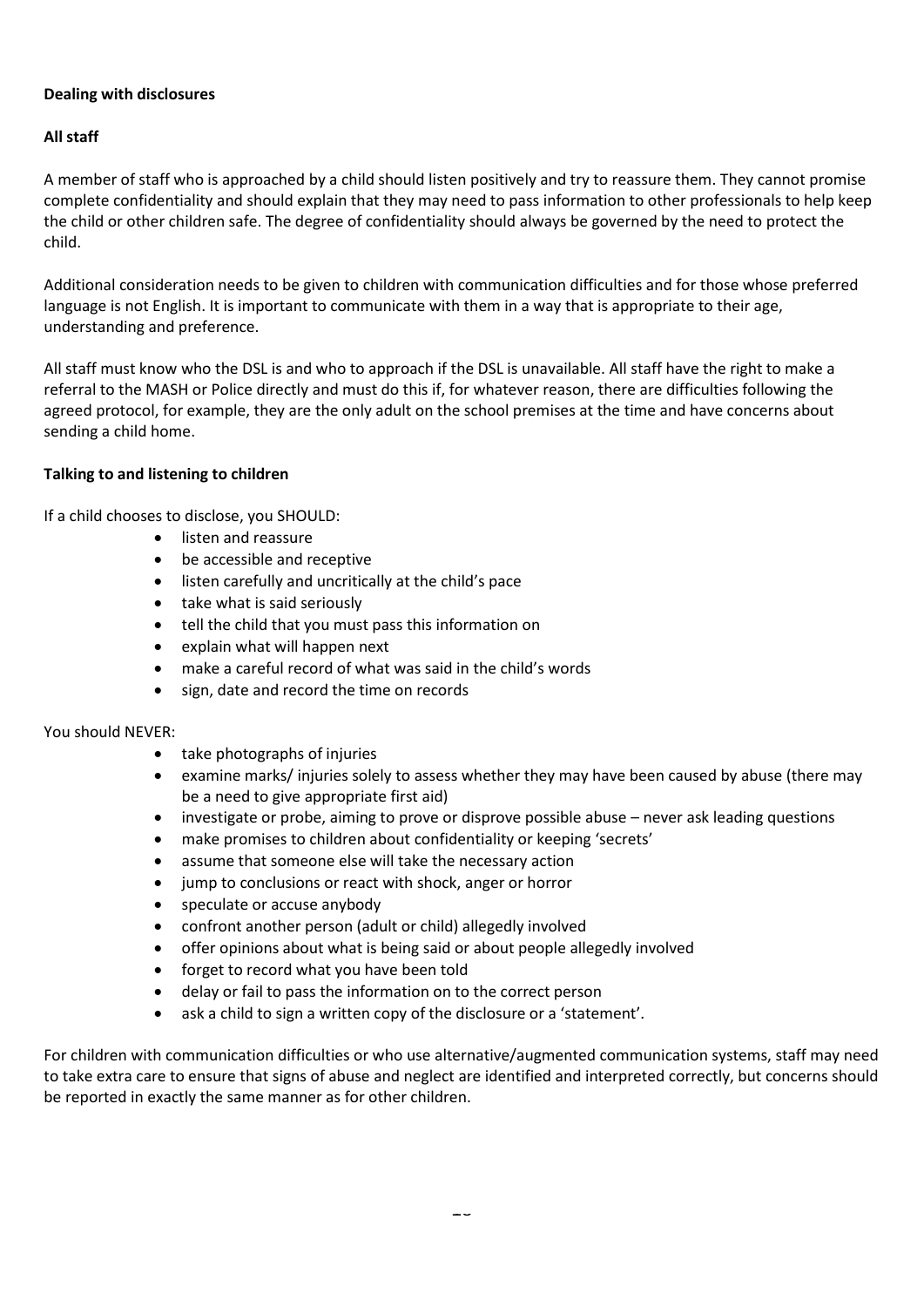## **Guiding principles, the seven R's**

## **Receive**

- Listen to what is being said, without displaying shock or disbelief
- Accept what is said and take it seriously
- Make a note of what has been said as soon as practicable

## **Reassure**

- Reassure the pupil, but only so far as is honest and reliable
- Do not make promises you may not be able to keep e.g. 'I'll stay with you' or 'everything will be alright now' or 'I'll keep this confidential'
- Do reassure, for example, you could say: 'I believe you', 'I am glad you came to me', 'I am sorry this has happened', 'We are going to do something together to get help'

## **Respond**

- Respond to the pupil only as far as is necessary for you to establish whether you need to refer this matter, but do not interrogate for full details
- Do not ask 'leading' questions i.e. 'did he touch your private parts?' or 'did she hurt you?' Such questions may invalidate your evidence (and the child's) in any later prosecution in court
- Do not ask the child why something has happened.
- Do not criticize the alleged perpetrator; the pupil may care about him/her, and reconciliation may be possible
- Do not ask the pupil to repeat it all for another member of staff. Explain what you must do next and whom you have to talk to. Reassure the pupil that it will be a senior member of staff

## **Report**

- Share concerns with the DSL immediately.
- If you are not able to contact your DSL or the Deputy DSL, and the child is at risk of immediate harm, contact the MASH or Police, as appropriate directly.
- If you are dissatisfied with the level of response you receive following your concerns, you should press the DSL for re-consideration

## **Record**

- If possible, make some very brief notes at the time, and write them up as soon as possible. The original notes need to be kept secure and included in the Child Protection file
- Record the date, time, place, person or people present and noticeable nonverbal behaviour, and the words used by the child. If the child uses sexual 'pet' words, record the actual words used, rather than translating them into 'proper' words
- If appropriate, complete a body map to indicate the position of any noticeable bruising.
- Record facts and observable things, rather than your 'interpretations' or 'assumptions'

## **Remember**

- Support the child: listen, reassure, and be available
- Complete confidentiality is essential. Share your knowledge only with appropriate professional colleagues
- Get some support for yourself if you need it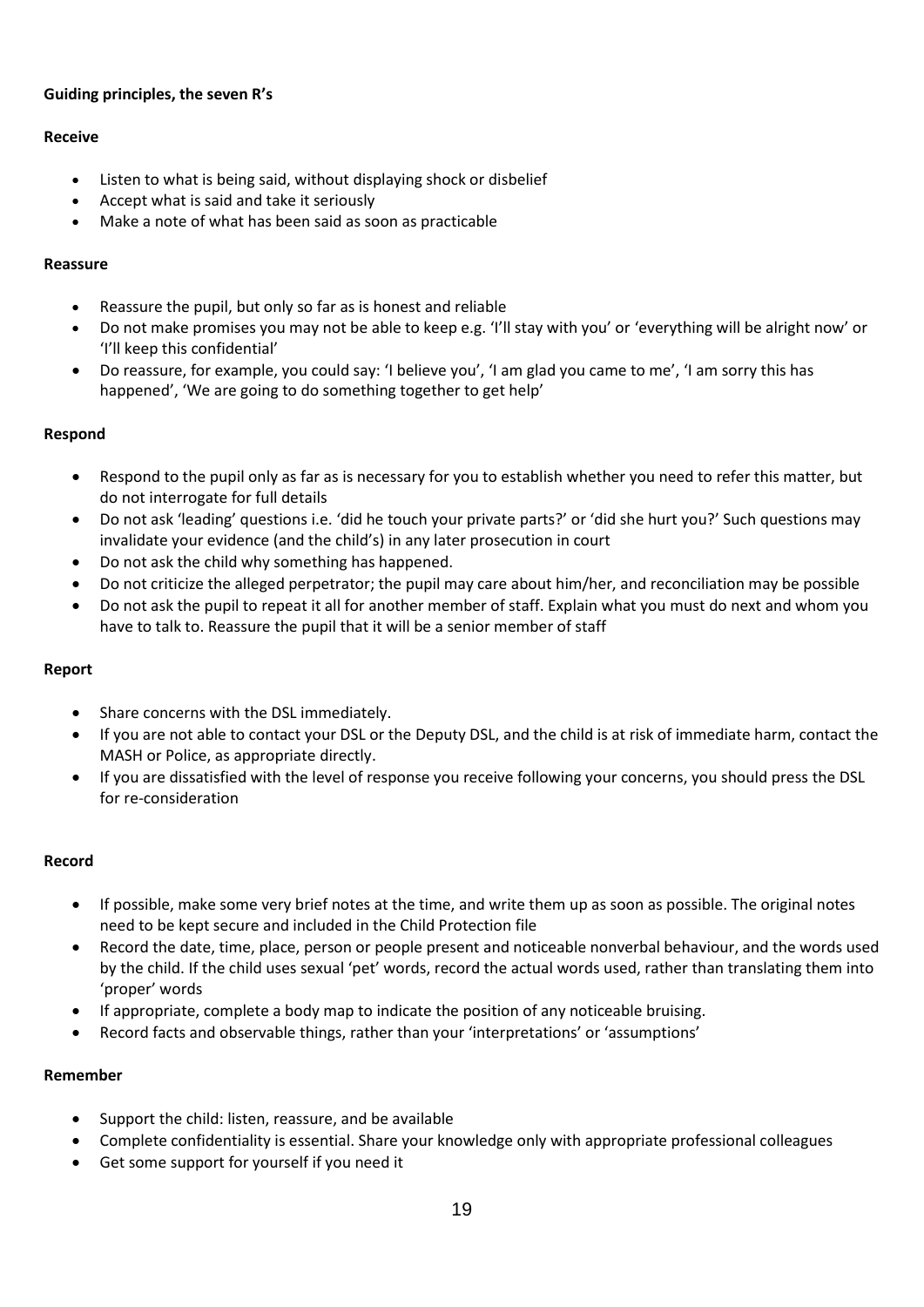## **Review (led by DSL)**

- Has the action taken provided good outcomes for the child?
- Did the procedure work?
- Were any deficiencies or weaknesses identified in the procedure? Have these been remedied?
- Is further training required?

## **What happens next?**

It is important that concerns are followed up and it is everyone's responsibility to ensure that they are. The member of staff should be informed by the DSL what has happened following a report being made. If they do not receive this information, they should seek it out. Ensure the incident is recorded.

Receiving a disclosure can be upsetting for the member of staff and schools should have a procedure for supporting them after the disclosure. This might include reassurance that they have followed procedure correctly and that their swift actions will enable the allegations to be handled appropriately.

In some cases, additional counselling might be needed, and staff should be encouraged to recognise that disclosures can have an impact on their own emotions.

## **Allegations against adults who work with children**

## **Procedure**

Keeping Children Safe in Education 2021 part 4 is now in 2 sections.

Section 1 deals with allegations against staff which meets the threshold of being investigated by the Local Authority Designated Officer (LADO).

This procedure must be used in all cases in which it is alleged a member of staff, supply staff or volunteer in a school, or another adult who works with children has:

- *behaved in a way that has harmed a child or may have harmed a child.*
- *possibly committed a criminal offence against or related to a child.*
- *behaved towards a child or children in a way that indicates he or she would pose a risk of harm to children; or*
- *behaved or may have behaved in a way that indicates they may not be suitable to work with children.*

In dealing with allegations or concerns against an adult, staff must:

- Report any concerns about the conduct of any member of staff, supply staff or volunteer to the Headteacher immediately.
- If an allegation is made against the Headteacher, the concerns need to be raised with the Chair of Governors as soon as possible. If the Chair of Governors is not available, then the LADO should be contacted directly.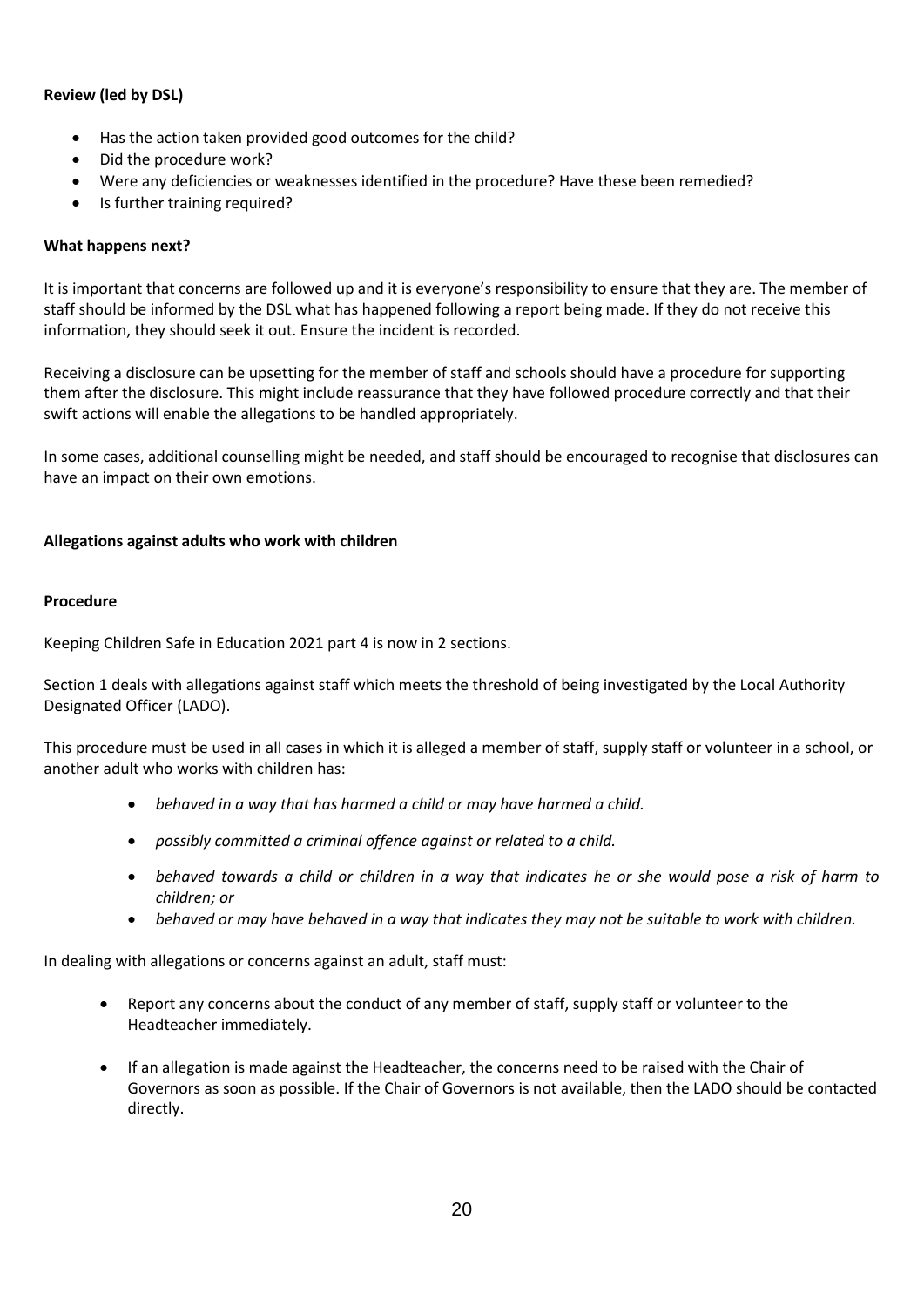- There may be situations when the Headteacher or Chair of Governors will want to involve the police immediately if the person is deemed to be an immediate risk to children or there is evidence of a possible criminal offence.
- Once an allegation has been received by the Headteacher or Chair of Governors they will contact the LADO immediately and before taking any action or investigation.
- Following consultation with the LADO inform the parents of the allegation unless there is a good reason not to.

In liaison with the LADO, the school will determine how to proceed and if necessary, the LADO will refer the matter to Children's Social Care via the MASH and/or the police.

When using an agency for supply staff, the school will inform the agency of its process for managing allegations.

Where an allegation is made against a member of supply staff, the Headteacher will immediately contact both the agency concerned and the LADO. The school will ensure that any allegations are dealt with appropriately and liaise with relevant parties. The school will continue to support any investigation that is required.

Section 2 of part 4 of Keeping Children Safe in Education 2021 deals with low level concerns. These will not be treated as insignificant but will require a report to the Headteacher or the LADO.

A low-level concern is any concern, no matter how small, and even if no more than causing a sense of unease or a 'nagging doubt' - that an adult working in or on behalf of the school or college may have acted in a way that is inconsistent with the staff code of conduct, including inappropriate conduct outside of work.

Examples of such behaviour could include, but are not limited to:

- being over friendly with children,
- having favourites,
- taking photographs of children on their mobile phone,
- engaging with a child on a one-to-one basis in a secluded area or behind a closed door, or,
- using inappropriate sexualised, intimidating, or offensive language.

The purpose of this policy is to create and embed a culture of openness, trust and transparency in which the school's or college's values and expected behaviour which are set out in the staff code of conduct are constantly lived, monitored and reinforced by all staff.

Low-level concerns about a member of staff should be reported to the Headteacher. Where a low-level concern is raised about the Headteacher, it should be shared with the Chair of Governors.

If a report is determined to be unsubstantiated, unfounded, false or malicious, the Designated Safeguarding Lead should consider whether the child and/or the person who has made the allegation is in need of help or may have been abused by someone else and this is a cry for help. In such circumstances, a referral to children's social care may be appropriate.

If a report is shown to be deliberately invented or malicious, we will consider whether any disciplinary action is appropriate against the individual who made it as per our behaviour policy.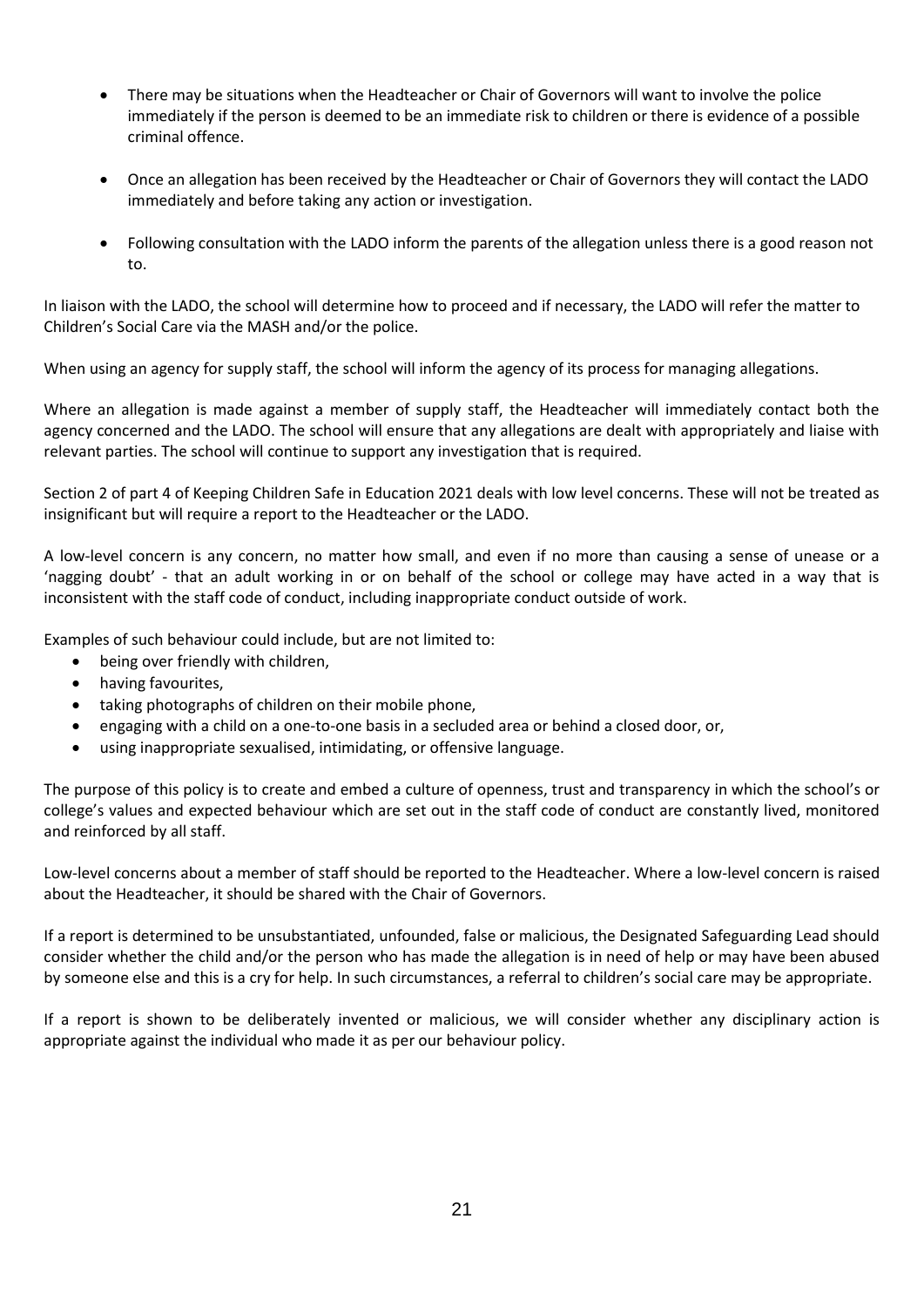## **What is child abuse?**

The following definitions are taken from W*orking Together to Safeguard Children* HM Government (2018). In addition to these definitions, children can also be abused by being sexually or criminally exploited, honour-based abuse, forced marriage or female genital mutilation.

#### **What is abuse and neglect?**

Abuse and neglect are forms of maltreatment of a child. Somebody may abuse or neglect a child by inflicting harm, or by failing to act to prevent harm. Children may be abused in a family or in an institutional or community setting, by those known to them or, more rarely, by a stranger. They may be abused by an adult or adults, or another child or children.

#### **Physical abuse**

Physical abuse may involve hitting, shaking, throwing, poisoning, burning or scalding, drowning, suffocating, or otherwise causing physical harm to a child. Physical harm may also be caused when a parent or carer fabricates the symptoms of, or deliberately induces, illness in a child.

Most children collect cuts and bruises quite routinely as part of the rough and tumble of daily life. Clearly, it is not necessary to be concerned about most of these minor injuries. But accidental injuries normally occur on the *bony prominences* – e.g. knees, shins.

Injuries on the *soft* areas of the body are more likely to be inflicted intentionally and should therefore make us more alert to other concerning factors that may be present.

A body map can assist in the clear recording and reporting of physical abuse. The body map should only be used to record observed injuries and no child should be asked to remove clothing by a member of staff of the school.

## **Indicators of physical abuse / factors that should increase concern**

- Multiple bruising or bruises and scratches (especially on the head and face)
- Clusters of bruises e.g., fingertip bruising (caused by being grasped)
- Bruises around the neck and behind the ears the most common abusive injuries are to the head
- Bruises on the back, chest, buttocks, or on the inside of the thighs
- Marks indicating injury by an instrument e.g., linear bruising (stick), parallel bruising (belt), marks of a buckle
- Bite marks
- Deliberate burning may also be indicated by the pattern of an instrument or object e.g., electric fire, cooker, cigarette
- Scalds with upward splash marks or *tide marks*
- Untreated injuries
- Recurrent injuries or burns
- Bald patches.

In the context of the school, it is normal to ask about a noticeable injury. The response to such an enquiry is generally light-hearted and detailed. So, most of all, concern should be increased when:

- the explanation given does not match the injury
- the explanation uses words or phrases that do not match the vocabulary of the child (adult's words)
- no explanation is forthcoming
- the child (or the parent/carer) is secretive or evasive
- the injury is accompanied by allegations of abuse or assault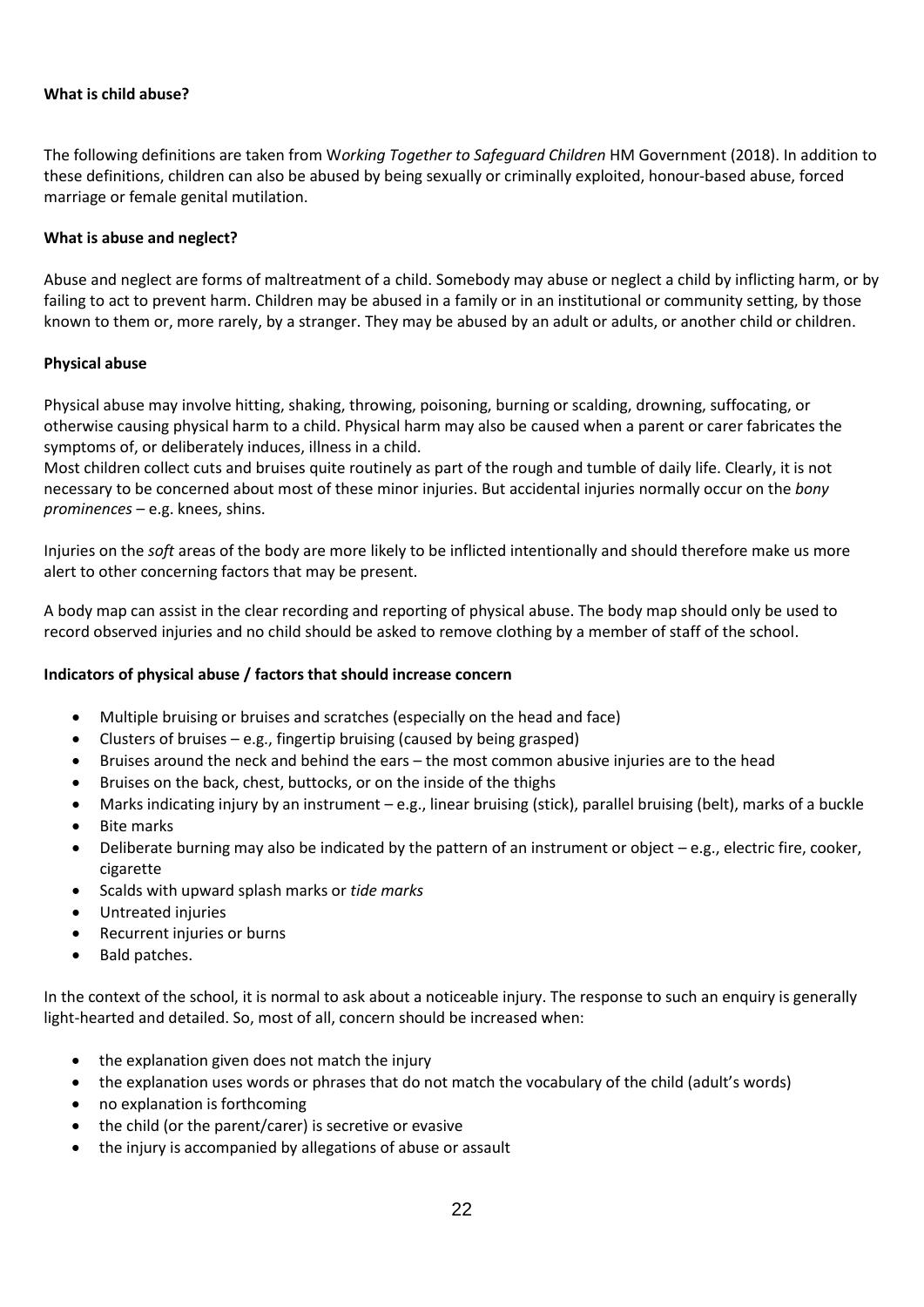You should be concerned if a child:

- is reluctant to have parents/carers contacted
- runs away or shows fear of going home
- is aggressive towards themselves or others
- flinches when approached or touched
- is reluctant to undress to change clothing for sport
- wears long sleeves during hot weather
- is unnaturally compliant in the presence of parents/carers.
- has a fear of medical help or attention
- admits to a punishment that appears excessive.

#### **Emotional abuse**

The persistent emotional maltreatment of a child such as to cause severe and persistent adverse effects on the child's emotional development.

It may involve conveying to a child that they are worthless or unloved, inadequate, or valued only insofar as they meet the needs of another person. It may include not giving the child opportunities to express their views, deliberately silencing them or 'making fun' of what they say or how they communicate. It may feature age or developmentally inappropriate expectations being imposed on children.

These may include interactions that are beyond a child's developmental capability, as well as overprotection and limitation of exploration and learning, or preventing the child participating in normal social interaction. It may involve seeing or hearing the ill-treatment of another.

It may involve serious bullying (including cyber bullying), causing children frequently to feel frightened or in danger, or the exploitation or corruption of children. Some level of emotional abuse is involved in all types of maltreatment of a child, although it may occur in isolation.

Most harm is produced in *low warmth, high criticism* homes, not from single incidents.

Emotional abuse is difficult to define, identify/recognise and/or prove.

Emotional abuse is chronic and cumulative and has a long-term impact.

All kinds of abuse and neglect have emotional effects although emotional abuse can occur by itself.

Children can be harmed by witnessing someone harming another person – as in domestic abuse.

It is sometimes possible to spot emotionally abusive behavior from parents and carers to their children, by the way that the adults are speaking to, or behaving towards children. An appropriate challenge or intervention could affect positive change and prevent more intensive work being carried out later.

#### **Indicators of emotional abuse**

Developmental issues

- Delays in physical, mental and emotional development
- Poor school performance
- Speech disorders, particularly sudden disorders or changes.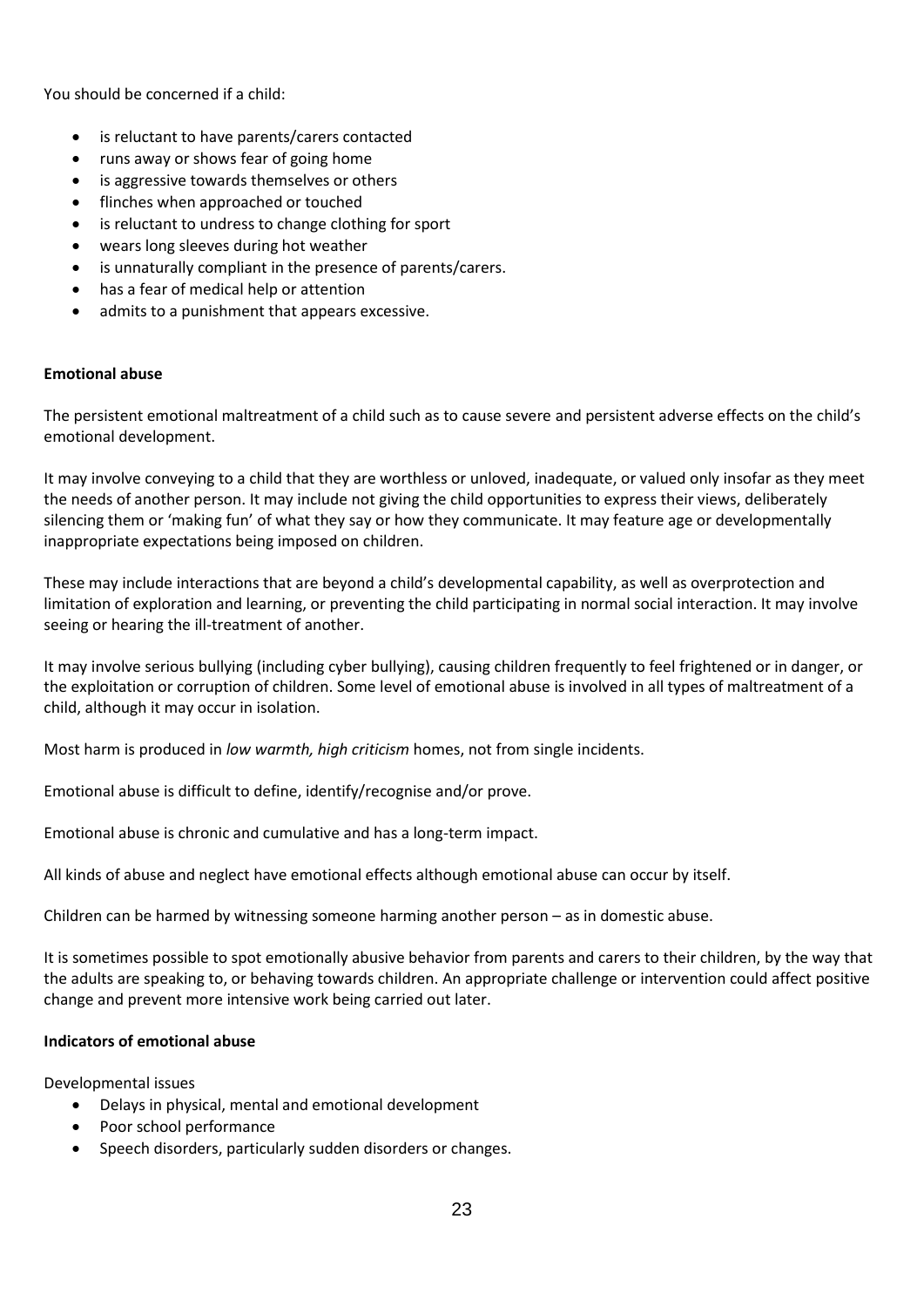#### Behaviour

- Acceptance of punishment which appears excessive
- Over-reaction to mistakes
- Continual self-deprecation (I'm stupid, ugly, worthless etc)
- Neurotic behaviour (such as rocking, hair-twisting, thumb-sucking)
- Self-mutilation
- Suicide attempts
- Drug/solvent abuse
- Running away
- Compulsive stealing, scavenging
- Acting out
- Poor trust in significant adults
- Regressive behaviour  $-e.g.,$  wetting
- Eating disorders
- Destructive tendencies
- Neurotic behaviour
- Arriving early at school, leaving late
- Social issues
	- Withdrawal from physical contact
	- Withdrawal from social interaction
	- Over-compliant behaviour
	- Insecure, clinging behaviour
	- Poor social relationships

#### Emotional responses

- Extreme fear of new situations
- Inappropriate emotional responses to painful situations ("I deserve this")
- Fear of parents being contacted
- Self-disgust
- Low self-esteem
- Unusually fearful with adults
- Lack of concentration, restlessness, aimlessness
- Extremes of passivity or aggression

#### **Sexual abuse**

Involves forcing or enticing a child or young person to take part in sexual activities, not necessarily involving a high level of violence, whether the child is aware of what is happening.

The activities may involve physical contact, including rape, assault by penetration (other than by a penis) or nonpenetrative acts such as masturbation, kissing, rubbing and touching outside of clothing. They may also include noncontact activities, such as involving children in looking at, or in the production of, sexual images, watching sexual activities, encouraging children to behave in sexually inappropriate ways, or grooming a child in preparation for abuse (including online).

Sexual abuse is not solely perpetrated by adult males. Women can also commit acts of sexual abuse, as can other children.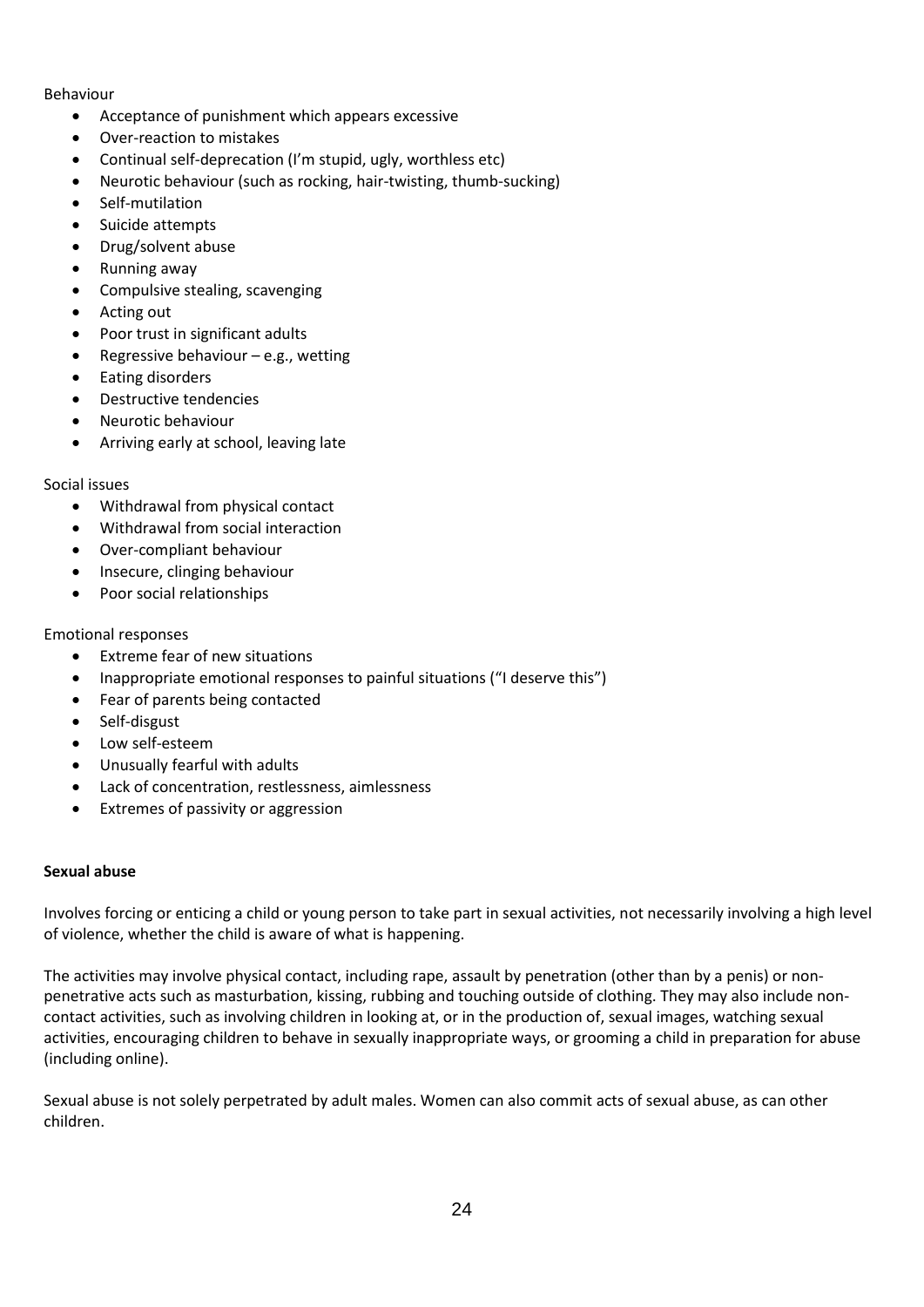Sexual abuse is often perpetrated by people who are known and trusted by the child  $-e.g.,$  relatives, family friends, neighbours, babysitters, and people working with the child in school, faith settings, clubs or activities. Children can also be subject to child sexual exploitation.

Child Sexual Exploitation is seen as a separate category of sexual abuse.

Characteristics of child sexual abuse:

- it is often planned and systematic people do not sexually abuse children by accident, though sexual abuse can be opportunistic
- grooming the child people who abuse children take care to choose a vulnerable child and often spend time making them dependent (this may occur online)
- grooming the child's environment abusers try to ensure that potential adult protectors (parents and other carers especially) are not suspicious of their motives.

Most people who sexually abuse children are men, but some women sexually abuse too.

## **Indicators of sexual abuse**

Physical observations:

- Damage to genitalia, anus or mouth
- Sexually transmitted diseases
- Unexpected pregnancy, especially in noticeably young girls
- Soreness in genital area, anus or mouth and other medical problems such as chronic itching
- Unexplained recurrent urinary tract infections and discharges or abdominal pain

Behavioural observations:

- Sexual knowledge inappropriate for age
- Sexualised behaviour or affection inappropriate for age
- Sexually inappropriate behaviour
- Hinting at sexual activity
- Inexplicable decline in education progress
- Depression or other sudden apparent changes in personality as becoming insecure
- Lack of concentration, restlessness, aimlessness
- Socially isolated or withdrawn
- Overly compliant behaviour
- Acting out, aggressive behaviour
- Poor trust or fear concerning significant adults
- Regressive behaviour,
- Onset of wetting, by day or night; nightmares
- Arriving early at school, leaving late, running away from home
- Suicide attempts, self-mutilation,
- Suddenly drawing sexually explicit pictures
- Eating disorders or sudden loss of appetite or compulsive eating
- Regressing to younger behaviour patterns such as thumb sucking or bringing out discarded cuddly toys
- Become worried about clothing being removed
- Trying to be 'ultra-good' or perfect; overreacting to criticism.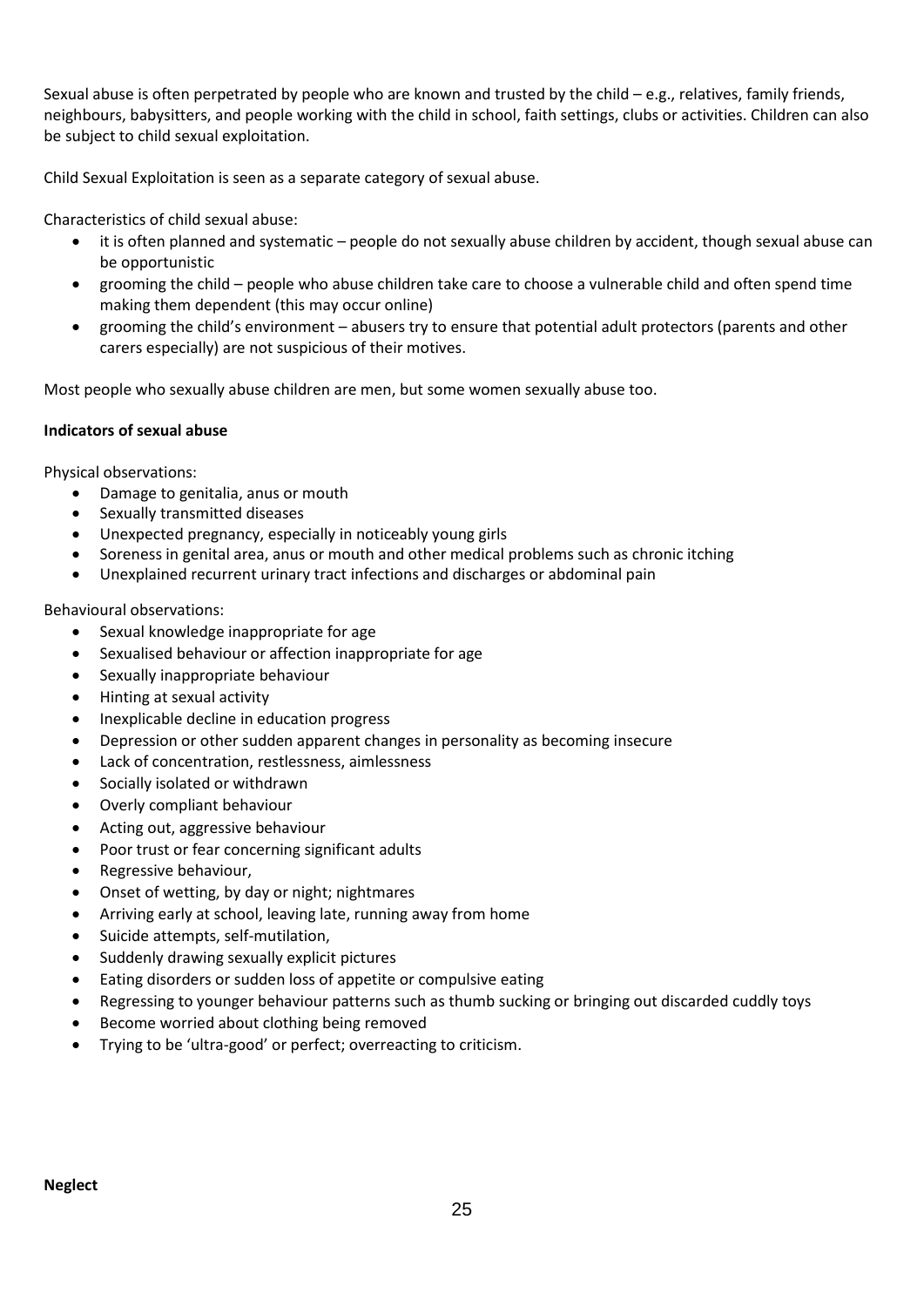Neglect is the persistent failure to meet a child's basic physical and/or psychological needs, likely to result in the serious impairment of the child's health or development.

Neglect may occur during pregnancy as a result of maternal substance abuse. Once a child is born, neglect may involve a parent or carer failing to:

- provide adequate food, clothing and shelter (including exclusion from home or abandonment)
- protect a child from physical and emotional harm or danger
- ensure adequate supervision (including the use of inadequate caregivers)
- ensure access to appropriate medical care or treatment

It may also include neglect of, or unresponsiveness to, a child's basic emotional needs.

Neglect is a lack of parental care, but poverty and lack of information or adequate services can be contributory factors.

Far more children are registered to the category of neglect on Child in Need and Child Protection plans than to the other categories. As with abuse, the number of children experiencing neglect is likely to be much higher than the numbers on the plans.

Neglect can include parents or carers failing to:

- provide adequate food, clothing and shelter
- protect a child from physical and emotional harm or danger
- ensure adequate supervision or stimulation
- ensure access to appropriate medical care or treatment

NSPCC research has highlighted the following examples of the neglect of children under 12 years old:

- frequently going hungry
- frequently having to go to school in dirty clothes
- regularly having to look after themselves because of parents being away or having problems such as drug or alcohol misuse
- being abandoned or deserted
- living at home in dangerous physical conditions
- not being taken to the doctor when ill
- not receiving dental care.

Neglect is a difficult form of abuse to recognise and is often seen as less serious than other categories. It is, however, very damaging: children who are neglected often develop more slowly than others and may find it hard to make friends and fit in with their peer group.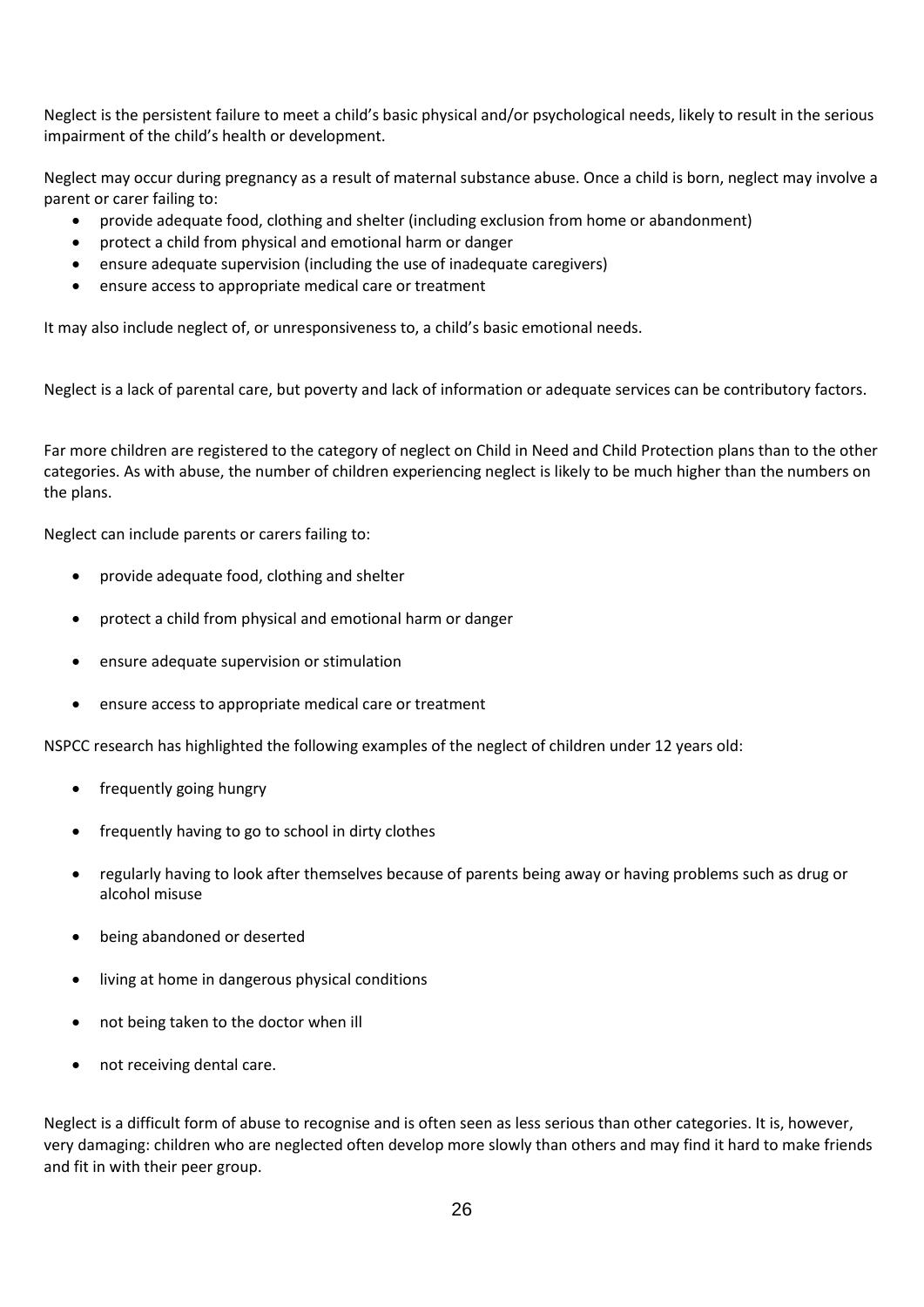Neglect is often noticed at a stage when it does not pose a risk to the child. The duty to safeguard and promote the welfare of children (*What to do if You're Worried a Child is Being Abused* DfE 2015) would suggest that an appropriate intervention or conversation at this early stage can address the issue and prevent a child continuing to suffer until it reaches a point when they are at risk of harm or in significant need.

Neglect is often linked to other forms of abuse, so any concerns school staff must be discussed with the DSL.

It is important to recognise that indicators alone cannot confirm whether a child is being abused. Each child should be seen in the context of their family and wider community and a proper assessment carried out by appropriate persons. What is important to keep in mind is that if you feel unsure or concerned, do something about it. Don't keep it to yourself.

Physical indicators of neglect

- Constant hunger and stealing food
- Poor personal hygiene unkempt, dirty or smelly
- Underweight
- Dress unsuitable for weather
- Poor state of clothing
- Illness or injury untreated

Behavioural indicators of neglect

- Constant tiredness
- Frequent absence from school or lateness
- Missing medical appointments
- Isolated among peers
- Frequently unsupervised
- Stealing or scavenging, especially food
- Destructive tendencies
- Poor attachment to caregivers and emerging mental health difficulties

## **Peer on Peer (Child on Child) Abuse**

In most instances, the conduct of pupils towards each other will be covered by our behaviour policy. However, some allegations may be of such a serious nature that they may raise safeguarding concerns. XXXX School recognise that children can abuse their peers.

The forms of peer on peer abuse are outlined below:

- Bullying (including cyberbullying, prejudice-based and discriminatory bullying).
- Abuse in intimate personal relationships between peers.
- Physical abuse which can include hitting, kicking, shaking, biting, hair pulling, or otherwise causing physical harm.
- Sexual Violence and Sexual Harassment.
- Consensual and non-consensual sharing of nudes and semi-nude images and/or videos (also known as sexting or youth produced sexual imagery).
- Causing someone to engage in sexual activity without consent, such as forcing someone to strip, touch themselves sexually, or to engage in sexual activity with a third party.
- Upskirting which typically involves taking a picture under a person's clothing without their permission, with the intention of viewing their genitals or buttocks to obtain sexual gratification, or cause the victim humiliation, distress, or alarm.
- initiation/hazing type violence and rituals.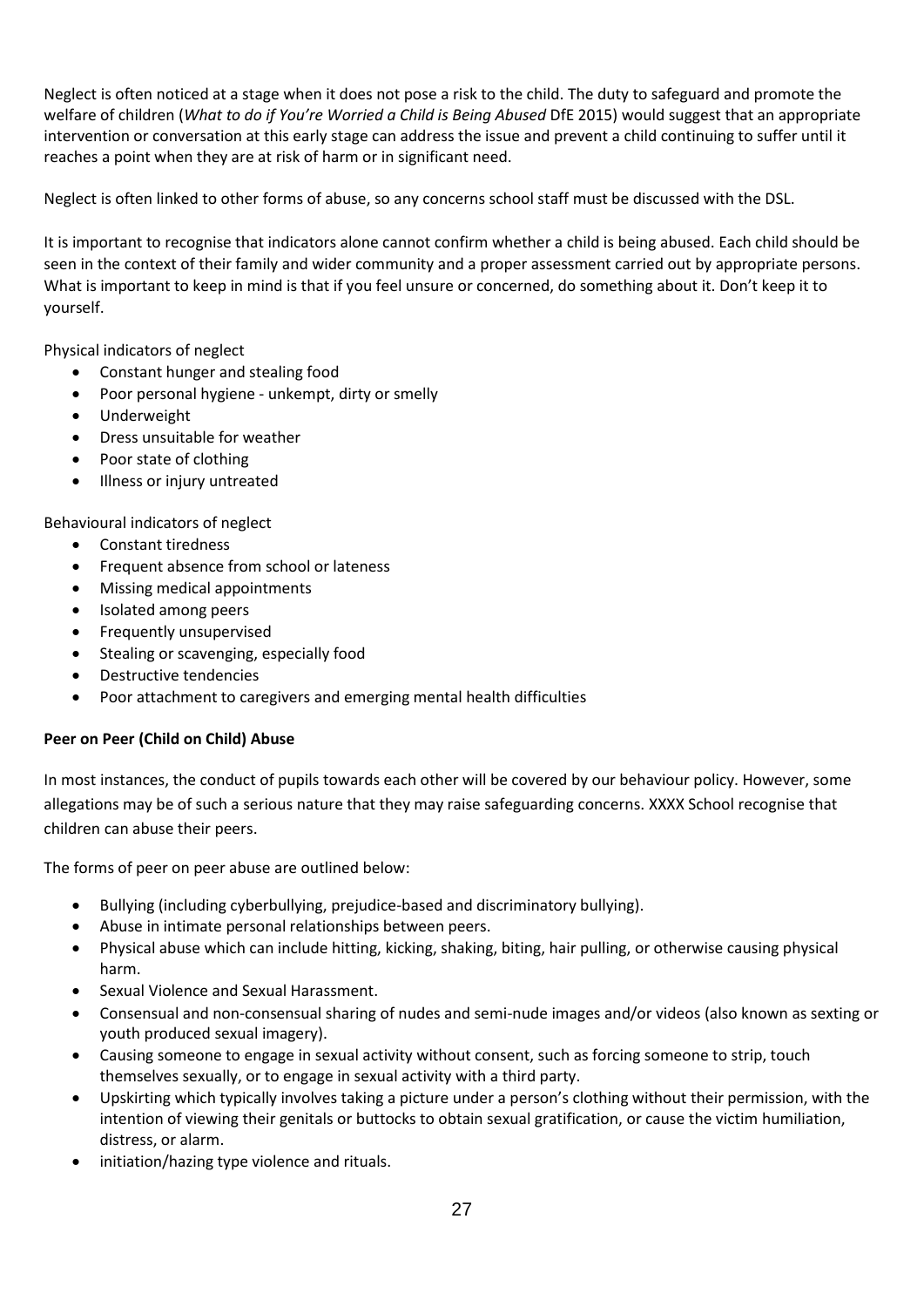The term peer-on-peer abuse can refer to all these definitions and a child may experience one or multiple facets of abuse at any one time. Therefore, our response will cut across these definitions and capture the complex web of their experiences.

There are also different gender issues that can be prevalent when dealing with peer on peer abuse (i.e. girls being sexually touched/assaulted, or boys being subjected to initiation/hazing type violence). It is more likely that girls will be victims and boys' perpetrators, but that all peer on peer abuse is unacceptable and will be taken seriously.

We believe that all children have a right to attend school and learn in a safe environment. Children should be free from harm by adults and other children in school.

It will not be passed off as 'banter', 'boys being boys' or 'part of growing up', and staff will challenge inappropriate behaviour between children. Any downplaying of certain conduct can lead to a culture of unacceptable behaviour which will lead to children not reporting or normalising abuse causing an unsafe environment. We are clear that there will be a zero-tolerance approach to any form of abuse including peer on peer abuse.

This school understands that even if there are no reports of peer-on-peer abuse, this does not mean that it is not happening.

We will minimise the risk of peer on peer abuse by: -

- Taking a whole school approach to safeguarding & child protection through our safeguarding curriculum.
- All staff being trained and highly vigilant and aware of specific characteristics which may indicate peer on peer abuse, for example, vulnerability and controlling behaviour.
- Providing a values-based curriculum, underpinned by the school's behaviour policy and pastoral support, and by a planned programme of evidence-based content delivered through the curriculum.
- Working in partnership with parents and carers.
- Engaging with specialist support and interventions.

#### **Responding to reports of Sexual Violence and Sexual Harassment**

- Children making a report of sexual violence or sexual harassment will be taken seriously, kept safe and be well supported.
- Staff taking the report will inform the DSL or a Deputy DSL immediately.
- Staff taking a report will never promise confidentiality.
- Parents or carers should usually be informed (unless this would put the child at greater risk).
- If a child is at risk of harm, is in immediate danger, or has been harmed, a referral will be made to the MASH.

#### **Action: The DSL will consider: -**

• The wishes of the victim.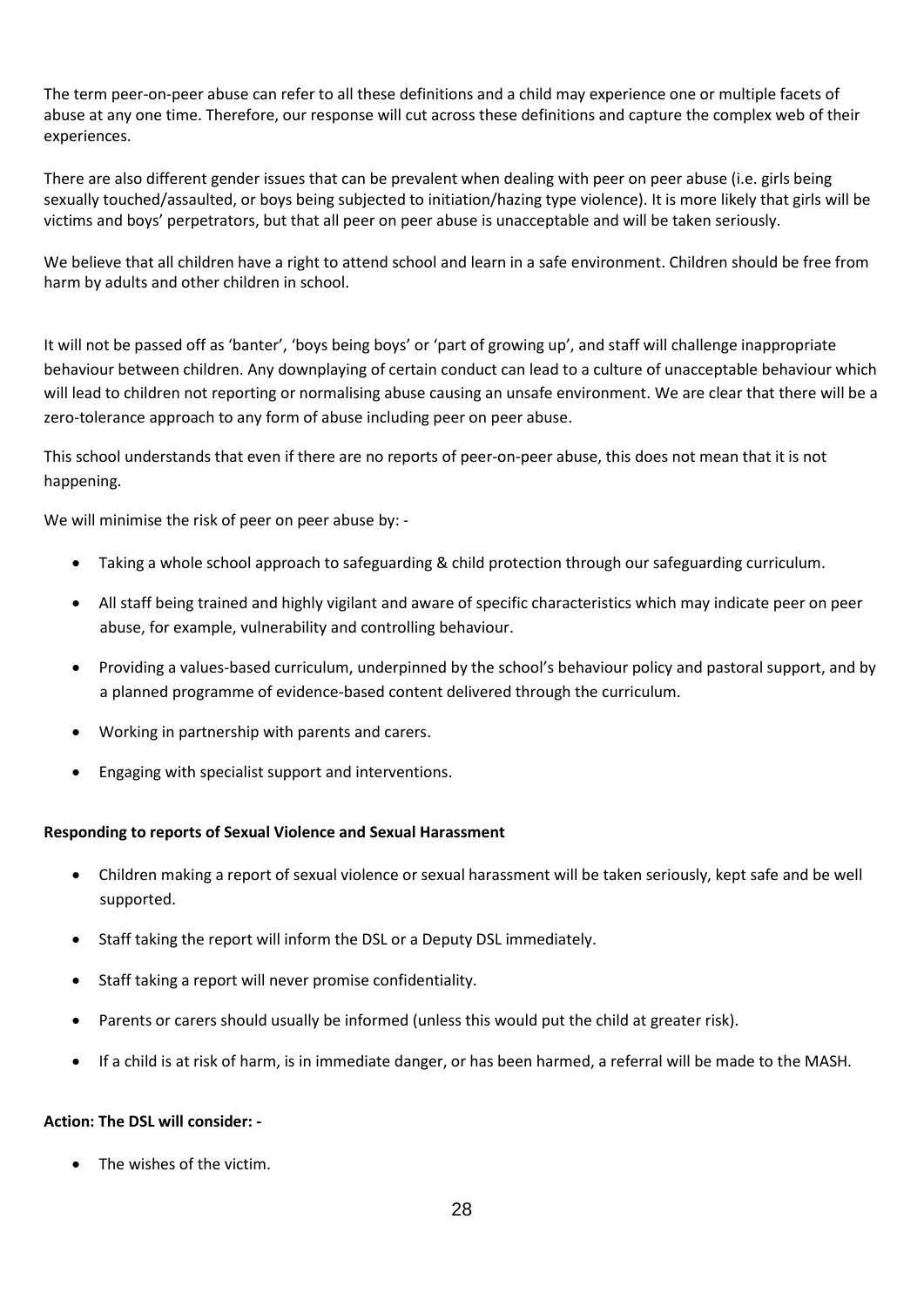- The nature of the incident including whether a crime has been committed and the harm caused.
- Ages of the children involved.
- Developmental stages of the children.
- Any power imbalance between the children.
- Any previous incidents.
- Ongoing risks.
- Other related issues or wider context.

#### **Options:**

- Manage internally
- Early Help intervention
- Refer to MASH
- Report to the police all cases of sexual violence (generally in parallel with a referral to MASH)

#### **Risk Assessment:**

Following a report, the DSL will make an immediate risk and needs assessment on a case-by-case basis.

The risk assessment will consider:

- The victim, especially their protection and support.
- The alleged perpetrator, their support needs and any discipline action.
- All other children at the school.
- The victim and the alleged perpetrator sharing classes and space at school.
- The risk assessment will be recorded and kept under review.

Where there has been other professional intervention and/or other specialist risk assessments, these professional assessments will be used to inform the school's approach to supporting and protecting pupils.

Support regarding risk assessments can be accessed from Ian McGraw, Safeguarding in Schools Officer, email: Ian.McGraw@merton.gov.uk

#### **Ongoing Response:**

The DSL will manage each case individually and will ensure the risk assessment is reviewed regularly with relevant partner agencies, for example the Police and Merton Children's Services.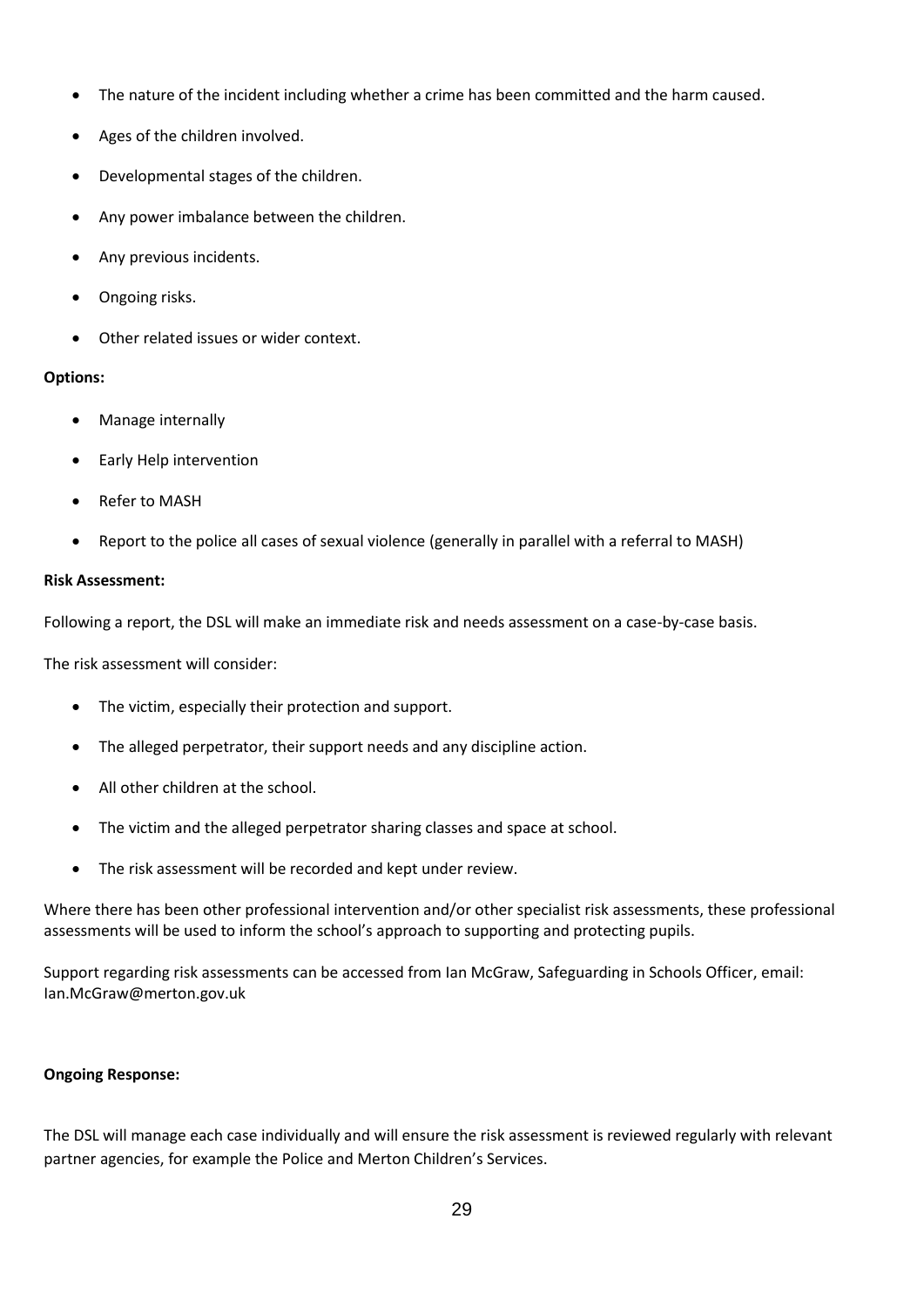Where there is a criminal investigation into a rape, assault by penetration or sexual assault, the alleged perpetrator should be removed from any classes they share with the victim.

The DSL will consider how best to keep the victim and perpetrator a reasonable distance apart on school premises and on transport where appropriate.

Where a criminal investigation into a rape or assault by penetration leads to a conviction or caution, the school will take suitable action. In all but the most exceptional of circumstances, the rape or assault is likely to constitute a serious breach of discipline and may lead to the view that allowing the perpetrator to remain in the same school or college would seriously harm the education or welfare of the victim (and potentially themselves and other pupils).

Where a criminal investigation into sexual assault leads to a conviction or caution, the school or college will, if it has not already, consider any suitable sanctions considering their behaviour policy, which may include consideration of permanent exclusion. Where the perpetrator is going to remain at the school or college, the Headteacher should continue keeping the victim and perpetrator in separate classes and continue to consider the most appropriate way to manage potential contact on school and college premises and transport. The nature of the conviction or caution and wishes of the victim will be especially important in determining how to proceed in such cases.

The victim, alleged perpetrator and any other affected children& adults will receive appropriate support and safeguards on a case-by-case basis.

The school will take any disciplinary action against the alleged perpetrator in accordance with the school behaviour policy.

The school recognises that taking disciplinary action and providing appropriate support are not mutually exclusive actions and will occur at the same time if necessary.

#### **Physical Abuse**

While a clear focus of peer on peer abuse is around sexual abuse and harassment, physical assaults and initiation violence and rituals from pupils to pupils can also be abusive. These are equally not tolerated and if it is believed that a crime has been committed, will be reported to the police. The principles from the anti-bullying policy will be applied in these cases, with recognition that any police investigation will need to take priority.

#### *References:*

*DfE Keeping [Children Safe in Education 2021](https://assets.publishing.service.gov.uk/government/uploads/system/uploads/attachment_data/file/999348/Keeping_children_safe_in_education_2021.pdf) [DfE Sexual Violence and Sexual Harassment between Children in Schools and Colleges May 2021](https://assets.publishing.service.gov.uk/government/uploads/system/uploads/attachment_data/file/999239/SVSH_2021.pdf)*

#### **Harmful Sexual Behaviour**

Children's sexual behaviour exists on a wide continuum, from normal and developmentally expected to inappropriate, problematic, abusive and violent. Problematic, abusive and violent sexual behaviour is developmentally inappropriate and may cause developmental damage. A useful umbrella term is "harmful sexual behaviour" (HSB). The term has been widely adopted in child protection and is used in Keeping Children Safe in Education 2021. HSB can occur online and/or face to face and can also occur simultaneously between the two. HSB should be considered in a child protection context.

Sexual behaviour between children will be considered harmful if one of the children is much older if there is more than 2 years difference in age or one child is in puberty and the other is not. A younger child can abuse an older child, particularly if one has power over the other, for example, with a disability or Special educational Needs.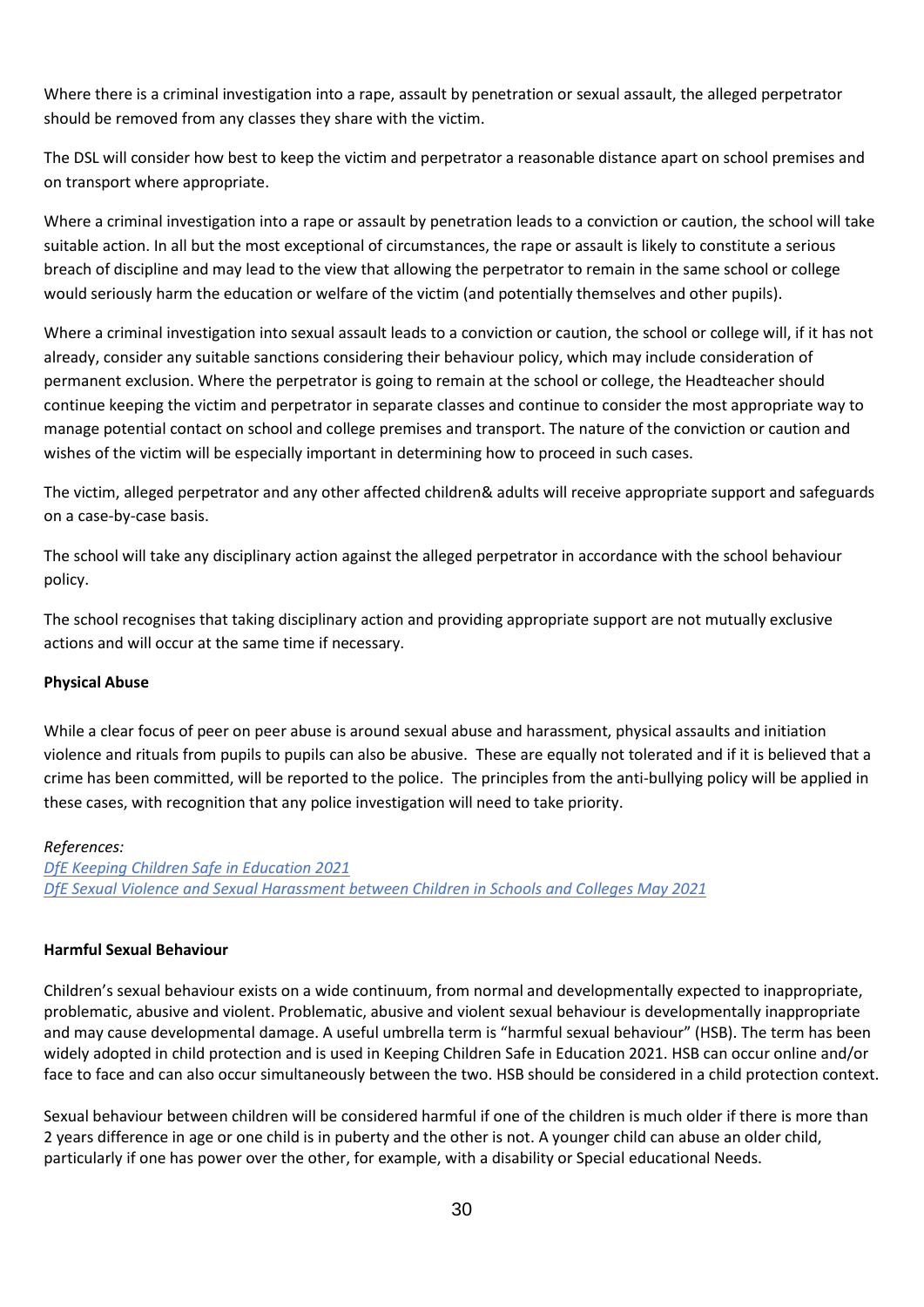## **Anti-Bullying/Cyberbullying**

Our school policy on anti-bullying is set out in the behaviour policy. It acknowledges that to allow or condone bullying may lead to consideration under child protection procedures.

We keep a record of known bullying incidents which is shared with and analysed by the governing body. All staff are aware that children with SEND and/or differences/ perceived differences are more susceptible to being bullied/victims of child abuse.

When there is 'reasonable cause to suspect that a child is suffering, or is likely to suffer, significant harm' a bullying incident should be addressed as a child protection concern. If the anti-bullying procedures are seen to be ineffective, the Headteacher and the DSL will also consider child protection procedures.

PHSE education regularly provides opportunities for children to understand bullying is wrong, its impact and how to deal with it.

#### **Online Safety**

The school has an online safety policy which explains how we try to keep pupils safe in school and how we respond to online safety incidents. We follow the 'Teaching online safety in school' Guidance supporting schools to teach their pupils how to stay safe online, within new and existing school subjects [\(Teaching Online Safety in Schools, June 2019\)](https://assets.publishing.service.gov.uk/government/uploads/system/uploads/attachment_data/file/811796/Teaching_online_safety_in_school.pdf) to guide practice.

Children increasingly use electronic equipment, including at home, on a daily basis to access the internet, share and view content and images via social media sites such as Facebook, Twitter, Instagram, Snapchat and Tiktok and for online gaming.

Some adults and other children use these technologies to harm children. The harm might range from sending hurtful or abusive texts or emails, to grooming and enticing children to engage in extremist or sexual behaviour such as webcam photography or face-to-face meetings.

Pupils may also be distressed or harmed by accessing inappropriate material such as pornographic websites or those which promote extremist behaviour, criminal activity, suicide or eating disorders.

Pupils are taught about online safety throughout the curriculum and all staff receive online safety training which is regularly updated. The school online safety co-ordinator is Pierre Cargill.

The governing body ensure that appropriate filters and monitoring systems are in place. This is to ensure that children have access to 'safe' information and that 'over blocking' does not restrict access to their learning. Government supported online safety websites provide information to support governing bodies to keep children safe online (including when children are at home). Please see below list of links on the section entitled **Further advice on safeguarding and child protection is available** for guidance and information We have a named Online Safety Leader and a system to log any Online Safety incidents.

We ensure that monitoring systems are in place using Senso Alerting, which is checked weekly by a Deputy Safeguarding Lead and any actions are reported to the Safeguarding Lead.

Staff may lawfully search electronic devices, without consent or parental permission, if there is a suspicion that the pupil has a device prohibited by school rules, or the staff member has good reason to suspect the device may be used to:

cause harm,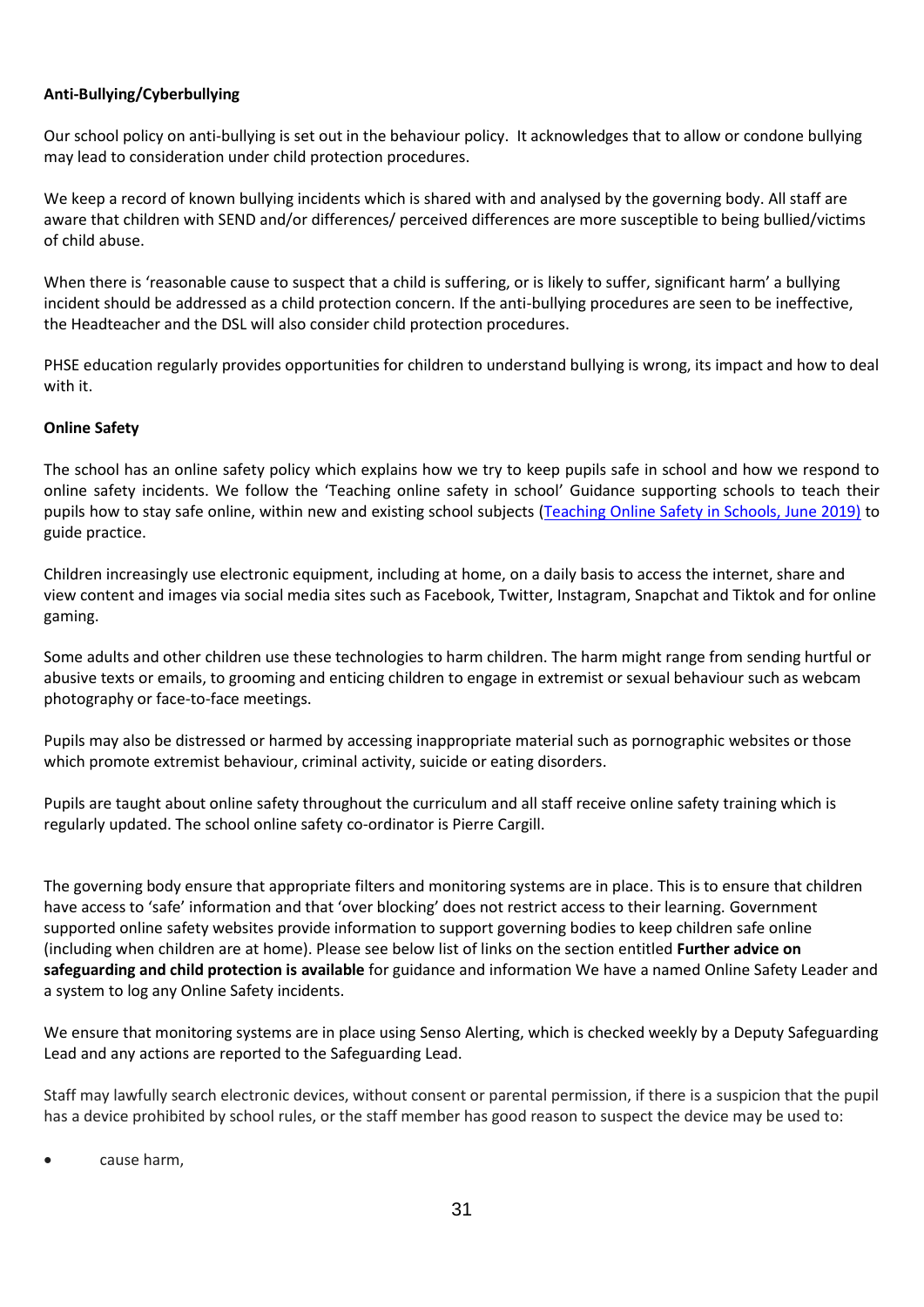- disrupt teaching,
- break school rules,
- commit an offence,
- cause personal injury, or
- damage property.

Any data, files or images that are believed to be illegal must be passed to the police as soon as practicable, including pornographic images of children, without deleting them.

Any data, files or images that are not believed to be unlawful, may be deleted or kept as evidence of a breach of the school's behaviour policy. The school follows DFE ['Searching, screening and confiscation at school'](https://assets.publishing.service.gov.uk/government/uploads/system/uploads/attachment_data/file/674416/Searching_screening_and_confiscation.pdf) guidance.

The school's policy on the use of mobile phones is included in the behaviour policy.

## **Racist Incidents**

Our policy on racist incidents is set out in the school behaviour policy and acknowledges that repeated racist incidents or a single serious incident may lead to consideration under child protection procedures. We keep a record of racist incidents.

## **Radicalisation and Extremism**

[The Prevent Duty for England and Wales \(2015\)](https://www.gov.uk/government/publications/protecting-children-from-radicalisation-the-prevent-duty) under section 26 of the Counterterrorism and Security Act 2015 places a duty on education and other children's services to have due regard to the need to prevent people from being drawn into terrorism.

Extremism is defined as 'vocal or active opposition to fundamental British values, including democracy, the rule of law, individual liberty and mutual respect and tolerance of different faiths and beliefs'. We also include in our definition of extremism calls for the death of members of our armed forces, whether in this country or overseas. *[\(Revised Prevent](https://www.gov.uk/government/publications/prevent-duty-guidance/revised-prevent-duty-guidance-for-england-and-wales)  [Duty Guidance for England and Wales 10 April 2019\).](https://www.gov.uk/government/publications/prevent-duty-guidance/revised-prevent-duty-guidance-for-england-and-wales)*

Some children are at risk of being radicalised; adopting beliefs and engaging in activities which are harmful, criminal or dangerous. This can happen both online and offline.

The school is clear that exploitation of vulnerable children and radicalisation should be viewed as a safeguarding concern and follows the Department for Education guidance for schools and childcare providers on preventing children and young people from being drawn into terrorism.

The school seeks to protect children and young people against the messages of all violent extremism including, but not restricted to, those linked to Islamist ideology, or to Far Right / Neo Nazi / White Supremacist ideology, Irish Nationalist and Loyalist paramilitary groups, and extremist Animal Rights movements.

School staff receive training to help identify early signs of radicalisation and extremism.

Opportunities are provided in the curriculum to enable pupils to discuss issues of religion, ethnicity and culture and the school follows the DfE advice Promoting Fundamental British Values as part of SMSC (spiritual, moral, social and cultural [education\) in Schools \(2014\).](https://www.gov.uk/government/news/guidance-on-promoting-british-values-in-schools-published)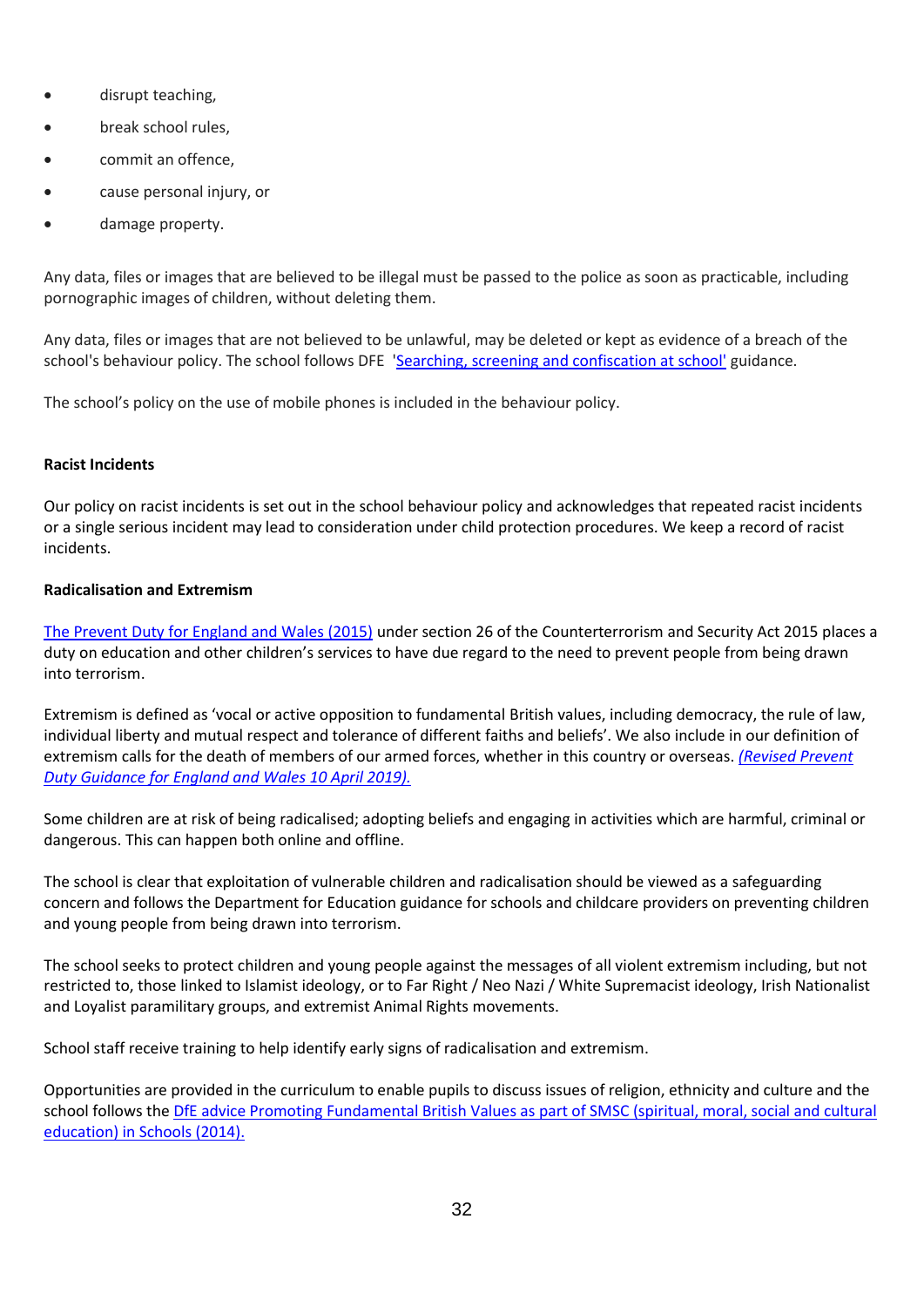Governors, the Headteacher and the Designated Safeguarding Lead (DSL) will assess the level of risk within the school and put actions in place to reduce that risk. Risk assessment may include due diligence checks for external speakers and private hire of facilities, anti-bullying policy and other issues specific to the school's profile, community and philosophy.

When any member of staff has concerns that a pupil may be at risk of radicalisation or involvement in terrorism, they should speak with the DSL in the first instance.

They should then follow the safeguarding procedures and refer cases by e-mail to [the](mailto:preventreferrals@surrey.pnn.police.uk) MASH If the matter is urgent then Police must be contacted by dialling 999. In cases where further advice from the Police is sought dial 101 or contact the Anti-terrorism hotline on 0800 789 321

The Department for Education has also set up a dedicated telephone helpline for staff and governors to raise concerns around Prevent (020 7340 7264).

## **Indicators of vulnerability to radicalisation**

Radicalisation refers to the process by which a person comes to support terrorism and forms of extremism leading to terrorism.

Extremism is defined by the Crown Prosecution Service as:

- The demonstration of unacceptable behaviour by using any means or medium to express views which:
- Encourage, justify or glorify terrorist violence in furtherance of beliefs.
- Seek to provoke others to terrorist acts.
- Encourage other serious criminal activity or seek to provoke others to serious criminal acts; or
- Foster hatred which might lead to inter-community violence in the UK.

There is no such thing as a "typical extremist": those who become involved in extremist actions come from a range of backgrounds and experiences, and most individuals, even those who hold radical views, do not become involved in violent extremist activity.

Pupils may become susceptible to radicalisation through a range of social, personal and environmental factors - it is known that violent extremists exploit vulnerabilities in individuals to drive a wedge between them and their families and communities. It is vital that school staff can recognise those vulnerabilities.

Indicators of vulnerability include:

- Identity Crisis the student / pupil is distanced from their cultural / religious heritage and experiences discomfort about their place in society.
- Personal Crisis the student / pupil may be experiencing family tensions; a sense of isolation; and low selfesteem; they may have dissociated from their existing friendship group and become involved with a new and different group of friends; they may be searching for answers to questions about identity, faith and belonging;
- Personal Circumstances migration; local community tensions; and events affecting the student / pupil's country or region of origin may contribute to a sense of grievance that is triggered by personal experience of racism or discrimination or aspects of Government policy.
- Unmet Aspirations the student / pupil may have perceptions of injustice or a feeling of failure,
- Experiences of Criminality which may include involvement with criminal groups, imprisonment, and poor resettlement / reintegration.
- Special Educational Needs and Disability students / pupils may experience difficulties with social interaction, empathy with others, understanding the consequences of their actions and awareness of the motivations of others.

However, this list is not exhaustive, nor does it mean that all young people experiencing the above are at risk of radicalisation for the purposes of violent extremism.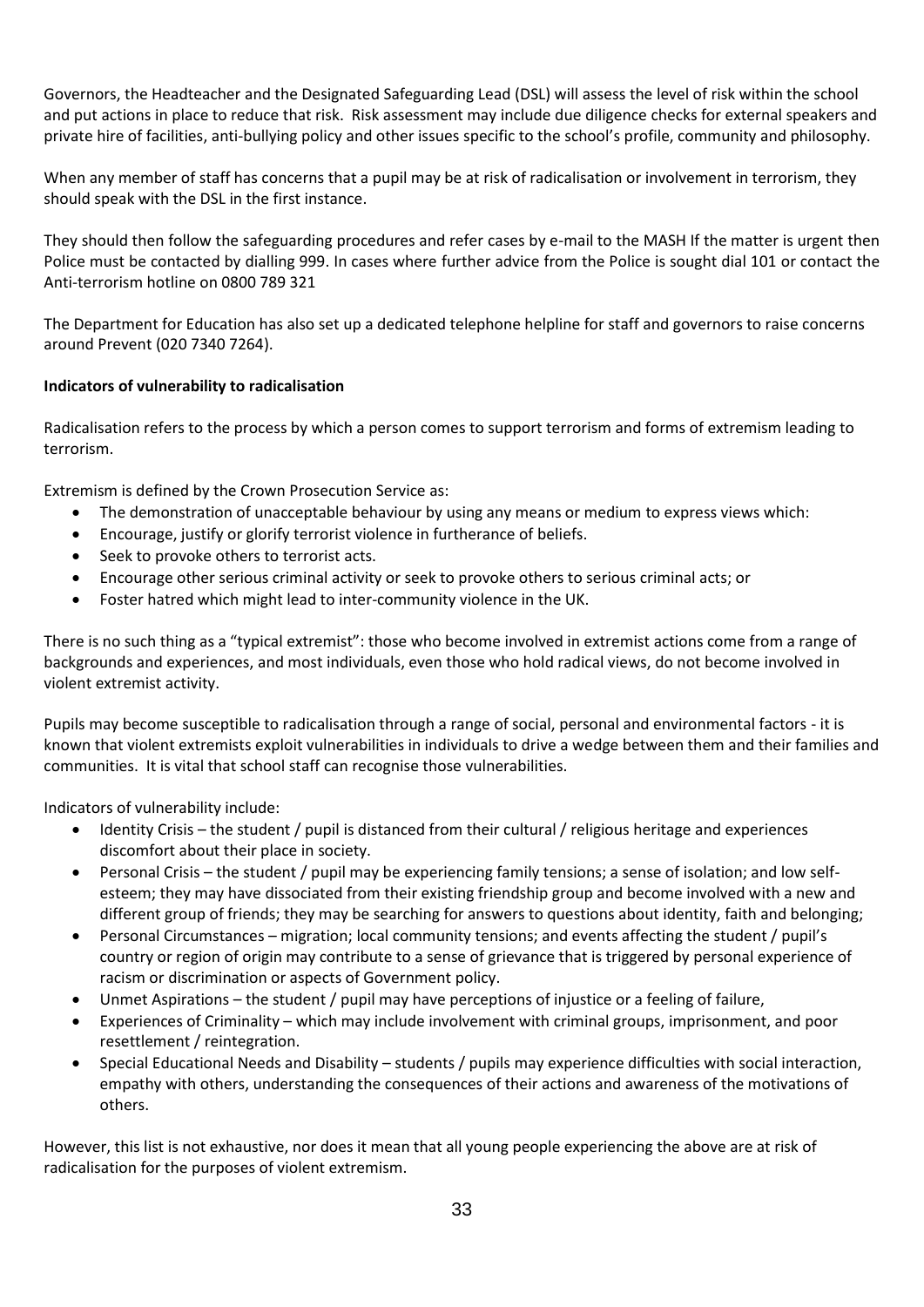More critical risk factors could include:

- Being in contact with extremist recruiters.
- Accessing violent extremist websites, especially those with a social networking element.
- Possessing or accessing violent extremist literature.
- Using extremist narratives and a global ideology to explain personal disadvantage.
- Justifying the use of violence to solve societal issues.
- Joining or seeking to join extremist organisations; and
- Significant changes to appearance and / or behaviour.
- Experiencing a high level of social isolation resulting in issues of identity crisis and / or personal crisis.

## **Domestic Abuse**

Domestic abuse represents one quarter of all violent crime. It is actual or threatened physical, emotional, psychological or sexual abuse. It involves the use of power and coercive control by one person over another. It occurs regardless of race, ethnicity, gender, class, sexuality, age, religion, mental or physical ability. Domestic abuse can also involve other types of abuse.

We use the term domestic abuse to reflect that several abusive and controlling behaviours are involved beyond violence. Slapping, punching, kicking, bruising, rape, ridicule, constant criticism, threats, manipulation, sleep deprivation, social isolation, and other controlling behaviours all count as abuse.

Living in a home where domestic abuse takes place is harmful to children and can have a serious impact on their behaviour, wellbeing and understanding of healthy, positive relationships, including impacting upon their own personal, intimate relationships. Children who witness domestic abuse are at risk of significant harm and staff are alert to the signs and symptoms of a child suffering or witnessing domestic abuse.

The school is enrolled onto the Operation Encompass scheme, a joint project between the Metropolitan Police Service and Merton Schools; where our DSL is notified of all domestic abuse incidents that have occurred and been reported to Police in the previous 24 hours which involved a child at this school (72 hours on a Monday morning). This provides an opportunity for us to ensure the right support is in place at the right time for children who are experiencing domestic abuse.

## **What should I do if I suspect a family is affected by domestic abuse?**

To talk through your concerns, call the MASH or talk to your local outreach service.

## **Child Sexual Exploitation (CSE)**

Child sexual exploitation is a form of child abuse and occurs where an individual or group takes advantage of an imbalance in power to coerce, manipulate or deceive a child in sexual activity. Whilst age may be the most obvious, this power imbalance can also be due to range of other factors including gender, sexual identity, cognitive ability, physical strength, status and access to economic and other resources. In some cases, the abuse will be in exchange for something the victim needs or wants and will be to the financial benefit or other advantage, such as increased status, of the perpetrator of facilitator. The abuse can be perpetrated by individuals or groups, males or females, and children or adults. The abuse can be one off occurrence or a series of incidents over time. It can range from opportunistic to complex organised abuse. It can involve force and/or enticement-based methods of compliance and may or may not be accompanied by violence or threats of violence. Victims can be exploited even when activity appears to be consensual and exploitation as well as being physical can be facilitated and/or take place online.

All staff are aware of the link between online safety and vulnerability to exploitation.

Any concerns that a child is being or is at risk of being sexually exploited should be passed immediately to the DSL.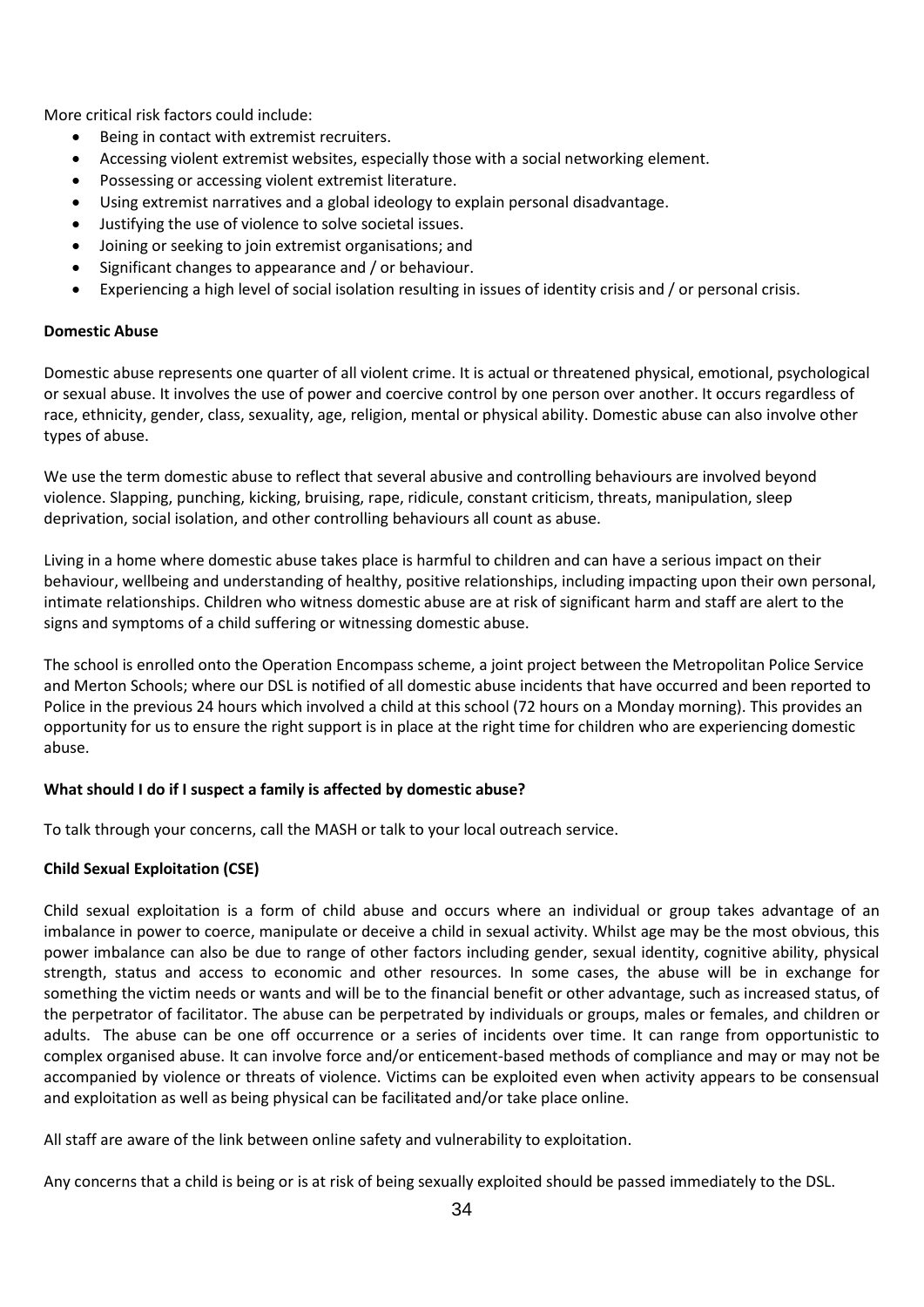The School is aware there is a clear link between regular non-attendance at school and CSE. Staff will consider a child to be at potential CSE risk in the case of regular non-attendance at school and make reasonable enquiries with the child and parents to assess this risk.

The school is aware that a child often is not able to recognise the coercive nature of the abuse and does not see themselves as a victim. As a consequence, the child may resent what they perceive as interference by staff. However, staff must act on their concerns as they would for any other type of abuse. Children also rarely self-report CSE so staff must be particularly vigilant to potential indicators of risk.

The school includes the risks of sexual exploitation in the SRE curriculum. Pupils will be informed of the grooming process and how to protect themselves from people who may potentially be intent on causing harm. They will be supported in terms of recognising and assessing risk in relation to CSE, including online, and knowing how and where to get help.

The following list of indicators is not exhaustive or definitive, but it does highlight common signs which can assist professionals in identifying children or young people who may be victims of sexual exploitation.

Signs include:

- underage sexual activity
- inappropriate sexual or sexualised behaviour
- sexually risky behaviour, 'swapping' sex
- repeat sexually transmitted infections
- in girls, repeat pregnancy, abortions, miscarriage
- receiving unexplained gifts or gifts from unknown sources
- having multiple mobile phones and worrying about losing contact via mobile
- having unaffordable new things (clothes, mobile) or expensive habits (alcohol, drugs)
- changes in the way they dress
- going to hotels or other unusual locations to meet friends
- seen at known places of concern
- moving around the country, appearing in new towns or cities, not knowing where they are
- getting in/out of different cars driven by unknown adults
- having older boyfriends or girlfriends
- contact with known perpetrators
- involved in abusive relationships, intimidated and fearful of certain people or situations
- hanging out with groups of older people, or anti-social groups, or with other vulnerable peers
- associating with other young people involved in sexual exploitation
- recruiting other young people to exploitative situations
- truancy, exclusion, disengagement with school, opting out of education altogether
- unexplained changes in behaviour or personality (chaotic, aggressive, sexual)
- mood swings, volatile behaviour, emotional distress
- self-harming, suicidal thoughts, suicide attempts, overdosing, eating disorders
- drug or alcohol misuse
- getting involved in crime
- police involvement, police records
- involved in gangs, gang fights, gang membership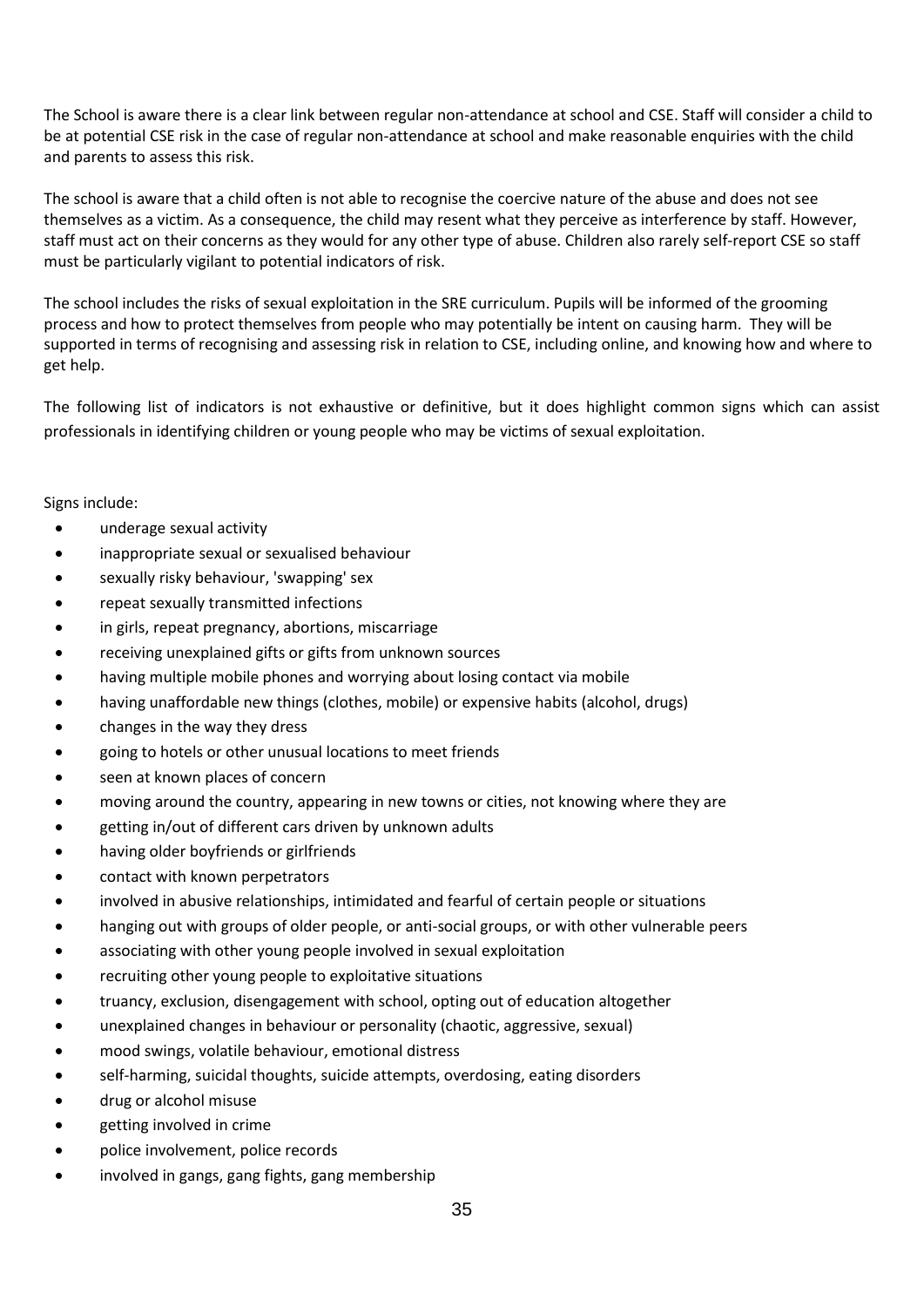• injuries from physical assault, physical restraint, sexual assault.

# **Child Criminal Exploitation & Gangs**

There are a number of areas in which young people are put at risk by gang activity, both through participation in, and as victims of, gang violence which can be in relation to their peers or to a gang-involved adult in their household.

A child who is affected by gang activity or serious youth violence may have suffered, or may be likely to suffer, significant harm through physical, sexual and emotional abuse or neglect.

The risk or potential risk of harm to the child may be as a victim, a gang member or both - in relation to their peers or to a gang-involved adult in their household. Teenagers can be particularly vulnerable to recruitment into gangs and involvement in gang violence. This vulnerability may be exacerbated by risk factors in an individual's background, including violence in the family, involvement of siblings in gangs, poor educational attainment, or poverty or mental health problems.

Criminal exploitation of children is a typical feature of county lines criminal activity with children being exploited to move and store drugs and money. "County lines" is a term used to describe gangs and organised criminal networks involved in exporting illegal drugs (primarily crack cocaine and heroin) into one or more importing areas within the UK, using dedicated mobile phone lines or other form of "deal line". Children might be involved in violence, be pressured into doing things like stealing, carrying drugs or weapons or be abused, exploited and put into dangerous situations. Key identifying features of involvement in county lines are when children are missing, when the victim may have been trafficked for transporting drugs, a referral to the National Referral Mechanism should be considered with Social Care and Police colleagues.

A child who is affected by gang activity, criminal exploitation or serious youth violence can be at risk of significant harm through physical, sexual and emotional abuse. Girls may be particularly at risk of sexual exploitation.

Any concerns that a child is being or is at risk of being criminally exploited will be passed without delay to the DSL. The school is aware there is a clear link between regular non-attendance at school and exploitation. Staff will consider a child to be at potential risk in the case of regular non-attendance at school and make reasonable enquiries with the child and parents to assess this risk.

A referral to the MASH will be made when any concern of harm to a child because of gang activity including child criminal exploitation becomes known. Any member of staff who has concerns that a child may be at risk of harm should immediately inform the DSL. The DSL will contact the MASH. If there is concern about a child's immediate safety, the Police will be contacted on 999.

## **Children at Risk or Involved in Serious Violent Crime**

Serious violent youth crime' is defined by the Home Office Assessment of Policing and Community Safety (APACS) as 'any offence of most serious violence or weapon enabled crime, where the victim is aged 1-19' Indicators:

- Unexplained gifts/new possessions these can indicate children have been approached by/involved with individuals associated with criminal networks/gangs
- Increased absence from school
- Change in friendship/relationships with others/groups
- Significant decline in performance
- Signs of self-harm/significant change in wellbeing
- Signs of assault/unexplained injuries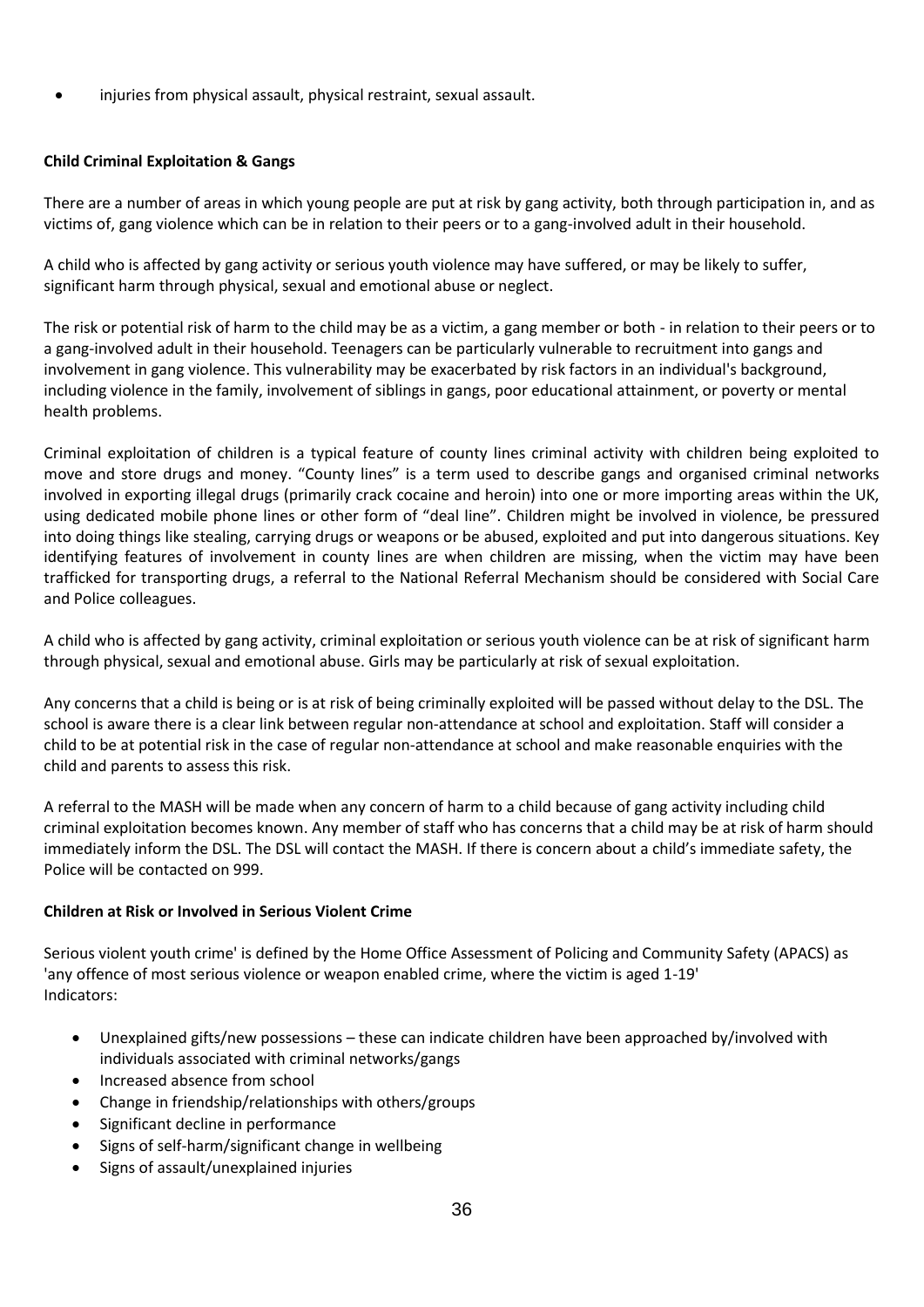Additional risk factors include:

- being male,
- having been frequently absent or permanently excluded from school,
- having experienced child maltreatment and having
- been involved in offending, such as theft or robbery.

## **Youth Produced Sexual Imagery: Sharing Nudes and semi-nudes**

The practice of children sharing nudes and semi nudes (formerly known as sexting or Youth produced Sexual Imagery) and videos via text message, email, social media or mobile messaging apps has become commonplace. However, this online technology has also given children the opportunity to produce and distribute sexual imagery in the form of photos and videos. Such imagery involving anyone under the age of 18 is unlawful.

Nudes and semi nudes refer to both images and videos where:

- A person under the age of 18 creates and shares sexual imagery of themselves with a peer under the age of 18.
- A person under the age of 18 shares sexual imagery created by another person under the age of 18 with a peer under the age of 18 or an adult.
- A person under the age if 18 is in possession of sexual imagery created by another person under the age of 18.
- Voyeurism Act 2019 Upskirting is now a criminal act in the UK. The response to this in schools need to be the same as peer on peer sexual abuse and may including contacting the police. The [Criminal Prosecution Service](https://www.cps.gov.uk/legal-guidance/voyeurism)  [\(CPS\)](https://www.cps.gov.uk/legal-guidance/voyeurism) defines 'upskirting' as a colloquial term referring to the action of placing equipment such as a camera or mobile phone beneath a person's clothing to take a voyeuristic photograph without their permission. It is not only confined to victims wearing skirts or dresses and equally applies when men or women are wearing kilts, cassocks shorts or trousers. It is often performed in crowded public places, for example on public transport or at music festivals, which can make it difficult to notice offenders. "

All incidents of this nature should be treated as a safeguarding concern and in line with the UKCCIS guidance Sharing [nudes and semi-nudes](https://assets.publishing.service.gov.uk/government/uploads/system/uploads/attachment_data/file/759007/6_2939_SP_NCA_Sexting_In_Schools_FINAL_Update_Jan17.pdf)

Cases where sexual imagery of people under 18 has been shared by adults and where sexual imagery of a person of any age has been shared by an adult to a child is child sexual abuse and should be responded to.

If a member of staff becomes aware of an incident involving youth produced sexual imagery, they should follow the child protection procedures and refer to the DSL immediately.

The member of staff should confiscate the device involved and set it to flight mode or, if this is not possible, turn it off. Staff must not view, copy or print the youth produced sexual imagery.

The DSL should hold an initial review meeting with appropriate school staff and subsequent interviews with the children involved (if appropriate).

Parents should be informed at an early stage and involved in the process unless there is reason to believe that involving parents would put the child at risk of harm.

At any point in the process if there is concern a young person has been harmed or is at risk of harm a referral should be made to the MASH or the Police as appropriate.

Immediate referral at the initial review stage should be made to Children's Social Care/Police if:

• The incident involves an adult.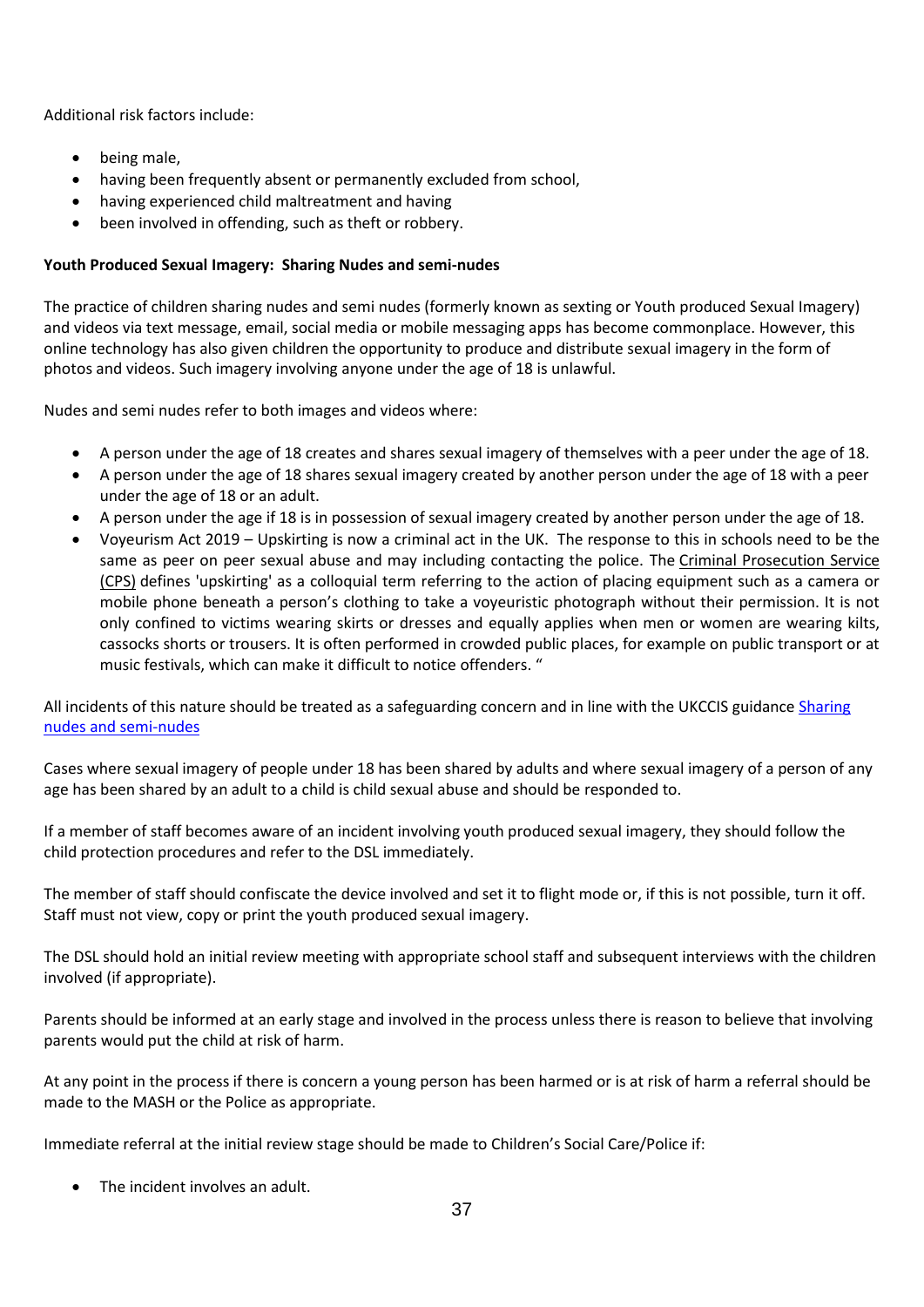- There is good reason to believe that a young person has been coerced, blackmailed or groomed or if there are concerns about their capacity to consent (for example, owing to special education needs).
- What you know about the imagery suggests the content depicts sexual acts which are unusual for the child's development stage or are violent.
- The imagery involves sexual acts.
- The imagery involves anyone aged 12 or under.
- There is reason to believe a child is at immediate risk of harm owing to the sharing of the imagery, for example the child is presenting as suicidal or self-harming.

If none of the above apply then the DSL will use their professional judgement to assess the risk to pupils involved and may decide, with input from the Headteacher, to respond to the incident without referral to the MASH or the Police.

During the decision making the DSL will consider if:

- There is a significant age difference between the sender/receiver.
- There is any coercion or encouragement beyond the sender/receiver.
- The imagery was shared and received with the knowledge of the child in the imagery.
- The child is vulnerable, for example subject to Child in Need, Child Protection or Early Help plans, Looked After, SEND.
- There is a significant impact on the children involved.
- The image is of a severe or extreme nature.
- The child involved understands consent.
- The situation is isolated or if the image been more widely distributed.
- There other circumstances relating to either the sender or recipient that may add cause for concern.
- The children have been involved in incidents relating to youth produced imagery before.
- Voyeurism occurred.

If any of these circumstances are present the situation will be referred according to our child protection procedures, including referral to the MASH or the Police.

The DSL will record all incidents of sharing nudes and semi-nudes, including the actions taken, rationale for actions and the outcome.

## **Honour-Based Abuse**

Honour based abuse (HBA) encompasses incidents or crimes which have been committed to protect or defend the honour of the family and/or the community, including female genital mutilation (FGM), forced marriage, and practices such as breast ironing. They are a collection of practices, which are used to control behaviour within families or other social groups to protect perceived cultural and religious beliefs and/or honour. Such violence can occur when perpetrators perceive that a relative has shamed the family and/or community by breaking their honour code.

Honour-Based Abuse might be committed against people who:

- become involved with a boyfriend or girlfriend from a different culture or religion.
- want to get out of an arranged marriage; become involved with a boyfriend or girlfriend from a different culture or religion.
- want to get out of an arranged marriage.
- want to get out of a forced marriage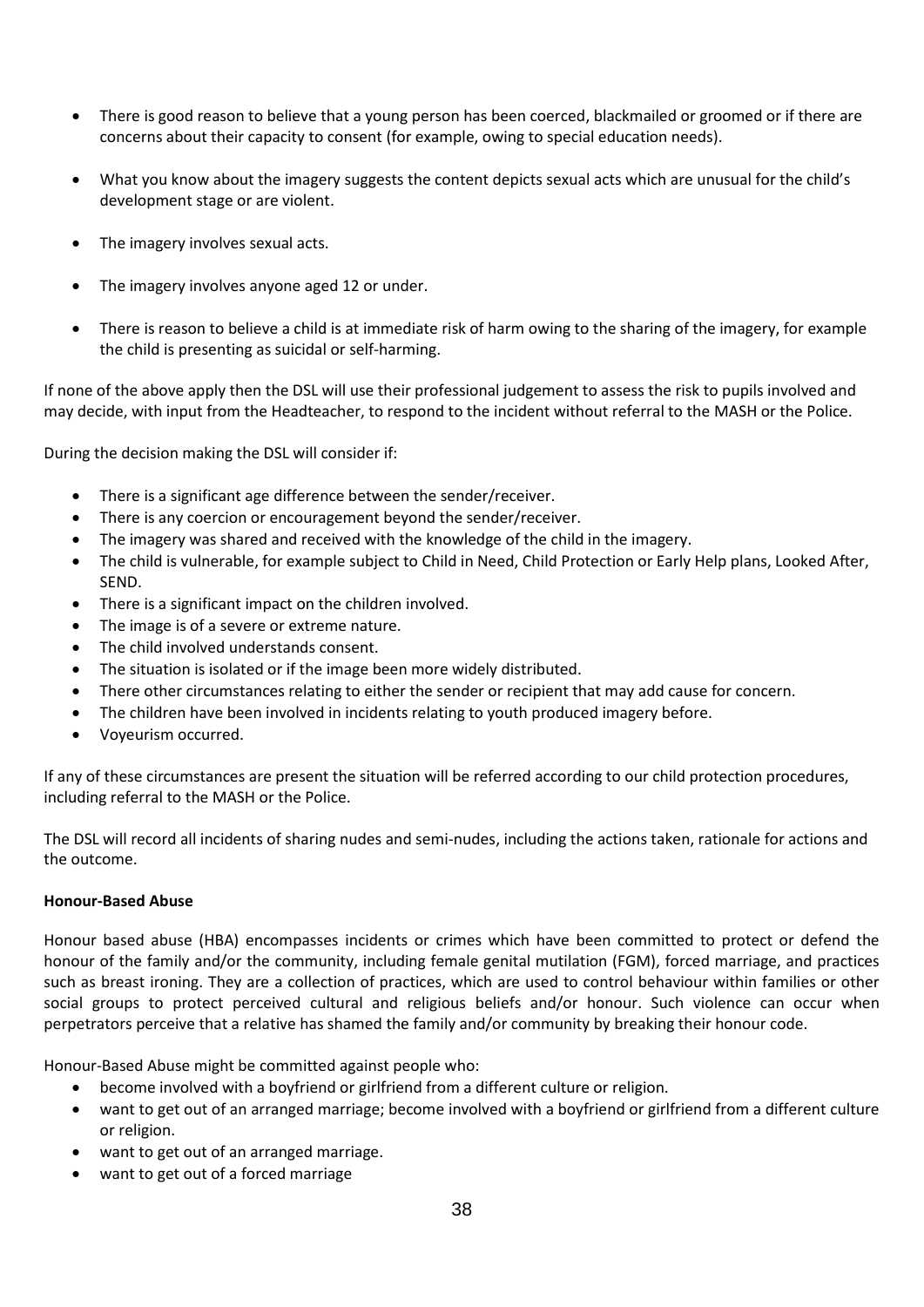• wear clothes or take part in activities that might not be considered traditional within a culture

It is considered a violation of human rights and may be a form of domestic and/or sexual abuse. **Female Genital Mutilation (FGM)**

Female Genital Mutilation (FGM) is illegal in England and Wales under the FGM Act (2003). It is a form of child abuse and violence against women. A mandat[ory reporting duty requires teachers to report 'known' cases of FGM in under](https://www.gov.uk/government/publications/mandatory-reporting-of-female-genital-mutilation-procedural-information)  [18s,](https://www.gov.uk/government/publications/mandatory-reporting-of-female-genital-mutilation-procedural-information) which are identified in the course of their professional work, to the police.

The duty applies to all persons in school who is employed or engaged to carry out 'teaching work' in the school, whether they have qualified teacher status.

The duty applies to the individual who becomes aware of the case to make a report. It should not be transferred to the Designated Safeguarding Lead; however, the DSL should be informed.

If a teacher is informed by a girl under 18 that an act of FGM has been carried out on her or a teacher observes physical signs which appear to show that an act of FGM has been carried out on a girl under 18 and they have no reason to believe the act was necessary for the girl's physical or mental health or for purposes connected with labour or birth, the teacher should personally make a report to the police force in which the girl resides by calling 101. The report should be made immediately.

School staff are trained to be aware of risk indicators of FGM.

Concerns about FGM outside of the mandatory reporting duty should be reported using the school's child protection procedures. Staff should be particularly alert to suspicions or concerns expressed by female pupils about going on a long holiday during the summer holiday.

There should also be consideration of potential risk to other girls in the family and practicing community. Where there is a risk to life or likelihood of serious immediate harm the teacher should report the case immediately to the police, including dialling 999 if appropriate.

There are no circumstances in which a teacher or other member of staff should examine a girl.

It involves procedures that intentionally alter/injure the female genital organs for non-medical reasons.

4 types of procedure:

- Type 1 Clitoridectomy partial/total removal of clitoris
- Type 2 Excision partial/total removal of clitoris and labia minora
- Type 3 Infibulation entrance to vagina is narrowed by repositioning the inner/outer labia
- Type 4 all other procedures that may include: pricking, piercing, incising, cauterising and scraping the genital area.

#### Why is it carried out?

Belief that: FGM brings status/respect to the girl – social acceptance for marriage

- Preserves a girl's virginity
- Part of being a woman / rite of passage
- Upholds family honour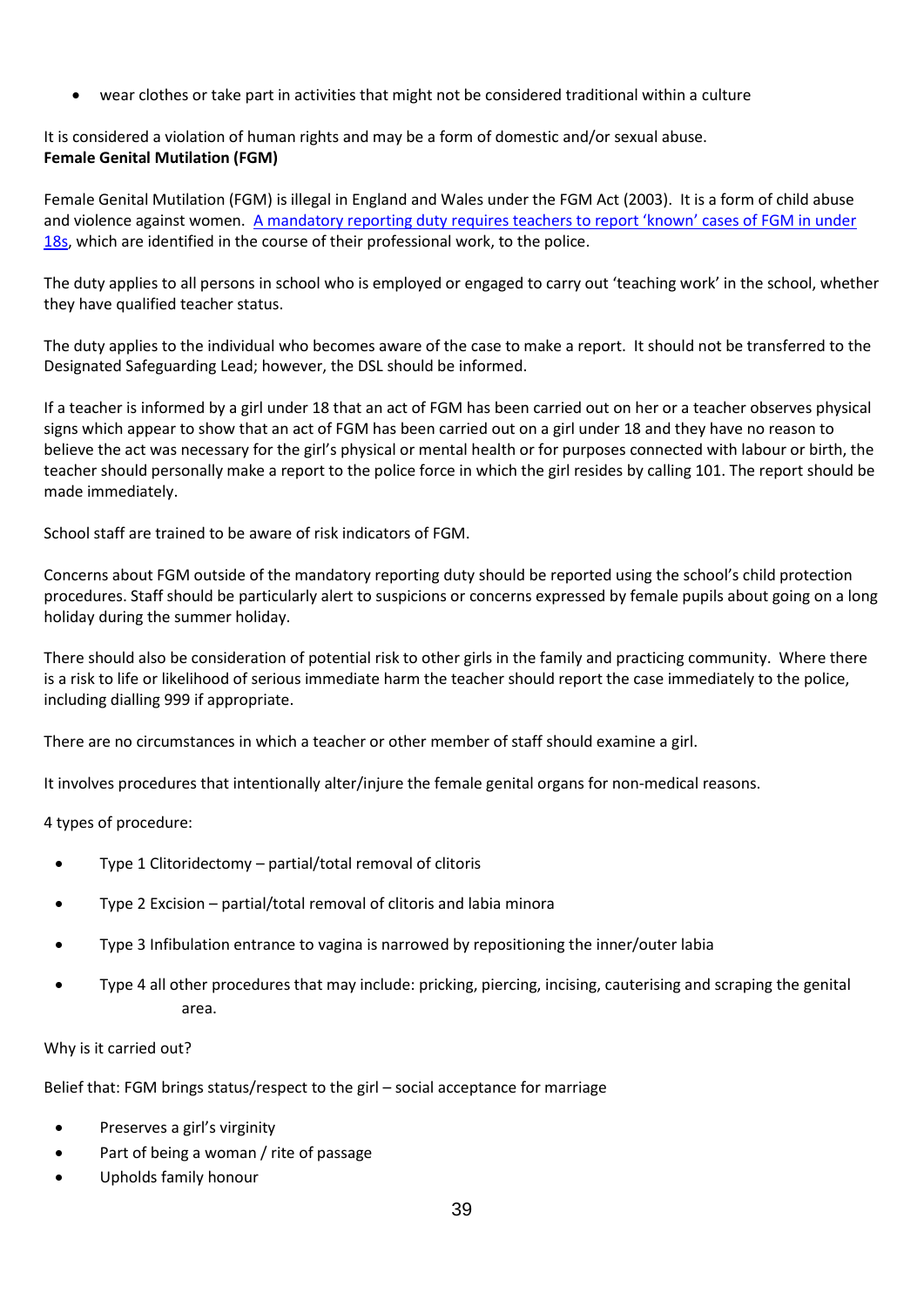- Cleanses and purifies the girl
- Gives a sense of belonging to the community
- Fulfils a religious requirement
- Perpetuates a custom/tradition
- Helps girls be clean / hygienic
- Is cosmetically desirable
- Mistakenly believed to make childbirth easier

This procedure is also known as cutting, sunna, gudnin (Somali) and Tahur (Sudanese)

Circumstances and occurrences that may point to FGM happening are:

- Child talking about getting ready for a special ceremony
- Family taking a long trip abroad
- Child's family being from one of the 'at risk' communities for FGM:
- Kenya, Somalia, Sudan, Sierra Leone, Egypt, Nigeria, Eritrea as well as non-African communities including Yemeni, Afghani, Kurdistan, Indonesia, and Pakistan
- Knowledge that the child's sibling has undergone FGM
- Child talks about going abroad to be 'cut' or to prepare for marriage

Signs that may indicate a child has undergone FGM:

- Prolonged absence from school and other activities
- Behaviour change on return from a holiday abroad, such as being withdrawn and appearing subdued
- Bladder or menstrual problems
- Finding it difficult to sit still and looking uncomfortable
- Complaining about pain between the legs
- Mentioning something somebody did to them that they are not allowed to talk about
- Secretive behaviour, including isolating themselves from the group
- Reluctance to take part in physical activity
- Repeated urinal tract infection
- Disclosure

## **Forced Marriage**

A forced marriage is a marriage in which one or both people do not (or in cases of people with learning disabilities cannot) consent to the marriage but are coerced into it. Coercion may include physical, psychological, financial, sexual and emotional pressure. It may also involve physical or sexual violence and abuse.

Forced marriage is recognised in the UK as a form of violence against women and men, domestic/child abuse and a serious abuse of human rights. Since June 2014 forcing someone to marry has become a criminal offence in England and Wales under the Anti-Social Behaviour, Crime and Policing Act 2014.

A forced marriage is not the same as an arranged marriage which is common in many cultures. The families of both spouses take a leading role in arranging the marriage but the choice of whether to accept the arrangement remains with the prospective spouses.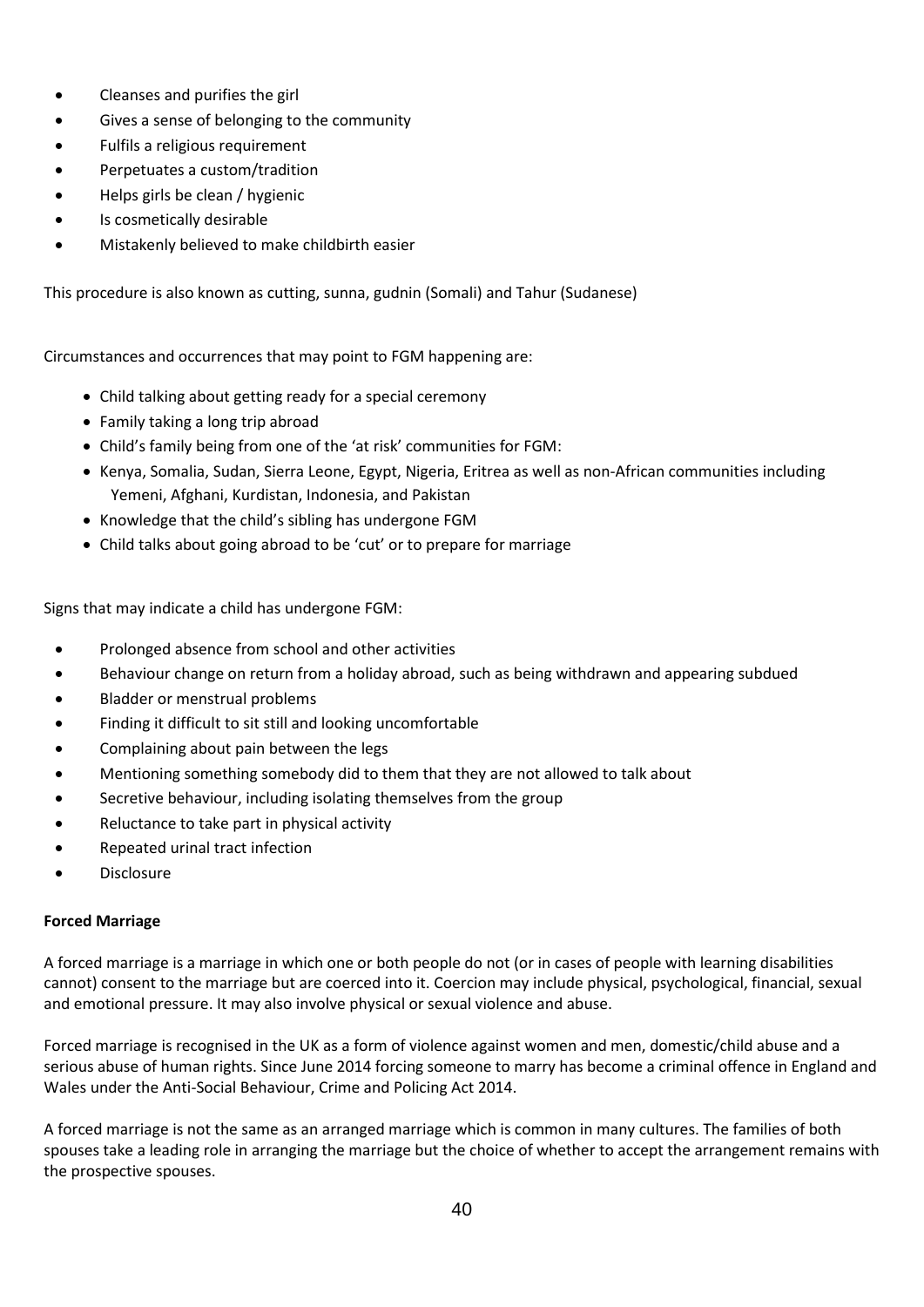School staff should never attempt to intervene directly as a school or through a third party. Contact should be made with the MASH.

#### **One Chance Rule**

All staff are aware of the 'One Chance' Rule' in relation to forced marriage, FGM and HBA. Staff recognise they may only have one chance' to speak to a child who is a potential victim and have just one chance to save a life.

The school are aware that if the victim is not offered support following disclosure that the 'One Chance' opportunity may be lost. Therefore, all staff are aware of their responsibilities and obligations when they become aware of potential forced marriage, FGM and HBV cases.

#### **Private Fostering Arrangements**

A private fostering arrangement occurs when someone other than a parent or close relative cares for a child for a period of 28 days or more, with the agreement of the child's parents. It applies to children under the age of 16 years old or 18 years old if the child is disabled.

Children looked after by the local authority or who are placed in residential schools, children's homes or hospitals are not considered to be privately fostered.

Private fostering occurs in all cultures and children may be privately fostered at any age.

The school recognise that most privately fostered children remain safe and well but are aware that safeguarding concerns have been raised in some cases. Therefore, all staff are alert to possible safeguarding issues, including the possibility that the child has been trafficked into the country.

By law, a parent, private foster carer or other persons involved in making a private fostering arrangement must notify Children's Social Care as soon as possible. However, where a member of staff becomes aware that a pupil may be in a private fostering arrangement, they will raise this will the DSL and the DSL will notify the MASH.

## **Children Looked After (LAC) and Previously Looked After**

The most common reason for children becoming looked after is as a result of abuse and neglect.

The school ensures that staff have the necessary skills and understanding to keep looked after children safe. Appropriate staff have information about a child's looked after legal status and care arrangements, including the level of authority delegated to the carer by the authority looking after the child and contact arrangements with birth parents or those with parental responsibility.

The designated teacher and governor for children looked after will have the appropriate level training to equip them with the knowledge and skills to undertake their role.

The designated teacher for children looked after and the DSL have details of the child's social worker and the name and contact details of the Merton Council's Head of Virtual School.

The designated teacher for children looked after and children previously looked after will work in partnership with the Virtual School Assistant Headteacher to discuss how Pupil Premium Plus funding can be best used to support the progress of children looked after in the school and meet the needs of the child's within their personal education plan.

Previously looked after children are those who immediately after being in care (as defined above) became subject to an adoption order, child arrangements order or special guardianship order.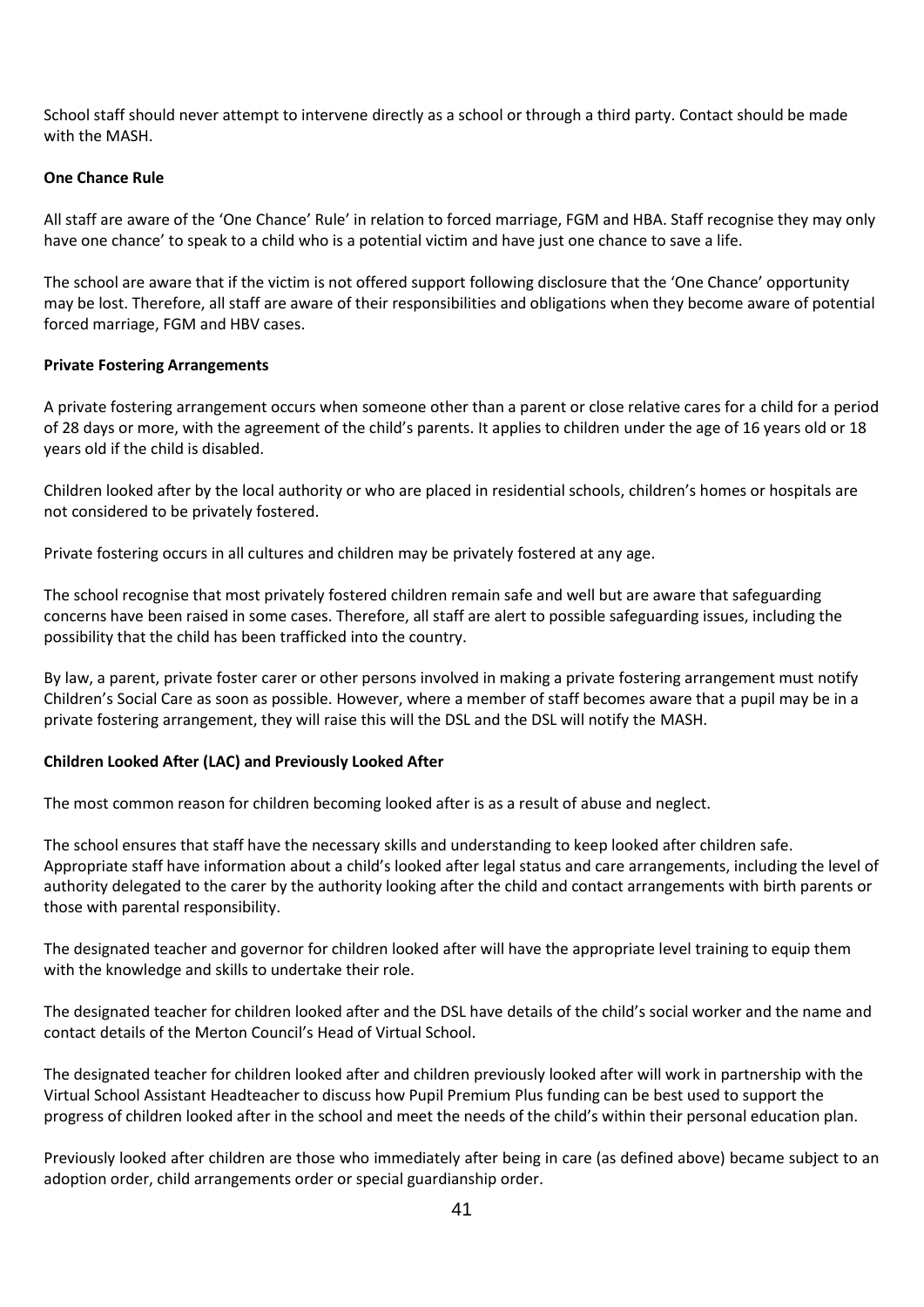## **Contextual Safeguarding – Risks outside of the home**

As well as threats to the welfare of children from within their families, children may be vulnerable to abuse or exploitation from influences outside of their families. The school recognises that these extra-familial threats might arise from within their peer groups, from within the wider community and/or online. These threats can take a variety of different forms and children can be vulnerable to multiple threats, including:

- exploitation by criminal gangs and organised crime groups such as county lines
- trafficking
- online abuse
- sexual exploitation
- extremism leading to radicalisation. Extremist groups make use of the internet to radicalise and recruit and to promote extremist materials.

Staff are trained on contextual influences and follow the school procedures for reporting concerns. Any concerns regarding supply staff should be referred immediately to the Head teacher.

The DSL will ensure that information is shared in the referral process to help social care assessments consider contexts outside of the home.

## **Children with special educational needs and disabilities**

The school recognises that children with special educational needs (SEN) and disabilities can face additional safeguarding challenges. Additional barriers that can exist when recognising abuse and neglect in this group of children include:

• assumptions that indicators of possible abuse such as behaviour, mood and injury relate to the child's disability without further exploration.

- being more prone to peer group isolation than other children.
- the potential for children with SEN and disabilities being disproportionally impacted by behaviours such as bullying, without outwardly showing any signs; and
- communication barriers and difficulties in overcoming these barriers.

The school addresses these additional challenges by considering extra pastoral support for children with SEN and disabilities.

#### **Alternative Provision**

Alternative Provision is education arranged by local authorities for pupils who, because of exclusion, illness or other reasons, would not otherwise receive suitable education. Education arranged by schools for pupils on a fixed period exclusion; and pupils being directed by schools to off-site provision to improve their behaviour.

Wimbledon College will ensure that for every child attending Alternative Provision, we will check that all safeguarding policies and procedures are in place, that all staff have been recruited according to 'Safer recruitment' procedures and have undergone safeguarding training. We will visit the setting to ensure all the above are in place.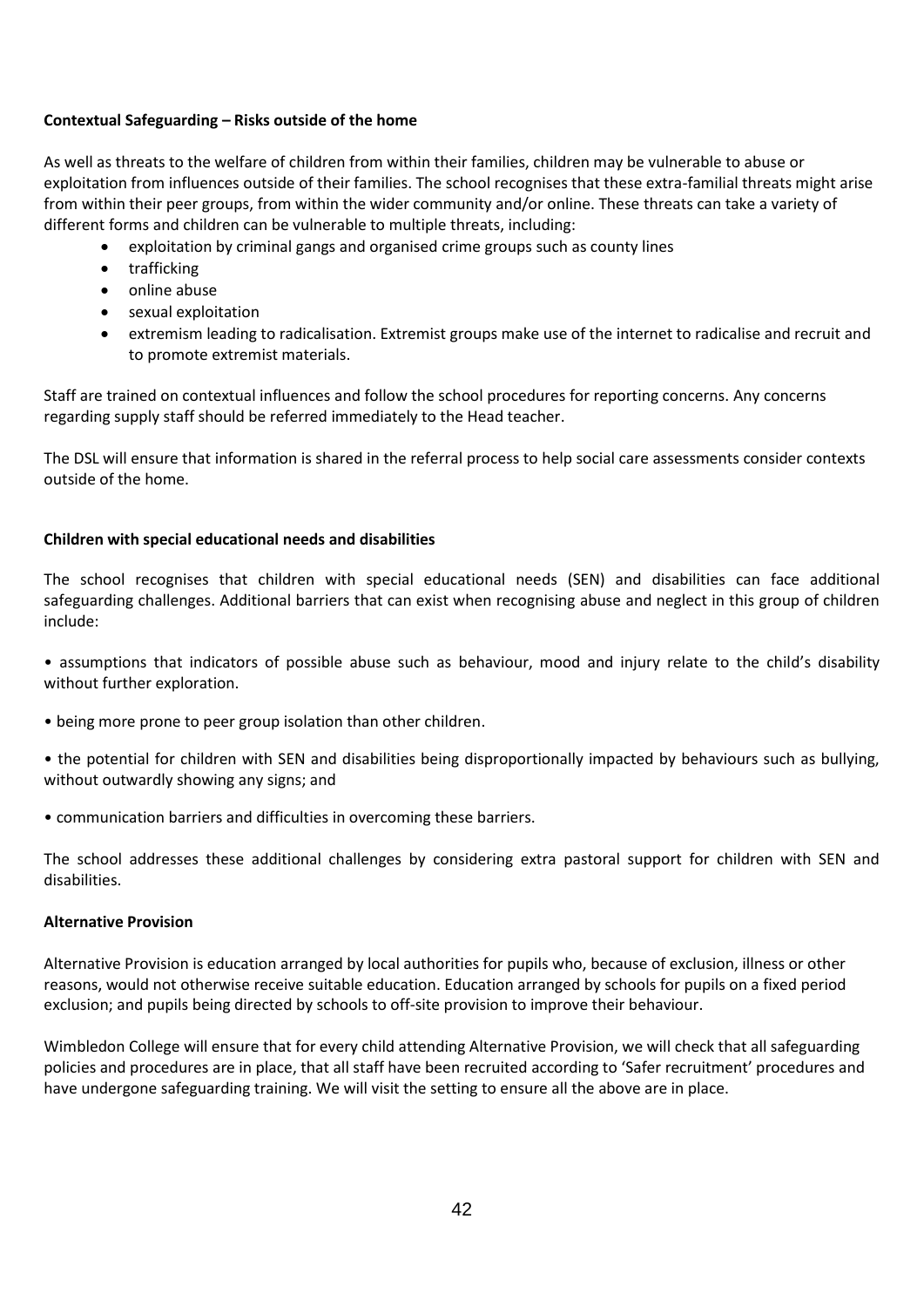## **Children Missing Education**

All children, regardless of their circumstances, are entitled to an efficient, full time education which is suitable to their age, ability, aptitude and any special educational needs they may have.

The school recognises that children missing education are at significant risk of underachieving, being victims of abuse and harm, exploitation or radicalisation, and becoming NEET (not in education, employment or training) later in life.

Where possible the school will hold more than one emergency contact number for each pupil.

The school will ensure that there is a record of joiners and leavers as defined in The Education (Pupil Registration) (England) 2006.

The school will ensure that there is a record of joiners and leavers as defined in [The Education \(Pupil Registration\)](https://www.kelsi.org.uk/news-and-events/news/primary/changes-to-the-education-pupil-registration-england-regulations-2006)  [\(England\) 2006.](https://www.kelsi.org.uk/news-and-events/news/primary/changes-to-the-education-pupil-registration-england-regulations-2006)

When removing a child's name, the school will notify the Local Authority of: (a) the full name of the child, (b) the full name and address of any parent with whom the child normally resides, (c) at least one telephone number of the parent, (d) the child's future address and destination school, if applicable, and (e) the ground in regulation 8 under which the child's name is to be removed from the school register.

The school will make reasonable enquiries to establish the whereabouts of a child jointly with the Local Authority, before deleting the child's name from the school register if the deletion is under regulation 8(1), sub-paragraphs (f) (iii) and (h) (iii)of The Education (Pupil Registration) (England) 2006.

The school will:

- Enter pupils on the admissions register on the first day on which the school has agreed, or has been notified, that the pupil will attend the school.
- Notify the Local Authority within five days of adding a child's name to the admission register. The notification must include all the details contained in the admission register for the new pupil.
- Monitor each child's attendance through their daily register and follow the Merton Council procedure in cases of unauthorised absence.
- Remove a child's name from the admissions register on the date that the child leaves the school.
- The school will notify the Local Authority when they are about to remove a child's name from the school register under any of the fifteen grounds listed in the regulations, no later than the date that the child's name is due to be removed.

#### **Elective Home Education**

Where a parent/carer expresses their intention to remove a child from school with a view to educating at home, we will work together with key professionals to coordinate a meeting with parents/carers where possible. Ideally, this would be before a final decision has been made, to ensure the parents/carers have considered what is in the best interests of each child. This is particularly important where a child has SEND, is vulnerable, and/or has a social worker.

#### **Pupils Missing Out of Education**

Most children engage positively with school and attend regularly. However, in order to flourish, some children require an alternative education offer or may require a modified timetable to support a return to full time education provision. It is recognised that children accessing alternative provision, or a reduced or modified timetable may have additional vulnerabilities. Ofsted refer to these as Pupils Missing Out On Education (PMOOE), because they are not accessing their education in school in the 'usual way'.

Where children are educated offsite or in dual placements safeguarding risk assessments are completed.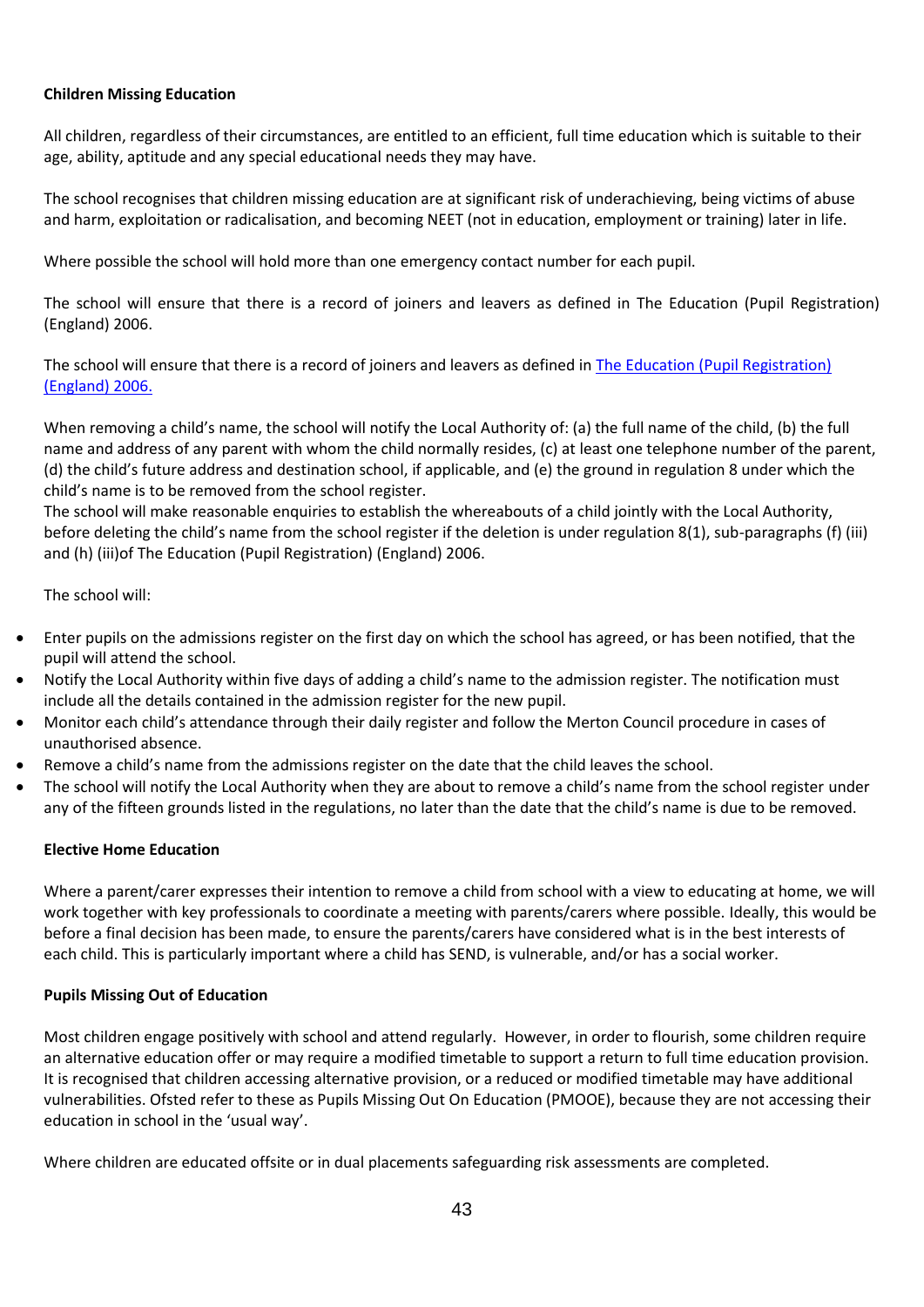The school will gain consent (if required in statute) from parents to put in place alternative provision and/or a reduced or modified timetable

The school will ensure that and parents (and the local authority where the pupil has a statement of special educational needs) are given clear information about alternative provision placements and reduced or modified timetables: why, when, where, and how they will be reviewed;

The school will keep the placement and timetable under review and involve parents in the review. Reviews will be frequent enough to provide assurance that the off-site education and/or modified timetable is achieving its objectives and that the pupil is benefitting from it.

The school will monitor and track children attending alternative provision to ensure that the provision meets the needs of the child

The school will comply with regular data returns requested by the Local Authority, regarding all pupils, of statutory school age, attending alternative provision and/or on a reduced or modified timetable.

The school leadership will report to governors of any formal direction of a pupil to alternative provision to improve behaviour.

The school leadership will report to governor's information regarding the use and effectiveness of the use of alternative provision and modified timetables.

## **Children who need the support of a Social Worker**

Children may need a social worker due to safeguarding or welfare needs, such as abuse, neglect and complex family circumstances

These experiences can leave children vulnerable to further harm, as well as potentially creating barriers to attendance, learning, behaviour and mental health

The local authority should inform the school if a child has a social worker, and the DSL should hold and use this information in the best interests of the child's safety, welfare and educational outcomes, such as when decisions are made on

- Responding to unauthorised absence or missing education where there are known safeguarding risks
- The provision of pastoral and/or academic support

See https://www.gov.uk/government/publications/review-of-children-in-need/review-of-children-in-need

#### **School Attendance and Behaviour**

Additional policies and procedures are in place regarding school attendance and behaviour.

The school recognises that absence from school and exclusion from school may be indicators of abuse and neglect, including the exploitation of children. The DSL will regularly liaise with members of school staff with responsibility for behaviour and attendance to ensure risk is identified and appropriate intervention is in place to protect children from harm.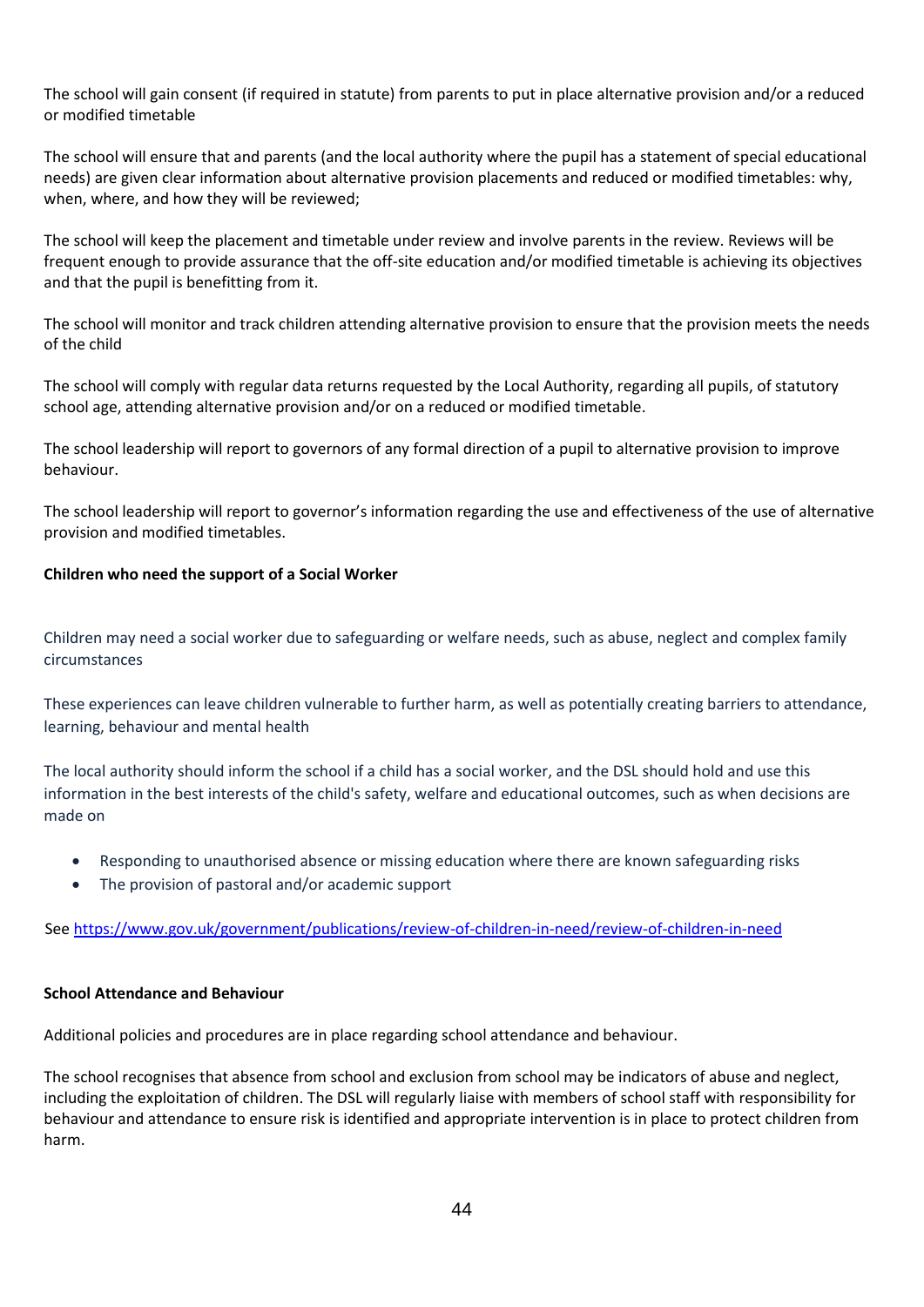The school will work in partnership with Merton Police and other partners for reporting children that go missing from the school site during the school day. Staff will be alert to signs of children at risk of travelling to conflict zones, female genital mutilation and forced marriage.

#### **Restrictive Physical Intervention**

We acknowledge that staff must only ever use physical intervention as a last resort, when a child is or at immediate risk of harming him/herself or others, and that at all times it must be the minimal force necessary to prevent injury to another person. Such events should be fully recorded and signed by a witness.

Staff who are likely to need to use physical intervention will be appropriately trained in "Positive Options" techniques.

Staff understand that physical intervention of a nature which causes injury or distress to a child may be considered under child protection and/or disciplinary procedures.

We recognise that touch is appropriate in the context or working with children, and all staff have been given 'Safe Practice' guidance to ensure they are clear about their professional boundaries.

When applying disciplinary measures such as physical intervention or isolation for children with SEND the school will consider the risks, given the additional vulnerabilities of these children.

## **Health (including Mental Health)**

#### **Mental Health**

School has an important role to play in supporting the mental health and wellbeing of our pupils. All staff are aware that mental health problems can, in some cases, be an indicator that a child has suffered or is at risk of suffering abuse, neglect or exploitation. Although it is only appropriately trained professionals who can diagnose mental health problems, staff observe children day-to-day and identify those whose behaviour suggests that they may be experiencing mental health problems or be at risk of developing one.

Where children have suffered abuse and neglect and other potentially traumatic adverse childhood experiences, this can have a lasting impact throughout childhood, adolescence and into adulthood. It is key that staff are aware of how these children's experiences can impact on mental health, behaviour and education.

If staff have a mental health concern about a child that is also a safeguarding concern, immediate action should be taken by speaking with one of the school's DSLs. School has access to a range of advice to help them identify children in need of extra mental health support; this includes working with external agencies. School has access to Mental Health [and Behaviour in Schools Guidance](https://www.gov.uk/government/publications/mental-health-and-behaviour-in-schools--2)

Any child with a significant health condition requiring regular medication or treatment will require an Individual Health Care Plan which will be completed with the parent and school nurse. It is vital that parents inform us if their child has a health condition of this nature to enable us to ensure that their child's health needs are managed appropriately whilst they are at school. Information from this plan will be shared with key staff members to ensure that they are alert to the child's individual needs.

#### **Whistleblowing**

We recognise that children cannot be expected to raise concerns in an environment where staff fail to do so.

All staff should be aware of their duty to raise concerns, where they exist, about the management of child protection, which may include the attitude or actions of colleagues, poor or unsafe practice and potential failures in the school's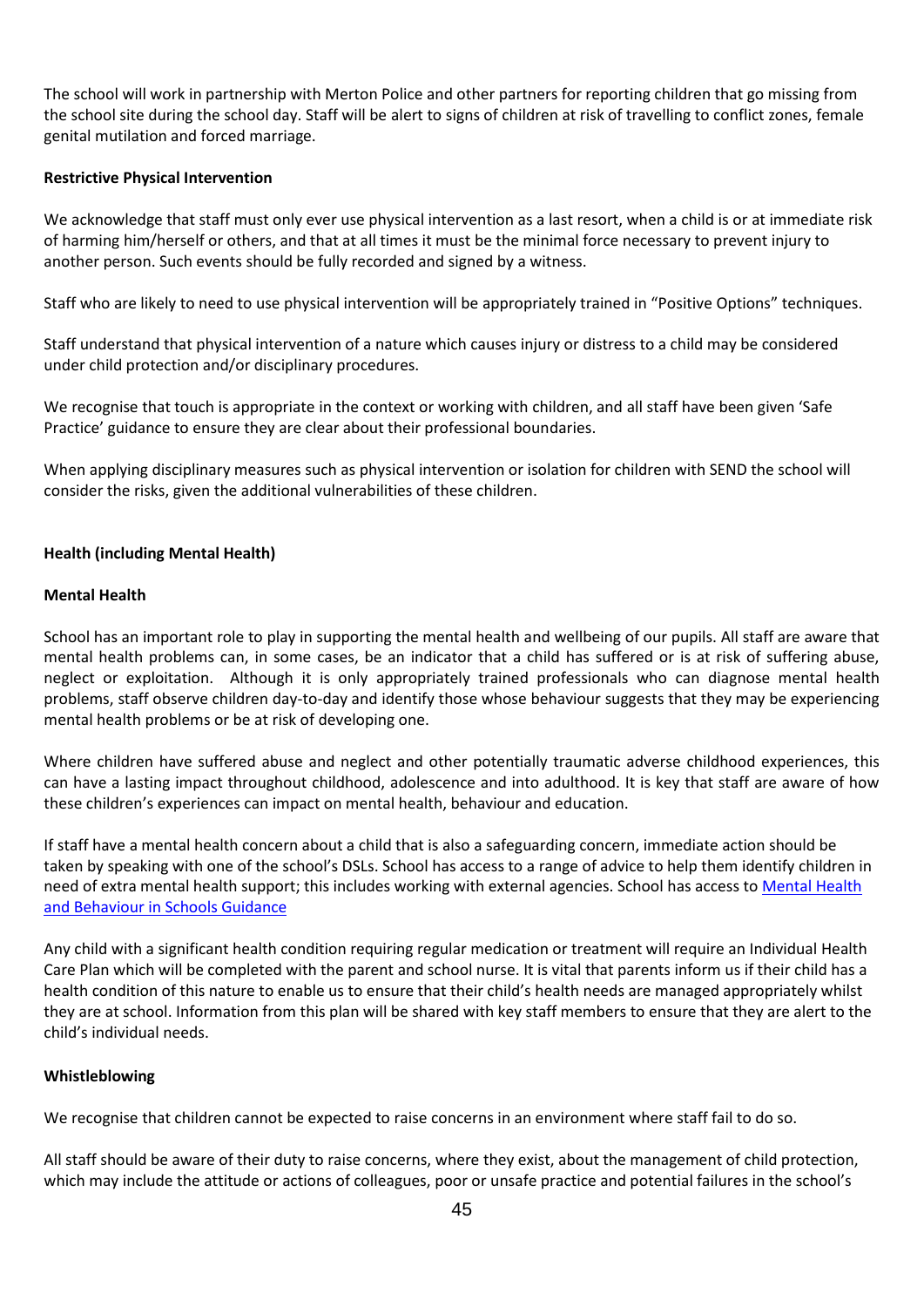safeguarding arrangements. If it becomes necessary to consult outside the school, they should speak in the first instance, to the LADO in accordance with the Whistleblowing Policy.

The NSPCC whistleblowing helpline is available for staff who do not feel able to raise concerns regarding child protection failures internally or have concerns about a way a concern is being handled by their school. Staff can call: 0800 028 0285 – line is available from 8:00 AM to 8:00 PM, Monday to Friday and Email: help@nspcc.org.uk.

Whistle-blowing regarding the Headteacher should be made to the Chair of the Governing Body, whose contact details are readily available to staff by contacting the Clerk to the Governors, through the school office or emailing the Chair of the Governing Body directly on … (insert email address) .

## **Links with other school policies:**

**Behaviour Policy <https://www.wimbledoncollege.org.uk/attachments/download.asp?file=748&type=pdf>**

## **Equality Information and Objectives**

**<https://www.wimbledoncollege.org.uk/attachments/download.asp?file=352&type=pdf>**

#### **SEN Policy**

**<https://www.wimbledoncollege.org.uk/attachments/download.asp?file=423&type=pdf>**

## **E-Safety Policy**

**<https://www.wimbledoncollege.org.uk/attachments/download.asp?file=134&type=pdf>**

## **E-Safety Advice**

**<https://www.wimbledoncollege.org.uk/page/?title=E%2Dsafety+Advice&pid=131>**

#### **Health and Safety Policy**

**<https://www.wimbledoncollege.org.uk/attachments/download.asp?file=354&type=pdf>**

#### **Privacy Notice**

**<https://www.wimbledoncollege.org.uk/attachments/download.asp?file=139&type=pdf>**

#### **Complaints Procedure**

**<https://www.wimbledoncollege.org.uk/attachments/download.asp?file=487&type=pdf>**

## **Further advice on safeguarding and child protection is available from:**

Contextual Safeguarding Networ[k https://www.contextualsafeguarding.org.uk/](https://www.contextualsafeguarding.org.uk/)

<https://www.gov.uk/government/groups/uk-council-for-child-internet-safety-ukccis>

Statutory Guidance to Relationships, education and sex education (RSE) and health education (2020) [https://www.gov.uk/government/publications/relationships-education-relationships-and-sex-education-rse-and-health](https://www.gov.uk/government/publications/relationships-education-relationships-and-sex-education-rse-and-health-education)[education](https://www.gov.uk/government/publications/relationships-education-relationships-and-sex-education-rse-and-health-education)

OFSTED publication on safeguarding during inspections [https://www.gov.uk/government/publications/inspecting](https://www.gov.uk/government/publications/inspecting-safeguarding-in-early-years-education-and-skills)[safeguarding-in-early-years-education-and-skills](https://www.gov.uk/government/publications/inspecting-safeguarding-in-early-years-education-and-skills)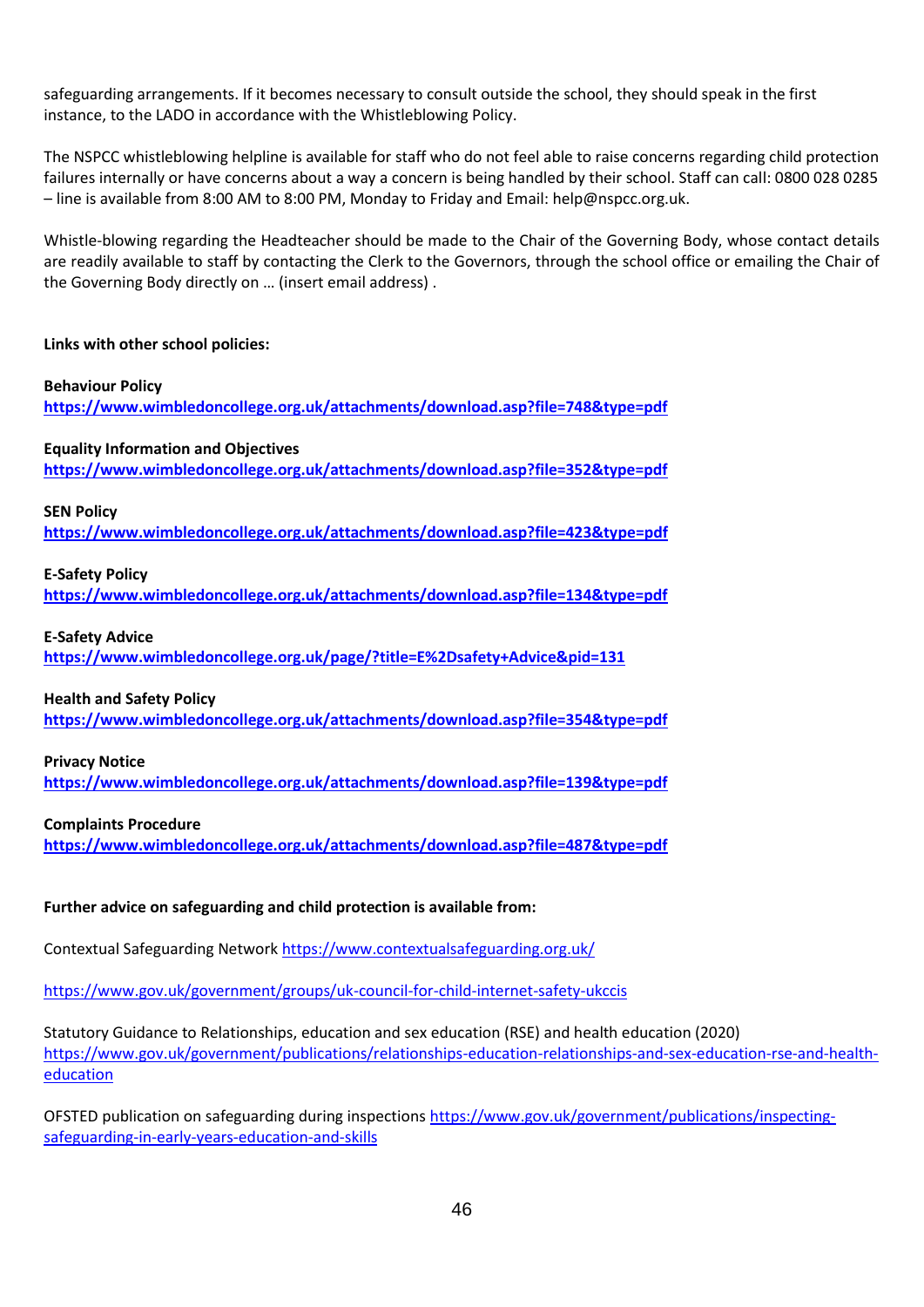UK Council for Child Internet Safety (UKCIS) guidance: [https://www.gov.uk/government/publications/education-for-a](https://www.gov.uk/government/publications/education-for-a-connected-world)[connected-world](https://www.gov.uk/government/publications/education-for-a-connected-world)

#### **Additional advice and support**

#### **Abuse**

- [What to do if you're worried a child is being abused](https://www.gov.uk/government/publications/what-to-do-if-youre-worried-a-child-is-being-abused--2) DfE advice
- [Domestic abuse: Various Information/Guidance](https://www.gov.uk/domestic-violence-and-abuse) [-](https://www.gov.uk/domestic-violence-and-abuse) Home Office (HO)
- [Faith based abuse: National Action Plan](https://www.gov.uk/government/publications/national-action-plan-to-tackle-child-abuse-linked-to-faith-or-belief) DfE advice
- [Relationship abuse: disrespect nobody](https://www.disrespectnobody.co.uk/relationship-abuse/what-is-relationship-abuse/) Home Office website

## **Bullying**

- Anti-Bullying Alliance: <http://anti-bullyingalliance.org.uk/>
- [Preventing and Tackling Bullying](https://www.gov.uk/government/publications/preventing-and-tackling-bullying) DfE advice
- [Cyber bullying: advice for headteachers and school staff](https://www.gov.uk/government/publications/preventing-and-tackling-bullying) [-](https://www.gov.uk/government/publications/preventing-and-tackling-bullying) DfE advice

## **Children missing from education, home or care**

- [Children missing education](https://www.gov.uk/government/publications/children-missing-education) [-](https://www.gov.uk/government/publications/children-missing-education) DfE statutory guidance
- [Child missing from home or care](https://www.gov.uk/government/publications/children-who-run-away-or-go-missing-from-home-or-care) DfE statutory guidance
- [Children and adults missing strategy](https://www.gov.uk/government/publications/missing-children-and-adults-strategy) [-](https://www.gov.uk/government/publications/missing-children-and-adults-strategy) Home Office strategy

#### **Children with family members in prison**

• [National Information Centre on Children of Offenders](https://www.nicco.org.uk/) - Barnardo's in partnership with HM Prison and Probation Service

## **Child Exploitation**

• [Trafficking: safeguarding children](https://www.gov.uk/government/publications/safeguarding-children-who-may-have-been-trafficked-practice-guidance) [-](https://www.gov.uk/government/publications/safeguarding-children-who-may-have-been-trafficked-practice-guidance) DfE and HO guidance

# **Drugs**

- [Drugs: advice for schools](https://www.gov.uk/government/publications/drugs-advice-for-schools) DfE and ACPO advice
- [Drug strategy 2017 -](https://www.gov.uk/government/publications/drug-strategy-2017) Home Office strategy
- [Information and advice on drugs](http://www.talktofrank.com/) Talk to Frank website
- [ADEPIS platform sharing information and resources for schools: covering drug \(&](http://mentor-adepis.org/) [alcohol\) prevention](http://mentor-adepis.org/) [-](http://mentor-adepis.org/) Website by Mentor UK

# **"Honour Based Abuse" (so called)**

- [Female genital mutilation: information and resources-](https://www.gov.uk/government/collections/female-genital-mutilation) Home Office guidance
- [Female genital mutilation: multi agency statutory guidance](https://www.gov.uk/government/publications/multi-agency-statutory-guidance-on-female-genital-mutilation) DfE, DH, and HO statutory guidance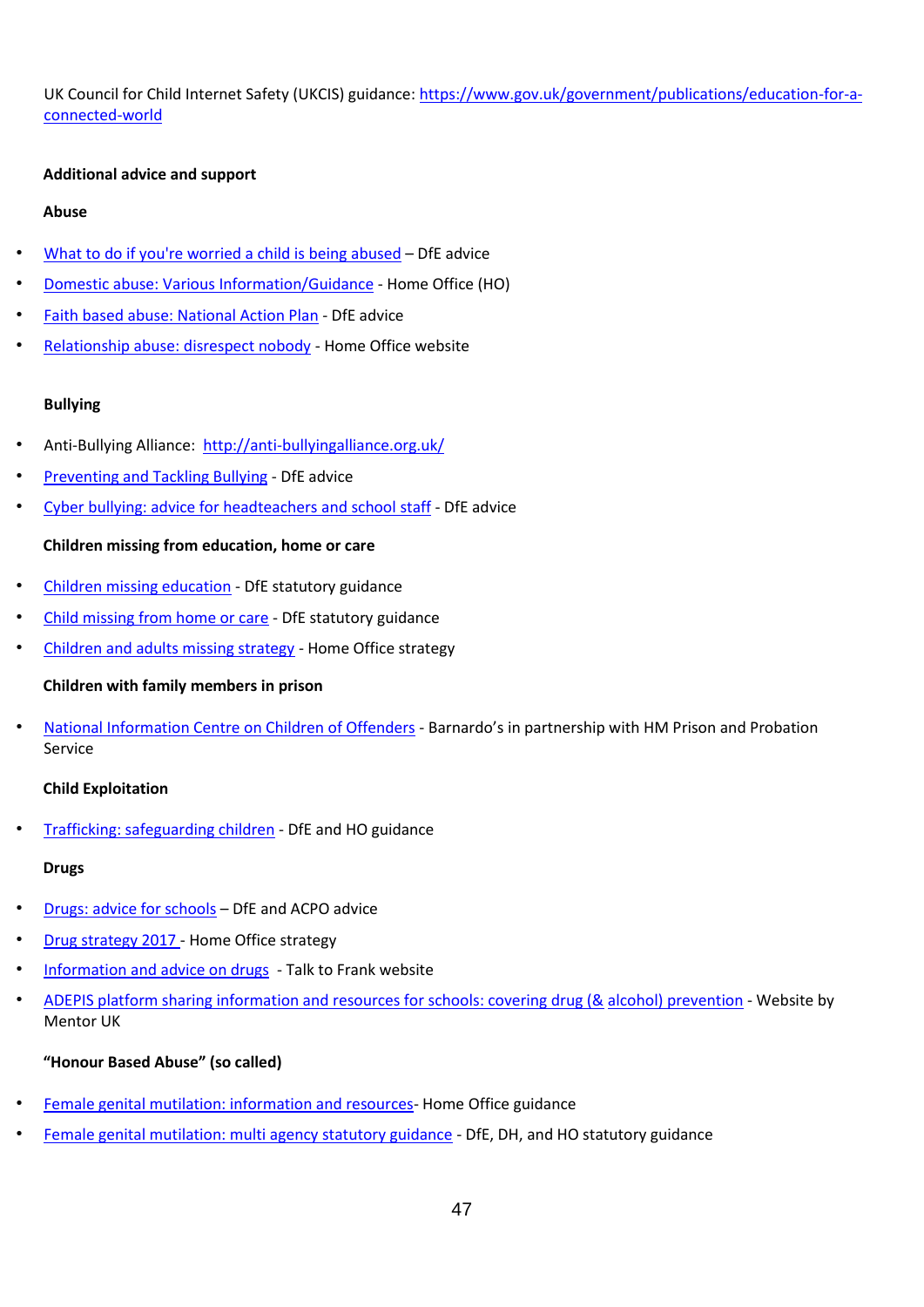#### **Health and Well-being**

- [Fabricated or induced illness: safeguarding children](https://www.gov.uk/government/publications/safeguarding-children-in-whom-illness-is-fabricated-or-induced) DfE, DH, HO
- [Rise Above: Free PSHE resources on health, wellbeing and resilience](https://www.pshe-association.org.uk/curriculum-and-resources/resources/rise-above-schools-teaching-resources) Public Health England
- [Medical-conditions: supporting pupils at school](https://www.gov.uk/government/publications/supporting-pupils-at-school-with-medical-conditions--3) [-](https://www.gov.uk/government/publications/supporting-pupils-at-school-with-medical-conditions--3) DfE statutory guidance
- [Mental health and behaviour -](https://www.gov.uk/government/publications/mental-health-and-behaviour-in-schools--2) DfE advice

# **Homelessness**

[Homelessness: How local authorities should exercise their functions](https://www.gov.uk/guidance/homelessness-code-of-guidance-for-local-authorities) - Ministry of Housing, Communities & Local Government guidance

# **Private fostering**

• [Private fostering: local authorities](https://www.gov.uk/government/publications/children-act-1989-private-fostering) - DfE statutory guidance

# **Radicalisation**

- [Prevent duty guidance-](https://www.gov.uk/government/publications/prevent-duty-guidance) Home Office guidance
- [Prevent duty: additional advice for schools](https://www.gov.uk/government/publications/protecting-children-from-radicalisation-the-prevent-duty) and childcare providers DfE advice
- [Educate Against Hate website](http://educateagainsthate.com/) DfE and Home Office advice
- **[Prevent for FE and Training](http://preventforfeandtraining.org.uk/) Education and Training Foundation (ETF)**

# **Upskirting**

[Upskirting know your rights](https://www.gov.uk/government/news/upskirting-know-your-rights) - UK Government

# **Violence**

- [Gangs and youth violence: for schools and colleges](https://www.gov.uk/government/publications/advice-to-schools-and-colleges-on-gangs-and-youth-violence) Home Office advice
- [Ending violence against women and girls 2016-2020 strategy](https://www.gov.uk/government/publications/strategy-to-end-violence-against-women-and-girls-2016-to-2020) Home Office strategy
- [Violence against women and girls: national statement of expectations for victims](https://www.gov.uk/government/publications/violence-against-women-and-girls-national-statement-of-expectations) [-](https://www.gov.uk/government/publications/violence-against-women-and-girls-national-statement-of-expectations) Home Office guidance
- [Sexual violence and sexual harassment between children in schools and colleges](https://assets.publishing.service.gov.uk/government/uploads/system/uploads/attachment_data/file/999239/SVSH_2021.pdf) DfE advice
- [Serious violence strategy](https://www.gov.uk/government/publications/serious-violence-strategy) Home Office Strategy

# **Advice for governing bodies/proprietors and senior leaders**

- [Childnet](http://www.childnet.com/cyberbullying-guidance) provide guidance for schools on cyberbullying
- [Educateagainsthate](http://www.educateagainsthate.com/) provides practical advice and support on protecting children from extremism and radicalisation
- [London Grid for Learning](https://www.lgfl.net/) [p](https://www.lgfl.net/)rovides advice on all aspects of a school or college's online safety arrangements
- [NSPCC](https://learning.nspcc.org.uk/research-resources/schools/e-safety-for-schools) [p](https://learning.nspcc.org.uk/research-resources/schools/e-safety-for-schools)rovides advice on all aspects of a school or college's online safety arrangements
- [Safer recruitment consortium](https://www.saferrecruitmentconsortium.org/) ["](https://www.saferrecruitmentconsortium.org/)guidance for safe working practice", which may help ensure staff behaviour policies are robust and effective
- [Searching screening and confiscation](http://www.gov.uk/government/publications/searching-screening-and-confiscation) is departmental advice for schools on searching children and confiscating items such as mobile phones
- [South West Grid for Learning](http://www.swgfl.org.uk/) [p](http://www.swgfl.org.uk/)rovides advice on all aspects of a school or college's online safety arrangements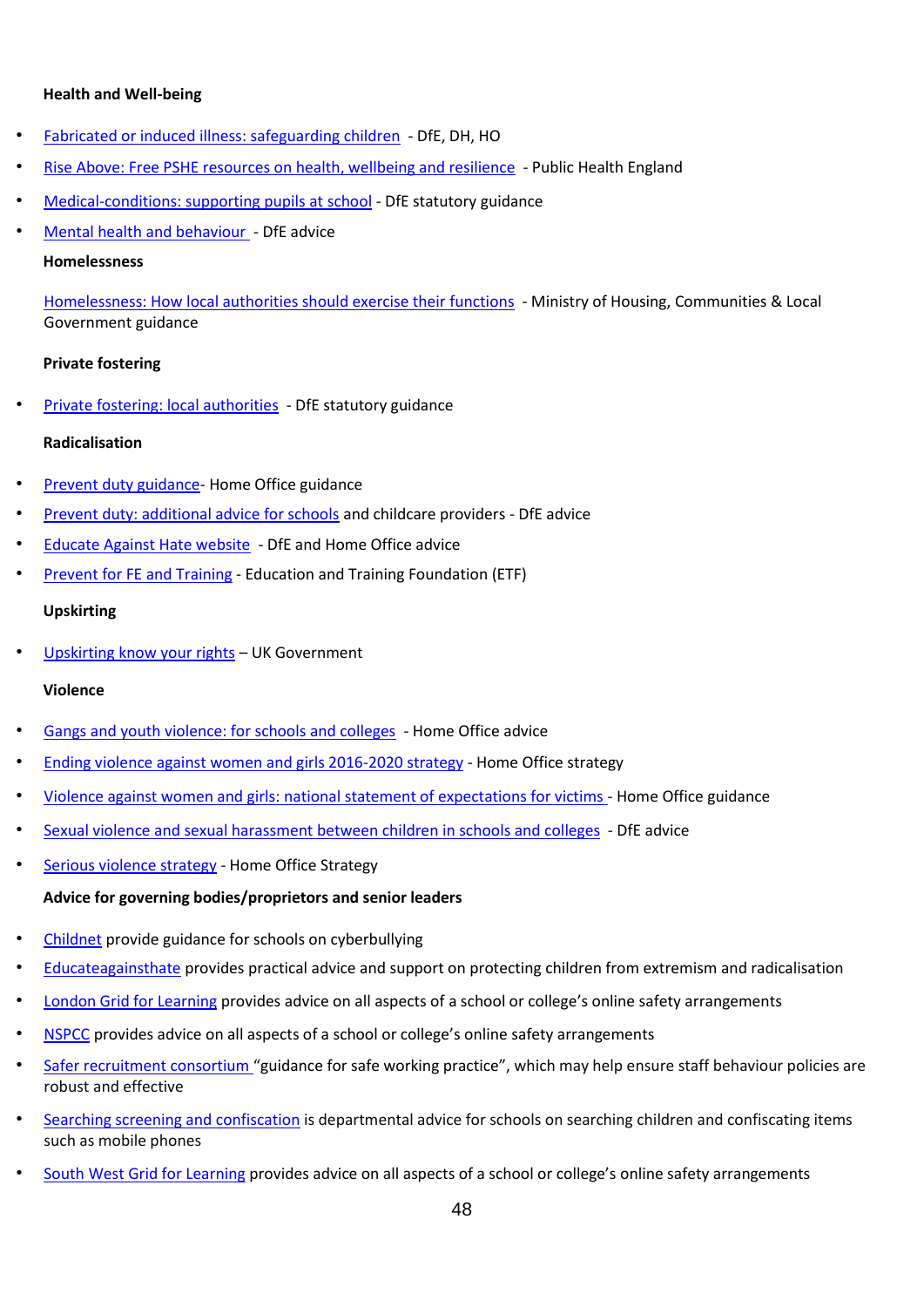- [Use of social media for online radicalisation](https://www.gov.uk/government/publications/the-use-of-social-media-for-online-radicalisation) [-](https://www.gov.uk/government/publications/the-use-of-social-media-for-online-radicalisation) A briefing note for schools on how social media is used to encourage travel to Syria and Iraq
- UK Council for Internet Safety have provided advice on [Sharing nudes and semi nudes](https://www.gov.uk/government/publications/sexting-in-schools-and-colleges) [a](https://www.gov.uk/government/publications/sexting-in-schools-and-colleges)nd [using-external-visitors-to](https://www.gov.uk/government/publications/using-external-visitors-to-support-online-safety-education-guidance-for-educational-settings)[support-online-safety-education](https://www.gov.uk/government/publications/using-external-visitors-to-support-online-safety-education-guidance-for-educational-settings)

#### **Remote education, virtual lessons and live streaming**

- [Case studies](https://www.gov.uk/government/collections/case-studies-remote-education-practice-for-schools-during-coronavirus-covid-19) on remote education practice are available for schools to learn from each other
- [Departmental guidance on safeguarding and remote education](https://www.gov.uk/guidance/safeguarding-and-remote-education-during-coronavirus-covid-19) [i](https://www.gov.uk/guidance/safeguarding-and-remote-education-during-coronavirus-covid-19)ncluding planning remote education strategies and teaching remotely
- [London Grid for Learning](https://coronavirus.lgfl.net/safeguarding) [g](https://coronavirus.lgfl.net/safeguarding)uidance, including platform specific advice
- [National cyber security centre](https://www.ncsc.gov.uk/guidance/video-conferencing-services-security-guidance-organisations) guidance on choosing, configuring and deploying video conferencing
- [National cyber security centre](https://www.ncsc.gov.uk/guidance/video-conferencing-services-using-them-securely) guidance on how to set up and use video conferencing
- [UK Safer Internet Centre](https://swgfl.org.uk/resources/safe-remote-learning/) [g](https://swgfl.org.uk/resources/safe-remote-learning/)uidance on safe remote learning

#### **Support for children**

- [Childline](https://www.childline.org.uk/?utm_source=google&utm_medium=cpc&utm_campaign=UK_GO_S_B_BND_Grant_Childline_Information&utm_term=role_of_childline&gclsrc=aw.ds&&gclid=EAIaIQobChMIlfLRh-ez6AIVRrDtCh1N9QR2EAAYASAAEgLc-vD_BwE&gclsrc=aw.ds) [f](https://www.childline.org.uk/?utm_source=google&utm_medium=cpc&utm_campaign=UK_GO_S_B_BND_Grant_Childline_Information&utm_term=role_of_childline&gclsrc=aw.ds&&gclid=EAIaIQobChMIlfLRh-ez6AIVRrDtCh1N9QR2EAAYASAAEgLc-vD_BwE&gclsrc=aw.ds)or free and confidential advice
- [UK Safer Internet Centre](https://reportharmfulcontent.com/) [t](https://reportharmfulcontent.com/)o report and remove harmful online content
- [CEOP](https://www.ceop.police.uk/safety-centre/) for advice on making a report about online abuse

#### **Parental support**

- [Childnet of](https://www.childnet.com/parents-and-carers/parent-and-carer-toolkit)fers a toolkit to support parents and carers of children of any age to start discussions about their online life, to set boundaries around online behaviour and technology use, and to find out where to get more help and support
- [Commonsensemedia](http://www.commonsensemedia.org/) provide independent reviews, age ratings, & other information about all types of media for children and their parents
- [Government advice](https://www.gov.uk/government/publications/coronavirus-covid-19-keeping-children-safe-online/coronavirus-covid-19-support-for-parents-and-carers-to-keep-children-safe-online) [a](https://www.gov.uk/government/publications/coronavirus-covid-19-keeping-children-safe-online/coronavirus-covid-19-support-for-parents-and-carers-to-keep-children-safe-online)bout protecting children from specific online harms such as child sexual abuse, sexting, and cyberbullying
- [Government advice](https://www.gov.uk/guidance/covid-19-staying-safe-online) [a](https://www.gov.uk/guidance/covid-19-staying-safe-online)bout security and privacy settings, blocking unsuitable content, and parental controls
- [Internet Matters](https://www.internetmatters.org/?gclid=EAIaIQobChMIktuA5LWK2wIVRYXVCh2afg2aEAAYASAAEgIJ5vD_BwE) [p](https://www.internetmatters.org/?gclid=EAIaIQobChMIktuA5LWK2wIVRYXVCh2afg2aEAAYASAAEgIJ5vD_BwE)rovide age-specific online safety checklists, guides on how to set parental controls on a range of devices, and a host of practical tips to help children get the most out of their digital world
- [Let's Talk About It](https://www.ltai.info/staying-safe-online/) provides advice for parents and carers to keep children safe from online radicalisation
- [London Grid for Learning](http://www.lgfl.net/online-safety/) [p](http://www.lgfl.net/online-safety/)rovides support for parents and carers to keep their children safe online, including tips to keep primary aged children safe online
- [Lucy Faithfull Foundation StopItNow](https://www.stopitnow.org.uk/) resource can be used by parents and carers who are concerned about someone's behaviour, including children who may be displaying concerning sexual behaviour (not just about online)
- [National Crime Agency/CEOP Thinkuknow](http://www.thinkuknow.co.uk/) [p](http://www.thinkuknow.co.uk/)rovides support for parents and carers to keep their children safe online
- [Net-aware](https://www.net-aware.org.uk/) provides support for parents and carers from the NSPCC and O2, including a guide to social networks, apps and games
- [Parentzone](https://parentzone.org.uk/) provides help for parents and carers on how to keep their children safe online
- [Parent info](https://parentinfo.org/) [f](https://parentinfo.org/)rom Parentzone and the National Crime Agency provides support and guidance for parents from leading experts and organisations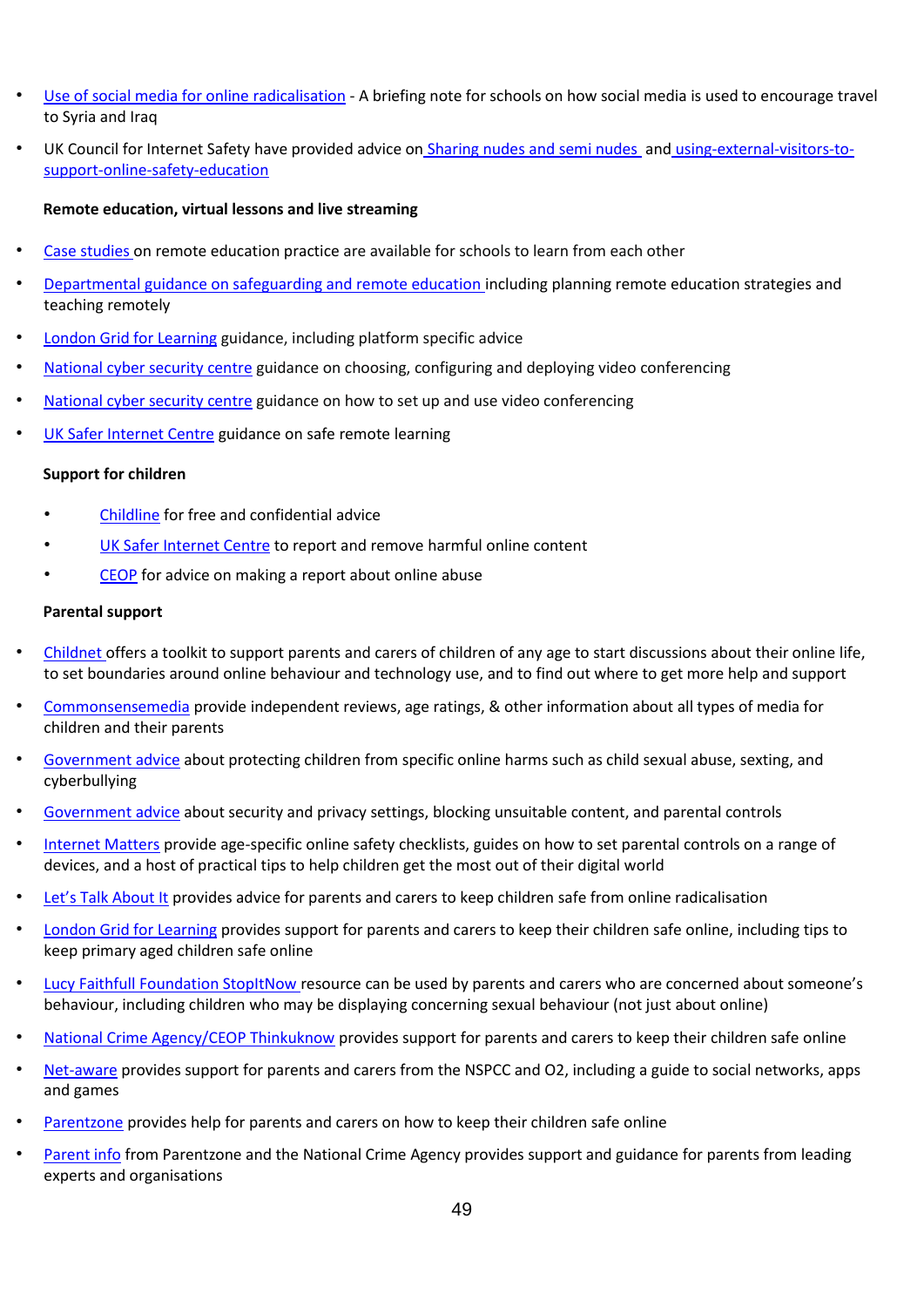• [UK Safer Internet Centre](https://www.saferinternet.org.uk/advice-centre/parents-and-carers) [p](https://www.saferinternet.org.uk/advice-centre/parents-and-carers)rovide tips, advice, guides and other resources to help keep children safe o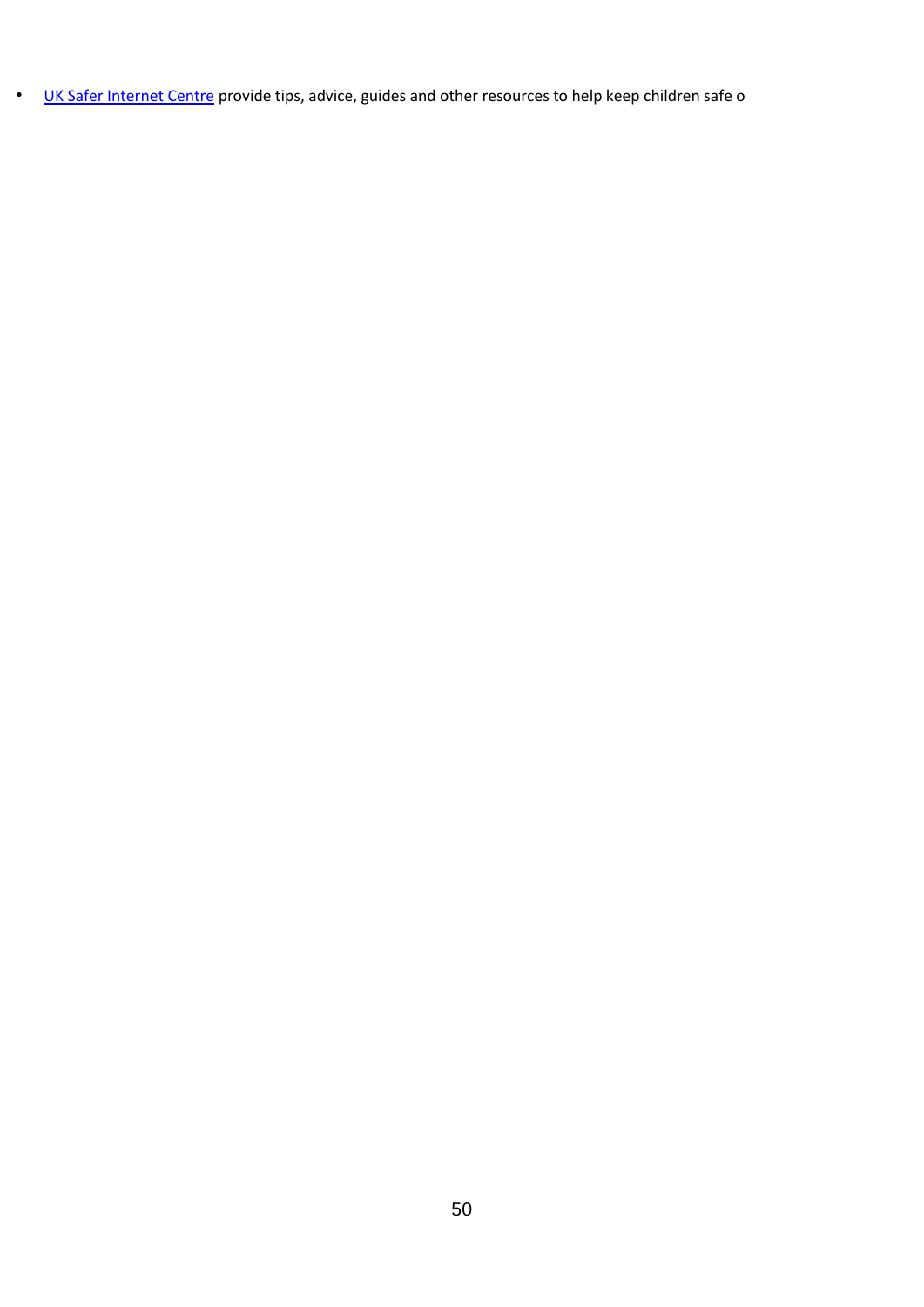# **Appendix 1 – Dealing with Incidents of Sexual Harassment and Sexual Violence**

## **Agreed arrangements with Ursuline High School**

Ursuline High School and Wimbledon College take all reports of sexual harassment and sexual violence seriously.

All reported incidents will be dealt with in accordance with the DfE advice' Sexual Violence and Sexual Harassment' May 2018 and 'Keeping Children Safe in Education' [Updated annually]. This includes the support provided for victims and the treatment of alleged perpetrators.

## *Definitions*

## *Sexual harassment is defined as:*

*Unwanted conduct of a sexual nature that can occur online and offline. This is being considered in the context of child on child sexual harassment.* 

*Sexual harassment is likely to: violate a child's dignity, and/or make them feel intimidated, degraded or humiliated and/or create a hostile, offensive or sexualised environment*

*Sexual harassment can include but is not limited to:* 

*• sexual comments, such as: telling sexual stories, making lewd comments, making sexual remarks about clothes and appearance and calling someone sexualised names;* 

*• sexual "jokes" or taunting;* 

*• physical behaviour, such as: deliberately brushing against someone, interfering with someone's clothes (consideration will be given to whether any of this crosses a line into sexual violence - it will be important to talk to and consider the experience of the victim) and displaying pictures, photos or drawings of a sexual nature;* 

*• online sexual harassment. This may be standalone, or part of a wider pattern of sexual harassment and/or sexual violence. It may include:* 

- *non-consensual sharing of sexual images and videos;*
- *sexualised online bullying;*
- *unwanted sexual comments and messages, including, on social media; and*
- *sexual exploitation; coercion and threats.*

*Sexual violence refers to the sexual offences under the Sexual Offences Act 2003.* 

*They are:*

- *Rape;*
- *Assault by Penetration;*
- *Sexual Assault*